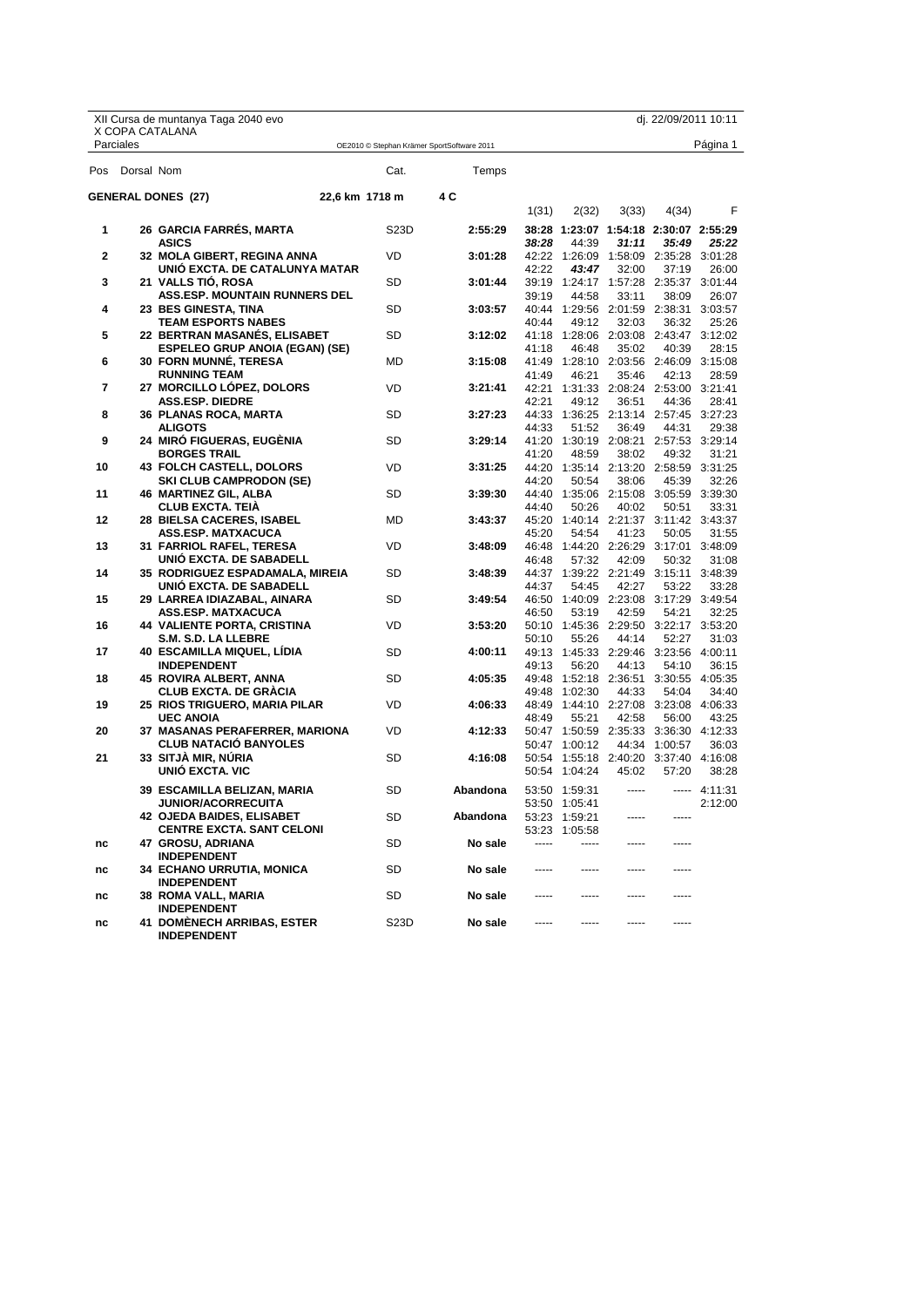|           |            | XII Cursa de muntanya Taga 2040 evo<br>X COPA CATALANA                                                   |                |                                            |     |                    |                |                        |                | dj. 22/09/2011 10:11                                                      |                |
|-----------|------------|----------------------------------------------------------------------------------------------------------|----------------|--------------------------------------------|-----|--------------------|----------------|------------------------|----------------|---------------------------------------------------------------------------|----------------|
| Parciales |            |                                                                                                          |                | OE2010 © Stephan Krämer SportSoftware 2011 |     |                    |                |                        |                |                                                                           | Página 2       |
| Pos       | Dorsal Nom |                                                                                                          |                | Cat.                                       |     | Temps              |                |                        |                |                                                                           |                |
|           |            | <b>GENERAL HOMES (400)</b>                                                                               | 22,6 km 1718 m |                                            | 4 C |                    | 1(31)          | 2(32)                  | 3(33)          | 4(34)                                                                     | F              |
| 1         |            | 272 ESPAÑO ANICETO, GERARD<br><b>INDEPENDENT</b>                                                         |                | SH                                         |     | 2:15:44            | 30:17          | 34:08                  | 24:13          | 30:17 1:04:25 1:28:38 1:55:43 2:15:44<br>27:05                            | 20:01          |
| 2         |            | 4 SOCIATS ASENSIO, JUST<br><b>SELECCIO CATALANA</b>                                                      |                | SH                                         |     | 2:18:58            | 30:10          | 34:15                  | 24:12          | 30:10 1:04:25 1:28:37 1:57:34 2:18:58<br>28:57                            | 21:24          |
| 3         |            | 2 TRISTANY CARA, DANI<br><b>ASS.ESP. MOUNTAIN RUNNERS DEL</b>                                            |                | SH                                         |     | 2:19:21            | 30:21          | 35:01                  | 25:11          | 30:21  1:05:22  1:30:33  1:58:55  2:19:21<br>28:22                        | 20:26          |
| 4         |            | 1 CAROS SANTACREU, MARC<br><b>ASS.ESP. DIEDRE</b>                                                        |                | SH                                         |     | 2:19:43            | 30:31          | 30:31 1:06:29<br>35:58 | 24:38          | 1:31:07 1:58:58 2:19:43<br>27:51                                          | 20:45          |
| 5         |            | 287 LLAMAS BOZA, XEVI<br><b>ATLETISME ROSES</b>                                                          |                | SH                                         |     | 2:20:47            | 30:19          | 35:02                  | 25:05          | 30:19  1:05:21  1:30:26  1:59:08  2:20:47<br>28:42                        | 21:39          |
| 6         |            | 401 PARES TEIXIDO, RAFAEL<br><b>INDEPENDENT</b>                                                          |                | SH                                         |     | 2:25:58            | 31:08          | 37:07                  | 26:17          | 31:08  1:08:15  1:34:32  2:05:16  2:25:58<br>30:44                        | 20:42          |
| 7         |            | <b>6 BALLESTEROS COMA, DANI</b><br><b>ASS.ESP. DIEDRE</b>                                                |                | SH                                         |     | 2:26:08            | 31:10          | 37:00                  | 26:16          | 31:10 1:08:10 1:34:26 2:04:31 2:26:08<br>30:05                            | 21:37          |
| 8         |            | 10 LOZANO GARCIA, JOSE<br><b>ASS.ESP. MOUNTAIN RUNNERS DEL</b>                                           |                | <b>SH</b>                                  |     | 2:26:15            | 31:16          | 34:04                  | 25:29          | 31:16 1:05:20 1:30:49 2:03:12 2:26:15<br>32:23                            | 23:03          |
| 9         |            | <b>3 SANCHO MARTINEZ, ROBERTO</b><br><b>ASS.ESP. MATXACUCA</b>                                           |                | SН                                         |     | 2:28:32            | 31:58          | 38:04                  | 26:47          | 31:58 1:10:02 1:36:49 2:07:36 2:28:32<br>30:47                            | 20:56          |
| 10        |            | 420 RIBA MIRALLES, ENRIC<br><b>INDEPENDENT</b>                                                           |                | SH                                         |     | 2:28:41            | 32:47          | 37:13                  | 26:40          | 32:47 1:10:00 1:36:40 2:07:00 2:28:41<br>30:20                            | 21:41          |
| 11        |            | 7 CAZALLA LORITE, DANIEL<br><b>ASS.ESP. MATXACUCA</b>                                                    |                | SH                                         |     | 2:29:51            | 32:18          | 32:18 1:09:56<br>37:38 | 26:40          | 1:36:36 2:07:42 2:29:51<br>31:06                                          | 22:09          |
| 12        |            | 8 SOLA ARUMI, EDUARD<br>ASS.ESP. DIEDRE                                                                  |                | SH                                         |     | 2:30:03            | 32:36          | 38:52                  | 27:09          | 32:36 1:11:28 1:38:37 2:08:58 2:30:03<br>30:21                            | 21:05          |
| 13        |            | 217 CASADO MOMBLAN, ADAN<br><b>GRUP EXCTA. I ESPORTIU GIRONI</b>                                         |                | S <sub>23</sub> H                          |     | 2:30:08            | 32:15          | 38:09                  | 27:24          | 32:15 1:10:24 1:37:48 2:08:48 2:30:08<br>31:00                            | 21:20          |
| 14        |            | <b>12 SOLE DUOCASTELLA, FRANCESC</b><br><b>ESPELEO GRUP ANOIA (EGAN) (SE)</b>                            |                | <b>SH</b>                                  |     | 2:31:09            | 33:12          | 37:59                  | 26:39          | 33:12 1:11:11 1:37:50 2:08:11 2:31:09<br>30:21                            | 22:58          |
| 15        |            | <b>306 BARRANCOS SOLERA, JORDI</b><br><b>UNIO EXCTA. VIC</b>                                             |                | VH                                         |     | 2:32:38            | 32:15          | 37:16                  | 28:20          | 32:15 1:09:31 1:37:51 2:10:16 2:32:38<br>32:25                            | 22:22          |
| 16<br>17  |            | <b>16 JORDAN VENDRELL, DAVID</b><br><b>CENTRE EXCTA. CIM BELLPUIG</b><br><b>308 VILA PASCUAL, ANDREU</b> |                | SH<br><b>SH</b>                            |     | 2:35:20<br>2:36:07 | 33:38          | 33:38 1:11:21<br>37:43 | 27:33          | 1:38:54 2:12:13 2:35:20<br>33:19<br>33:22 1:12:43 1:40:46 2:13:29 2:36:07 | 23:07          |
| 18        |            | <b>INDEPENDENT</b><br>405 REIXACH PARAROLS, MARC                                                         |                | SH                                         |     | 2:37:26            | 33:22          | 39:21                  | 28:03          | 32:43<br>32:50 1:11:09 1:39:52 2:13:41 2:37:26                            | 22:38          |
| 19        |            | <b>CENTRE EXCTA. D'OLOT</b><br>9 BABOT PUIGDOMENECH, EUDALD                                              |                | SH                                         |     | 2:37:46            | 32:50          | 38:19                  | 28:43          | 33:49<br>33:42 1:14:31 1:43:16 2:15:51 2:37:46                            | 23:45          |
| 20        |            | <b>ASS.ESP. DIEDRE</b><br>5 CARRASCO GIRALDEZ, OSCAR                                                     |                | SН                                         |     | 2:41:10            | 33:42          | 40:49<br>31:56 1:12:25 | 28:45          | 32:35<br>1:42:19 2:18:10 2:41:10                                          | 21:55          |
| 21        |            | <b>ASS.ESP. MATXACUCA</b><br>109 PEREZ VALERO, ALBERTO                                                   |                | SH                                         |     | 2:42:01            | 31:56          | 40:29                  | 29:54          | 35:51<br>35:47  1:18:04  1:47:19  2:19:16  2:42:01                        | 23:00          |
| 22        |            | <b>CLUB EXCTA. MADTEAM</b><br><b>19 BACARDIT TUDELA, NIL</b>                                             |                | S <sub>23</sub> H                          |     | 2:42:19            | 35:47          | 42:17                  | 29:15          | 31:57                                                                     | 22:45          |
| 23        |            | <b>FOMENT ARQUEOLOGIC EXCTA. SALL</b><br><b>14 PONT TORNÉ, FRANCESC</b>                                  |                | VH                                         |     | 2:42:24            | 34:59          | 40:01                  | 29:19          | 34:39<br>33:23 1:14:20 1:43:53 2:18:46 2:42:24                            | 23:21          |
| 24        |            | AGRUP.EXCTA. L'URGELL<br>419 FONT CHACON, CARLES                                                         |                | SH                                         |     | 2:42:55            | 33:23          | 40:57                  | 29:33          | 34:53<br>35:09 1:16:46 1:46:13 2:19:17 2:42:55                            | 23:38          |
| 25        |            | <b>INDEPENDENT</b><br>373 SALA TUBERT, DAVID                                                             |                | SH                                         |     | 2:42:59            | 35:09          | 41:37                  | 29:27          | 33:04<br>34:29 1:15:27 1:45:38 2:19:26 2:42:59                            | 23:38          |
| 26        |            | UNIÓ EXCTA. SANT JOAN DE LES A<br>400 VIÑAS VILARDELL, ROGER                                             |                | SH                                         |     | 2:43:06            | 34:29          | 40:58                  | 30:11          | 33:48<br>34:46 1:16:52 1:46:10 2:19:30 2:43:06                            | 23:33          |
| 27        |            | UNIÓ EXCTA. SANT JOAN DE LES A<br>50 GARCIA GIL, XEVI                                                    |                | VH                                         |     | 2:44:39            | 34:46          | 42:06                  | 29:18          | 33:20<br>34:07 1:15:26 1:45:36 2:20:32 2:44:39                            | 23:36          |
| 27        |            | AGRUP.EXCTA. PALAFRUGELL<br>13 GOMEZ PUJOLS, ALBERT                                                      |                | SH                                         |     | 2:44:39            | 34:07          | 41:19                  | 30:10          | 34:56<br>37:39 1:19:52 1:49:07 2:21:50 2:44:39                            | 24:07          |
| 29        |            | <b>ASS.ESP. DIEDRE</b><br><b>17 PUIG GUERRA, IGNASI</b>                                                  |                | SH                                         |     | 2:44:46            | 37:39          | 42:13                  | 29:15          | 32:43<br>34:57 1:16:50 1:46:28 2:21:35 2:44:46                            | 22:49          |
| 30        |            | <b>CLUB ESP.UNIV.ENGI. TELEC-CEUE</b><br><b>385 ESCLUSA PRAT, JORDI</b><br><b>CTSJ ABADESSES</b>         |                | SH                                         |     | 2:44:56            | 34:57<br>36:33 | 41:53                  | 29:38          | 35:07<br>36:33 1:17:34 1:46:08 2:20:35 2:44:56                            | 23:11          |
| 31        |            | 90 SOLA I RENART, JORDI<br><b>CENTRE EXCTA. BANYOLES</b>                                                 |                | SH                                         |     | 2:45:01            | 36:34          | 41:01<br>42:16         | 28:34<br>29:38 | 34:27<br>36:34 1:18:50 1:48:28 2:22:02 2:45:01<br>33:34                   | 24:21<br>22:59 |
| 32        |            | 11 LABRADOR LUNA, JOSE<br><b>ASS.ESP. MATXACUCA</b>                                                      |                | VH                                         |     | 2:45:22            | 33:19          | 38:59                  | 30:46          | 33:19 1:12:18 1:43:04 2:19:53 2:45:22<br>36:49                            | 25:29          |
| 33        |            | 416 MARTIN GUILLAUMES, JORDI<br><b>SKI CLUB CAMPRODON (SE)</b>                                           |                | JH                                         |     | 2:45:40            | 34:53          | 42:50                  | 30:05          | 34:53 1:17:43 1:47:48 2:22:00 2:45:40<br>34:12                            | 23:40          |
| 34        |            | 52 SECALL ROCA, BIEL<br><b>BORGES TRAIL-AAEET VALLS</b>                                                  |                | VH                                         |     | 2:46:07            | 34:29          | 43:48                  | 29:58          | 34:29 1:18:17 1:48:15 2:22:39 2:46:07<br>34:24                            | 23:28          |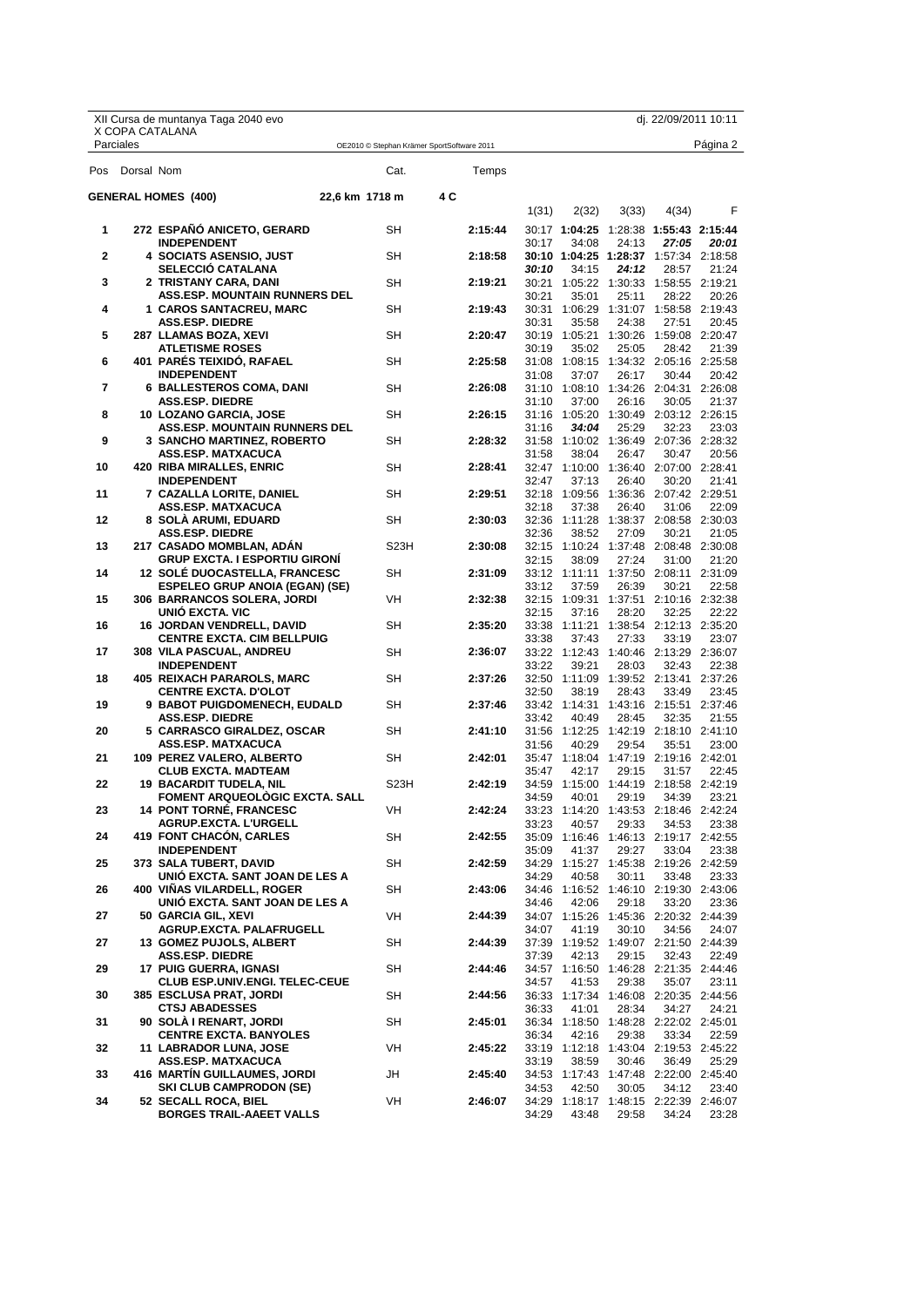|     |            | XII Cursa de muntanya Taga 2040 evo                                    |                                            |     |         |       |         |       | dj. 22/09/2011 10:11                           |                  |
|-----|------------|------------------------------------------------------------------------|--------------------------------------------|-----|---------|-------|---------|-------|------------------------------------------------|------------------|
|     | Parciales  | X COPA CATALANA                                                        | OE2010 © Stephan Krämer SportSoftware 2011 |     |         |       |         |       |                                                | Página 3         |
| Pos | Dorsal Nom |                                                                        | Cat.                                       |     | Temps   |       |         |       |                                                |                  |
|     |            | <b>GENERAL HOMES (400)</b>                                             | 22.6 km 1718 m                             | 4 C |         |       | (cont.) |       |                                                |                  |
|     |            |                                                                        |                                            |     |         | 1(31) | 2(32)   | 3(33) | 4(34)                                          | F                |
| 35  |            | 345 PARAREDA NADEU, JORDI                                              | <b>SH</b>                                  |     | 2:46:13 | 34:45 | 1:16:39 |       | 1:46:18 2:22:00 2:46:13                        |                  |
| 36  |            | <b>UNIO EXCTA. VIC</b><br>289 XIFRE TEIXIDOR, QUIM                     | SΗ                                         |     | 2:46:59 | 34:45 | 41:54   | 29:39 | 35:42<br>34:59 1:18:11 1:48:43 2:22:33 2:46:59 | 24:13            |
|     |            | AGRUP.EXCTA. PALAFRUGELL                                               |                                            |     |         | 34:59 | 43:12   | 30:32 | 33:50                                          | 24:26            |
| 37  |            | <b>165 MONTSALVATGE SERRA, JORDI</b><br><b>OXIGEN.CAT</b>              | SH                                         |     | 2:47:30 | 38:20 | 40:57   | 29:29 | 38:20 1:19:17 1:48:46 2:23:04 2:47:30<br>34:18 | 24:26            |
| 38  |            | <b>74 GARCIA VALLS, CHRISTIAN</b>                                      | SH                                         |     | 2:47:38 |       |         |       | 35:50 1:15:50 1:46:08 2:22:34 2:47:38          |                  |
|     |            | <b>CENTRE ALPI GIRONELLA</b>                                           |                                            |     |         | 35:50 | 40:00   | 30:18 | 36:26                                          | 25:04            |
| 39  |            | <b>212 MACIAS GONZALEZ, CARLOS</b><br><b>CENTRE EXCTA. SANT CELONI</b> | VH                                         |     | 2:47:52 | 36:08 | 40:35   | 30:09 | 36:08 1:16:43 1:46:52 2:22:51<br>35:59         | 2:47:52<br>25:01 |
| 40  |            | 276 MARTINEZ CARUDA, DAVID                                             | SH                                         |     | 2:49:37 |       |         |       | 37:09 1:18:57 1:48:48 2:23:53 2:49:37          |                  |
| 41  |            | <b>WWW.CRAKSRACING.COM</b><br>410 GARCIA MARTIN, RAFAEL                | MН                                         |     | 2:50:11 | 37:09 | 41:48   | 29:51 | 35:05<br>37:41 1:17:50 1:47:48 2:24:21 2:50:11 | 25:44            |
|     |            | <b>ASS.ATL.PRATENC</b>                                                 |                                            |     |         | 37:41 | 40:09   | 29:58 | 36:33                                          | 25:50            |
| 42  |            | 190  CASAS MATAS, ARNAU                                                | SH                                         |     | 2:50:47 |       |         |       | 38:17 1:20:43 1:49:57 2:26:08 2:50:47          |                  |
| 43  |            | <b>ASS.ESP. DIEDRE</b><br><b>15 PUIGARNAU CASTELLO, FELIP</b>          | SH                                         |     | 2:50:50 | 38:17 | 42:26   | 29:14 | 36:11<br>36:28 1:18:39 1:49:06 2:25:52 2:50:50 | 24:39            |
|     |            | <b>CLUB ESP. 2 X 2 SANTPEDOR</b>                                       |                                            |     |         | 36:28 | 42:11   | 30:27 | 36:46                                          | 24:58            |
| 44  |            | 414 CASTRO ROMERO, JAVIER                                              | <b>SH</b>                                  |     | 2:50:55 |       |         |       | 36:07 1:19:27 1:50:02 2:27:12 2:50:55          |                  |
| 45  |            | <b>CLUB NATACIO MATARO</b><br>324 SELLAS PASCAL, MARC                  | SH                                         |     | 2:51:05 | 36:07 | 43:20   | 30:35 | 37:10<br>36:37 1:19:27 1:50:03 2:26:17 2:51:05 | 23:43            |
|     |            | <b>INDEPENDENT</b>                                                     |                                            |     |         | 36:37 | 42:50   | 30:36 | 36:14                                          | 24:48            |
| 46  |            | 20 SANCHEZ VICENTE, XAVIER                                             | VH                                         |     | 2:51:09 |       |         |       | 35:18  1:19:02  1:50:26  2:27:48  2:51:09      |                  |
| 47  |            | <b>CLUB EXCTA. UECANOIA</b><br>329 CASTELLA, JOAN                      | <b>SH</b>                                  |     | 2:51:29 | 35:18 | 43:44   | 31:24 | 37:22<br>36:50 1:21:04 1:52:21 2:27:41 2:51:29 | 23:21            |
|     |            | UNIO EXCTA. DE SABADELL                                                |                                            |     |         | 36:50 | 44:14   | 31:17 | 35:20                                          | 23:48            |
| 48  |            | <b>243 MUNTANE, ORIOL</b><br><b>CENTRE EXCTA. ULLDECONA</b>            | VH                                         |     | 2:51:57 | 35:37 | 44:59   | 30:53 | 35:37 1:20:36 1:51:29 2:27:45 2:51:57<br>36:16 | 24:12            |
| 49  |            | <b>357 MORENO SAMBLAS, CARLES</b>                                      | SH                                         |     | 2:52:00 |       |         |       | 35:43 1:17:43 1:48:12 2:25:56 2:52:00          |                  |
|     |            | <b>INDEPENDENT</b>                                                     |                                            |     |         | 35:43 | 42:00   | 30:29 | 37:44                                          | 26:04            |
| 50  |            | 398 MARTINELL VIDAL, EDUARD<br><b>CLUB ESP. DE MUNTANYA VALL DE</b>    | SH                                         |     | 2:52:15 | 35:38 | 45:07   | 32:38 | 35:38 1:20:45 1:53:23 2:29:18 2:52:15<br>35:55 | 22:57            |
| 51  |            | 395 CALAFELL TORRAS, JOSEP MARIA                                       | SH                                         |     | 2:53:00 |       |         |       | 36:22 1:20:30 1:52:33 2:28:21                  | 2:53:00          |
| 52  |            | <b>UEC ANOIA</b><br>421 MASSAGUER ROBER, JORDI                         | S <sub>23</sub> H                          |     | 2:53:12 | 36:22 | 44:08   | 32:03 | 35:48<br>34:44 1:15:52 1:46:56 2:26:16 2:53:12 | 24:39            |
|     |            | <b>ASS.ESP. MOUNTAIN RUNNERS DEL</b>                                   |                                            |     |         | 34:44 | 41:08   | 31:04 | 39:20                                          | 26:56            |
| 53  |            | 238 ROCA, JOAN                                                         | <b>VH</b>                                  |     | 2:53:14 |       |         |       | 39:41 1:21:08 1:52:02 2:28:51 2:53:14          |                  |
| 54  |            | AGRUP.CIENTIFICO-EXCTA, MATARO<br>427 COLOMER BASSAGANYA, XAVIER       | SH                                         |     | 2:53:26 | 39:41 | 41:27   | 30:54 | 36:49<br>36:35 1:21:08 1:53:20 2:29:27 2:53:26 | 24:23            |
|     |            | UNIÓ EXCTA. SANT JOAN DE LES A                                         |                                            |     |         | 36:35 | 44:33   | 32:12 | 36:07                                          | 23:59            |
| 55  |            | 331 GIL SENTIS, GERARD<br><b>CLUB EXCTA, UECANOIA</b>                  | SH                                         |     | 2:53:39 |       |         |       | 35:20 1:20:39 1:53:47 2:30:31 2:53:39          | 23:08            |
| 56  |            | 49 CAMPS PUGA, IVAN                                                    | JH                                         |     | 2:53:40 | 35:20 | 45:19   | 33:08 | 36:44<br>37:24 1:20:41 1:52:27 2:28:32 2:53:40 |                  |
|     |            | ASS.ESP. MOUNTAIN RUNNERS DEL                                          |                                            |     |         | 37:24 | 43:17   | 31:46 | 36:05                                          | 25:08            |
| 57  |            | <b>245 BLANCH PLANAS, MARIUS</b><br><b>CLUB TRIATLO VIC - ETB</b>      | SH                                         |     | 2:53:58 | 38:40 | 42:42   | 30:20 | 38:40 1:21:22 1:51:42 2:28:34 2:53:58<br>36:52 | 25:24            |
| 58  |            | 404 ARIMANY VALLS, JOSEP                                               | <b>SH</b>                                  |     | 2:54:01 |       |         |       | 37:10 1:18:53 1:50:05 2:28:28 2:54:01          |                  |
|     |            | <b>INDEPENDENT</b>                                                     |                                            |     |         | 37:10 | 41:43   | 31:12 | 38:23                                          | 25:33            |
| 59  |            | 210 CASADEMONT ALABAU, JOSEP Ma<br>AGRUP.EXCTA. PALAFRUGELL            | SH                                         |     | 2:54:04 | 36:54 | 42:52   | 31:01 | 36:54 1:19:46 1:50:47 2:28:02 2:54:04<br>37:15 | 26:02            |
| 60  |            | <b>64 COLOMER GONZALEZ, MOISES</b>                                     | SH                                         |     | 2:54:16 |       |         |       | 36:38 1:22:40 1:53:53 2:28:38 2:54:16          |                  |
| 61  |            | UNIÓ EXCTA. SANT JOAN DE LES A<br>63 CAMPRUBI CLARET, MARCEL           | SH                                         |     | 2:54:23 | 36:38 | 46:02   | 31:13 | 34:45<br>38:42 1:22:50 1:53:01 2:28:56 2:54:23 | 25:38            |
|     |            | PORTAL DE LES GAVARRES C.E. ST                                         |                                            |     |         | 38:42 | 44:08   | 30:11 | 35:55                                          | 25:27            |
| 62  |            | 361 PLANAGUMA BRUM, LLUIS                                              | SH                                         |     | 2:54:31 |       |         |       | 38:02 1:23:01 1:54:14 2:30:02 2:54:31          |                  |
| 63  |            | UNIÓ EXCTA. SANT JOAN DE LES A<br><b>422 RIERA VALLS, JORDI</b>        | SH                                         |     | 2:54:41 | 38:02 | 44:59   | 31:13 | 35:48<br>34:39 1:15:53 1:47:01 2:26:20 2:54:41 | 24:29            |
|     |            | <b>ASS.ESP. MOUNTAIN RUNNERS DEL</b>                                   |                                            |     |         | 34:39 | 41:14   | 31:08 | 39:19                                          | 28:21            |
| 64  |            | 229 PEÑA CORTES, VICTOR                                                | SH                                         |     | 2:54:52 |       |         |       | 35:20 1:20:40 1:53:50 2:31:13 2:54:52          |                  |
| 65  |            | <b>ESPORTIUPENEDES</b><br>294 PINADELL BOSCH, ALBERT                   | VH                                         |     | 2:55:15 | 35:20 | 45:20   | 33:10 | 37:23<br>39:00 1:22:53 1:54:39 2:30:52 2:55:15 | 23:39            |
|     |            | <b>INDEPENDENT</b>                                                     |                                            |     |         | 39:00 | 43:53   | 31:46 | 36:13                                          | 24:23            |
| 66  |            | <b>78 RENIU CASTILLO, MARC</b><br><b>CLUB EXCTA. CALLDETENES</b>       | SH                                         |     | 2:55:18 | 38:11 | 44:58   | 31:29 | 38:11 1:23:09 1:54:38 2:30:09 2:55:18<br>35:31 | 25:09            |
| 67  |            | 356 SALAMO CASALS, DAVID                                               | SH                                         |     | 2:55:50 |       |         |       | 40:22 1:23:31 1:54:09 2:30:04 2:55:50          |                  |
|     |            | ASS.ESP. CENTRE ALPI VALL DEL                                          |                                            |     |         | 40:22 | 43:09   | 30:38 | 35:55                                          | 25:46            |

X Copa Catalana<br>DE CURSES DE MUNTANYA Federació d'Entitats<br>FEEC Federació Catalana d'Alpinisme i Escalada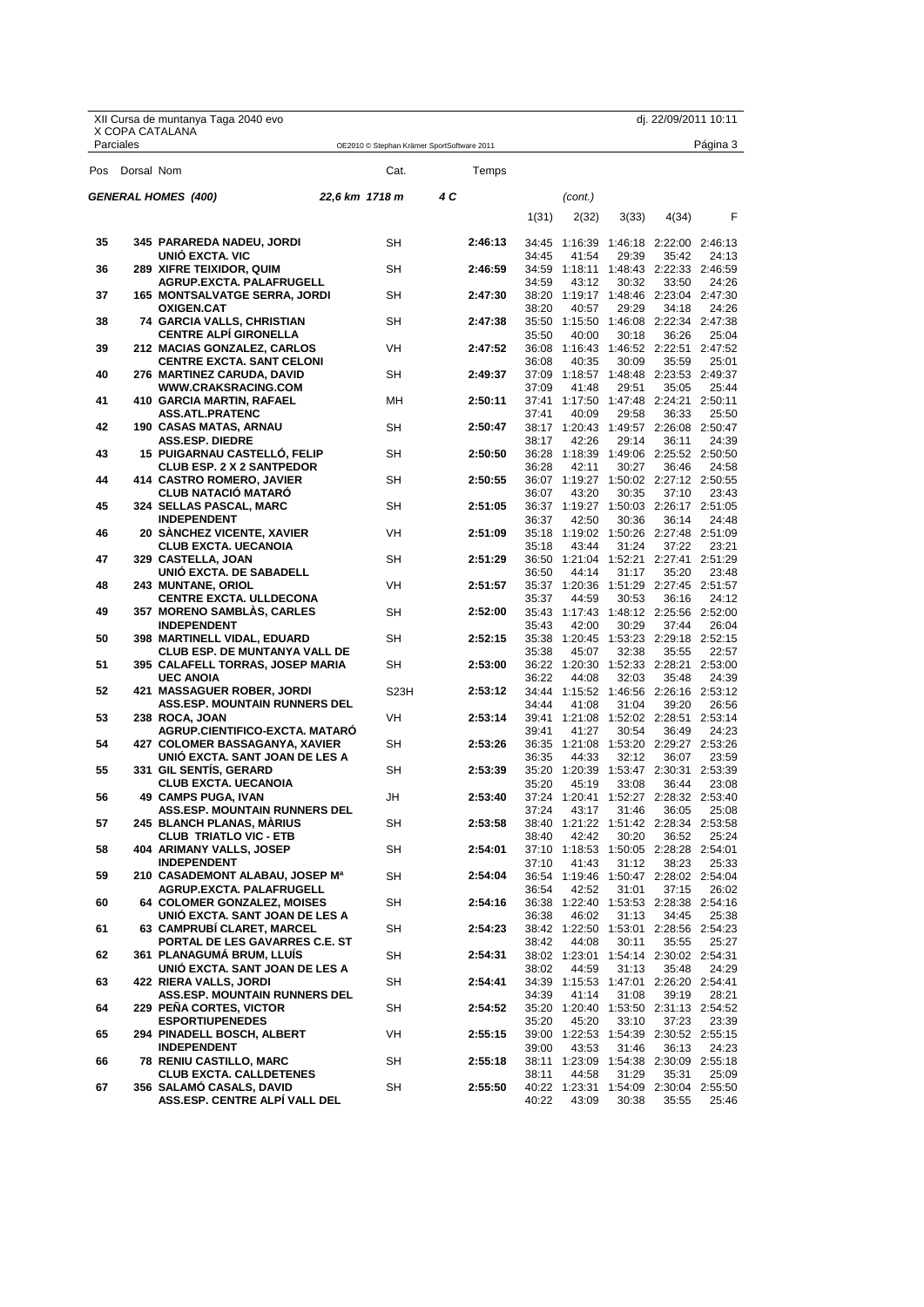|     |            | XII Cursa de muntanya Taga 2040 evo                                    |                                            |                   |     |         |       |                        |       | dj. 22/09/2011 10:11                           |          |
|-----|------------|------------------------------------------------------------------------|--------------------------------------------|-------------------|-----|---------|-------|------------------------|-------|------------------------------------------------|----------|
|     | Parciales  | X COPA CATALANA                                                        | OE2010 © Stephan Krämer SportSoftware 2011 |                   |     |         |       |                        |       |                                                | Página 4 |
| Pos | Dorsal Nom |                                                                        |                                            | Cat.              |     | Temps   |       |                        |       |                                                |          |
|     |            | <b>GENERAL HOMES (400)</b>                                             | 22.6 km 1718 m                             |                   | 4 C |         |       | (cont.)                |       |                                                |          |
|     |            |                                                                        |                                            |                   |     |         | 1(31) | 2(32)                  | 3(33) | 4(34)                                          | F        |
| 68  |            | 230 DAM CASAS, ERNEST                                                  |                                            | VH                |     | 2:55:57 |       |                        |       | 37:11 1:20:56 1:53:07 2:30:57 2:55:57          |          |
| 69  |            | <b>INDEPENDENT</b>                                                     |                                            | <b>VH</b>         |     | 2:56:07 | 37:11 | 43:45                  | 32:11 | 37:50<br>36:47 1:19:26 1:50:28 2:29:34 2:56:07 | 25:00    |
|     |            | 162 VERDAGUER I ARROYO, ANGEL<br><b>CLUB ATLETISME OLOT TERRA DE V</b> |                                            |                   |     |         | 36:47 | 42:39                  | 31:02 | 39:06                                          | 26:33    |
| 70  |            | <b>189 PASTOR, FERRAN</b>                                              |                                            | SH                |     | 2:56:12 |       |                        |       | 37:09 1:21:48 1:53:26 2:30:47 2:56:12          |          |
|     |            | UNIO EXCTA. MATADEPERA                                                 |                                            |                   |     |         | 37:09 | 44:39                  | 31:38 | 37:21                                          | 25:25    |
| 71  |            | 323 FREIXES TARRAGONA, GERARD<br><b>KLASSMARK</b>                      |                                            | SH                |     | 2:56:48 | 37:44 | 45:01                  | 31:19 | 37:44 1:22:45 1:54:04 2:30:50 2:56:48<br>36:46 | 25:58    |
| 72  |            | 159 DIAZ GOMEZ, XEVI                                                   |                                            | SH                |     | 2:56:51 |       |                        |       | 37:12 1:21:48 1:54:06 2:31:00 2:56:51          |          |
|     |            | <b>INDEPENDENT</b>                                                     |                                            |                   |     |         | 37:12 | 44:36                  | 32:18 | 36:54                                          | 25:51    |
| 73  |            | <b>280 IZQUIERDO GUIX, LLUIS</b>                                       |                                            | VH                |     | 2:57:14 | 36:40 | 41:52                  | 33:44 | 36:40 1:18:32 1:52:16 2:31:16 2:57:14<br>39:00 | 25:58    |
| 74  |            | <b>GUIX LLAR I MUNTANYA</b><br>54 ORGUE BALCELLS, JAUME                |                                            | MН                |     | 2:57:21 |       |                        |       | 36:53 1:18:27 1:50:33 2:30:48 2:57:21          |          |
|     |            | <b>ESPELEO GRUP ANOIA (EGAN) (SE)</b>                                  |                                            |                   |     |         | 36:53 | 41:34                  | 32:06 | 40:15                                          | 26:33    |
| 75  |            | 322 JUNCA SOLA, JOSEP                                                  |                                            | MН                |     | 2:57:31 |       |                        |       | 38:31 1:24:05 1:55:29 2:32:13 2:57:31          |          |
| 76  |            | <b>SKI CLUB CAMPRODON (SE)</b><br>370  BELTRAN SOLDEVILA, ALFRED       |                                            | SH                |     | 2:57:52 | 38:31 | 45:34<br>39:40 1:23:36 | 31:24 | 36:44<br>1:55:05 2:32:13 2:57:52               | 25:18    |
|     |            | <b>CENTRE EXCTA. SURIA</b>                                             |                                            |                   |     |         | 39:40 | 43:56                  | 31:29 | 37:08                                          | 25:39    |
| 77  |            | 296 BELTRAN SOLDEVILA, TONI                                            |                                            | VH                |     | 2:57:56 |       |                        |       | 39:40 1:23:38 1:55:06 2:32:11 2:57:56          |          |
|     |            | <b>CENTRE EXCTA. COMARCA DE BAGES</b>                                  |                                            |                   |     |         | 39:40 | 43:58                  | 31:28 | 37:05                                          | 25:45    |
| 78  |            | 384 MARTINEZ LOPEZ, MIGUEL<br><b>PEREPETERPAN</b>                      |                                            | VH                |     | 2:57:58 | 38:58 | 46:16                  | 30:56 | 38:58 1:25:14 1:56:10 2:32:18 2:57:58<br>36:08 | 25:40    |
| 79  |            | 72 GALLARDO CASALS, TONI                                               |                                            | VH                |     | 2:58:37 |       |                        |       | 36:44 1:18:41 1:51:49 2:31:19 2:58:37          |          |
|     |            | <b>ASS.ESP. MOUNTAIN RUNNERS DEL</b>                                   |                                            |                   |     |         | 36:44 | 41:57                  | 33:08 | 39:30                                          | 27:18    |
| 80  |            | <b>88 BUSQUETS FIGUERAS, PAU</b>                                       |                                            | SH                |     | 2:58:56 |       |                        |       | 38:22 1:24:02 1:55:41 2:32:36 2:58:56          |          |
| 81  |            | <b>CLUB NATACIO OLOT</b><br>412 ORTIZ PEREZ, DAVID                     |                                            | SH                |     | 2:59:11 | 38:22 | 45:40                  | 31:39 | 36:55<br>37:41 1:19:32 1:53:01 2:33:24 2:59:11 | 26:20    |
|     |            | <b>ASS. ATL PRATENC</b>                                                |                                            |                   |     |         | 37:41 | 41:51                  | 33:29 | 40:23                                          | 25:47    |
| 82  |            | <b>425 CALVES CANUDES, GENIS</b>                                       |                                            | SH                |     | 2:59:15 |       | 38:33 1:24:31          |       | 1:56:24 2:33:05 2:59:15                        |          |
| 83  |            | <b>ASS.ESP. MOUNTAIN RUNNERS DEL</b>                                   |                                            | VH                |     | 2:59:24 | 38:33 | 45:58                  | 31:53 | 36:41<br>39:44 1:27:00 2:00:03 2:35:39 2:59:24 | 26:10    |
|     |            | 274 MORA SANGLAS, BERNAT<br><b>ASS.ESP. DIEDRE</b>                     |                                            |                   |     |         | 39:44 | 47:16                  | 33:03 | 35:36                                          | 23:45    |
| 84  |            | 277 CARRASCO CATALAN, SERGI                                            |                                            | SH                |     | 2:59:31 |       |                        |       | 37:49 1:23:05 1:54:48 2:32:37 2:59:31          |          |
|     |            | <b>INDEPENDENT</b>                                                     |                                            |                   |     |         | 37:49 | 45:16                  | 31:43 | 37:49                                          | 26:54    |
| 85  |            | 153 DURAN ASPARO, MARC<br><b>CLUB ATLETISME OLOT TERRA DE V</b>        |                                            | SH                |     | 2:59:54 | 39:43 | 47:28                  | 31:35 | 39:43 1:27:11 1:58:46 2:34:45 2:59:54<br>35:59 | 25:09    |
| 86  |            | <b>314 ESQUIUS MIQUEL, RAMON</b>                                       |                                            | MН                |     | 3:00:06 |       | 38:52 1:21:31          |       | 1:53:58 2:34:44 3:00:06                        |          |
|     |            | <b>CENTRE EXCTA. CALLUS</b>                                            |                                            |                   |     |         | 38:52 | 42:39                  | 32:27 | 40:46                                          | 25:22    |
| 87  |            | <b>254 RUIZ RODRIGUEZ, FRANCISCO</b>                                   |                                            | SН                |     | 3:00:45 |       |                        |       | 36:32 1:22:04 1:55:02 2:35:29 3:00:45          |          |
| 88  |            | <b>INDEPENDENT</b><br><b>374 BUSQUETS MASSA, DAVID</b>                 |                                            | SH                |     | 3:00:49 | 36:32 | 45:32                  | 32:58 | 40:27<br>39:42 1:21:37 1:53:15 2:33:37 3:00:49 | 25:16    |
|     |            | <b>INDEPENDENT</b>                                                     |                                            |                   |     |         | 39:42 | 41:55                  | 31:38 | 40:22                                          | 27:12    |
| 89  |            | 77 PORTELL PEIPOCH, MARC                                               |                                            | SH                |     | 3:01:02 |       |                        |       | 38:36 1:22:18 1:54:58 2:34:39 3:01:02          |          |
|     |            | ASS.ESP. MOUNTAIN RUNNERS DEL                                          |                                            |                   |     |         | 38:36 | 43:42                  | 32:40 | 39:41                                          | 26:23    |
| 90  |            | 80 SABATA AMADO, FERRAN<br><b>ASS.ESP. MOUNTAIN RUNNERS DEL</b>        |                                            | S <sub>23</sub> H |     | 3:01:20 | 37:39 | 43:49                  | 33:56 | 37:39 1:21:28 1:55:24 2:35:05 3:01:20<br>39:41 | 26:15    |
| 91  |            | <b>415 MOLIST CRIBILLES, JOAN</b>                                      |                                            | SH                |     | 3:01:54 |       |                        |       | 39:57 1:25:27 1:59:32 2:36:10 3:01:54          |          |
|     |            | <b>INDEPENDENT</b>                                                     |                                            |                   |     |         | 39:57 | 45:30                  | 34:05 | 36:38                                          | 25:44    |
| 92  |            | 249 SEGURA ROMÁN, DANIEL<br><b>INDEPENDENT</b>                         |                                            | VH                |     | 3:02:15 | 37:07 | 43:52                  | 33:38 | 37:07 1:20:59 1:54:37 2:35:33 3:02:15<br>40:56 | 26:42    |
| 93  |            | <b>406 PALOMERAS VILA, MIQUEL</b>                                      |                                            | SH                |     | 3:02:34 |       |                        |       | 40:38 1:26:48 1:58:51 2:35:30 3:02:34          |          |
|     |            | ASS. ESP. VIDABONA                                                     |                                            |                   |     |         | 40:38 | 46:10                  | 32:03 | 36:39                                          | 27:04    |
| 94  |            | <b>181 CAMPRUBI CASAS, RAIMON</b>                                      |                                            | SH                |     | 3:03:03 |       |                        |       | 39:36 1:26:48 1:59:10 2:37:31 3:03:03          |          |
| 95  |            | <b>INDEPENDENT</b><br>273 FERNANDEZ REIG, PAU                          |                                            | <b>SH</b>         |     | 3:03:05 | 39:36 | 47:12                  | 32:22 | 38:21<br>39:01 1:23:25 1:56:56 2:37:29 3:03:05 | 25:32    |
|     |            | <b>ASS.ESP. MOUNTAIN RUNNERS DEL</b>                                   |                                            |                   |     |         | 39:01 | 44:24                  | 33:31 | 40:33                                          | 25:36    |
| 96  |            | <b>131 SANZ QUINTERO, MIGUEL ANGEL</b>                                 |                                            | SH                |     | 3:03:14 |       |                        |       | 37:50 1:22:40 1:55:40 2:35:30 3:03:14          |          |
|     |            | UNIOEXCTA. DE CATALUNYA DE GRA                                         |                                            |                   |     |         | 37:50 | 44:50                  | 33:00 | 39:50                                          | 27:44    |
| 97  |            | <b>268 CORNELLA MOLAS, XEVI</b><br><b>INDEPENDENT</b>                  |                                            | SH                |     | 3:03:43 | 44:07 | 44:10                  | 31:41 | 44:07 1:28:17 1:59:58 2:38:33 3:03:43<br>38:35 | 25:10    |
| 98  |            | 124 BARAU I TOMAS, JOSEP                                               |                                            | <b>SH</b>         |     | 3:03:55 |       |                        |       | 38:19 1:24:04 1:57:07 2:35:11 3:03:55          |          |
|     |            | <b>INDEPENDENT</b>                                                     |                                            |                   |     |         | 38:19 | 45:45                  | 33:03 | 38:04                                          | 28:44    |
| 99  |            | 51 OLIVA CUSCULLOLA, JOSEP                                             |                                            | VH                |     | 3:04:15 |       |                        |       | 38:50 1:22:35 1:55:54 2:36:37 3:04:15          |          |
| 100 |            | <b>CENTRE EXCTA. GUISSONENC</b><br>58 GAMISANS SOLA, RICARD            |                                            | SH                |     | 3:04:16 | 38:50 | 43:45                  | 33:19 | 40:43<br>38:48 1:24:41 1:57:55 2:36:00 3:04:16 | 27:38    |
|     |            | <b>CLUB ESP. 2 X 2 SANTPEDOR</b>                                       |                                            |                   |     |         | 38:48 | 45:53                  | 33:14 | 38:05                                          | 28:16    |
|     |            |                                                                        |                                            |                   |     |         |       |                        |       |                                                |          |

X Copa Catalana<br>DE CURSES DE MUNTANYA Federació d'Entitats<br>FEEC Federació Catalana d'Alpinisme i Escalada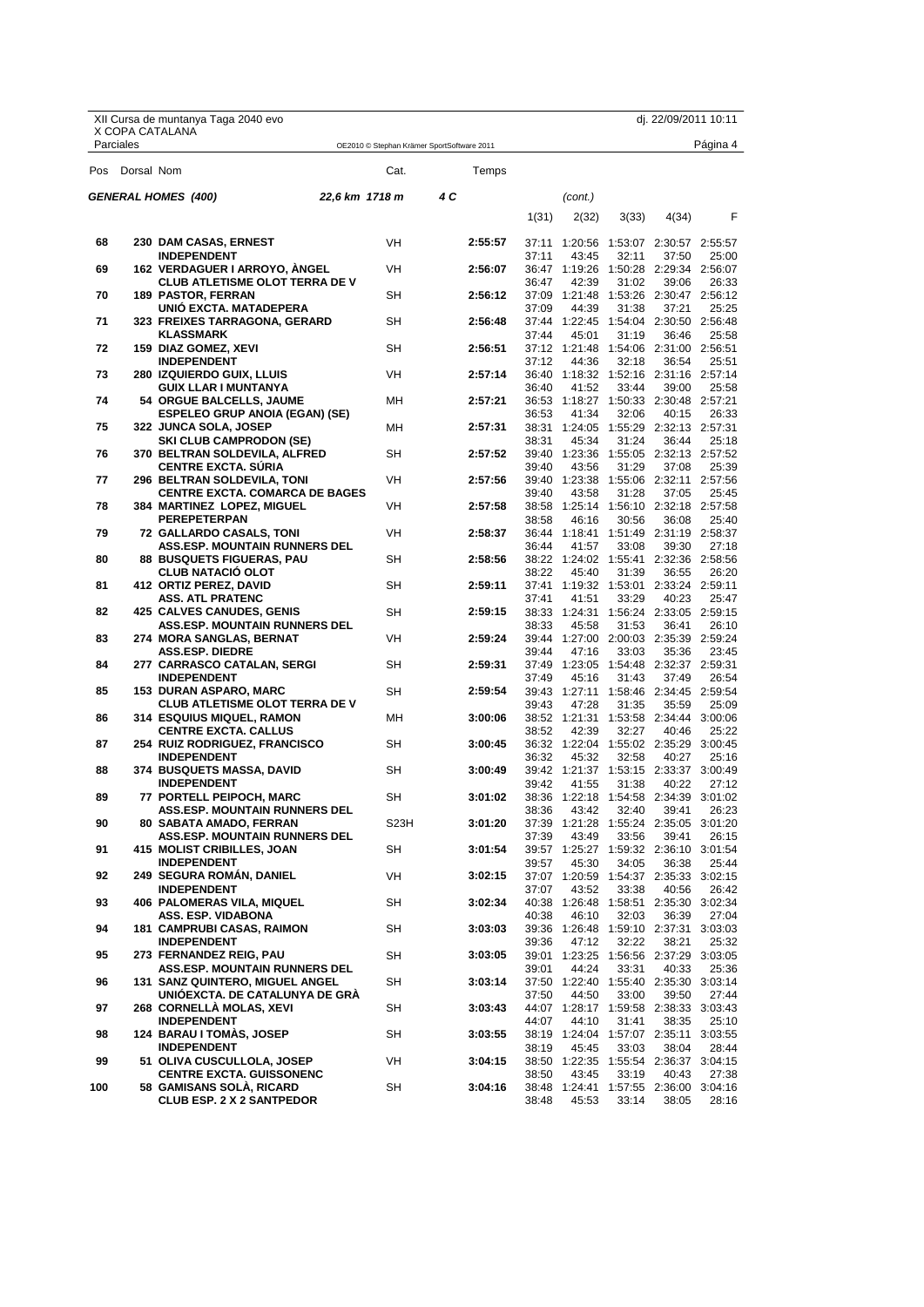|     |                | XII Cursa de muntanya Taga 2040 evo                                    |                   |                                            |       |                                                |       | dj. 22/09/2011 10:11 |                  |
|-----|----------------|------------------------------------------------------------------------|-------------------|--------------------------------------------|-------|------------------------------------------------|-------|----------------------|------------------|
|     | Parciales      | X COPA CATALANA                                                        |                   | OE2010 © Stephan Krämer SportSoftware 2011 |       |                                                |       |                      | Página 5         |
|     | Pos Dorsal Nom |                                                                        | Cat.              | Temps                                      |       |                                                |       |                      |                  |
|     |                | <b>GENERAL HOMES (400)</b>                                             | 22,6 km 1718 m    | 4 C                                        |       | (cont.)                                        |       |                      |                  |
|     |                |                                                                        |                   |                                            | 1(31) | 2(32)                                          | 3(33) | 4(34)                | F                |
| 101 |                | 363 GALLEGO, JORDI                                                     | <b>SH</b>         | 3:04:24                                    |       | 36:57 1:22:09 1:55:17 2:35:08 3:04:24          |       |                      |                  |
|     |                | <b>CLUB MUNTANYENC DE TERRASSA</b>                                     |                   |                                            | 36:57 | 45:12                                          | 33:08 | 39:51                | 29:16            |
| 102 |                | <b>133 CASALS BARTES, RAIMON</b><br><b>GRUP EXCTA. CAMPDEVANOL</b>     | <b>VH</b>         | 3:04:32                                    | 40:46 | 40:46 1:26:51 1:59:22 2:39:01<br>46:05         | 32:31 | 39:39                | 3:04:32<br>25:31 |
| 103 |                | 171 GIL BERTRAN, ROGER                                                 | SH                | 3:04:47                                    |       | 38:00 1:22:55 1:55:47 2:37:54 3:04:47          |       |                      |                  |
| 104 |                | <b>RASTERUNNERS</b><br>321  SANTACANA FABRE, TON                       | VH                | 3:05:06                                    | 38:00 | 44:55<br>37:45 1:23:56 1:57:20 2:37:47 3:05:06 | 32:52 | 42:07                | 26:53            |
|     |                | ZOO D'EN PITUS DE LA GRANADA                                           |                   |                                            | 37:45 | 46:11                                          | 33:24 | 40:27                | 27:19            |
| 105 |                | 62 BAYES GIL, DAVID                                                    | SН                | 3:05:47                                    |       | 39:47 1:25:58 1:59:56 2:39:37 3:05:47          |       |                      |                  |
| 106 |                | ASS.ESP. MATXACUCA<br>98 FIGUERAS DIUME, MIQUEL                        | SН                | 3:06:53                                    | 39:47 | 46:11<br>38:37 1:22:20 1:55:17 2:38:47 3:06:53 | 33:58 | 39:41                | 26:10            |
|     |                | <b>GRUP EXCTA. MALGRATENC</b>                                          |                   |                                            | 38:37 | 43:43                                          | 32:57 | 43:30                | 28:06            |
| 107 |                | 215 LOPEZ CASTILLO, HELIO<br><b>FONDISTES BLANES</b>                   | <b>SH</b>         | 3:07:20                                    | 38:17 | 38:17 1:22:39 1:56:53 2:41:03 3:07:20<br>44:22 | 34:14 | 44:10                | 26:17            |
| 108 |                | 337 MARTINEZ GONZÁLEZ, KIKO                                            | <b>VH</b>         | 3:07:21                                    |       | 44:43 1:28:00 2:00:24 2:41:42 3:07:21          |       |                      |                  |
|     |                | AGRUP.CIENTIFICO-EXCTA. MATARO                                         |                   |                                            | 44:43 | 43:17                                          | 32:24 | 41:18                | 25:39            |
| 109 |                | <b>127 FRIGOLA REIG, JAUME</b><br><b>CLUB NATACIO BANYOLES</b>         | MН                | 3:07:25                                    | 39:33 | 39:33 1:26:32 1:58:57 2:40:08 3:07:25<br>46:59 | 32:25 | 41:11                | 27:17            |
| 110 |                | 193 ACEDO HIDALGO, GREGORIO                                            | VH                | 3:07:26                                    |       | 38:40 1:23:27 1:57:53 2:40:16 3:07:26          |       |                      |                  |
| 111 |                | <b>ASS.ATL PRATENC</b><br>239 OROZCO BONADA, JOSEP                     | SН                | 3:07:37                                    | 38:40 | 44:47<br>38:29 1:25:20 1:59:59 2:39:31 3:07:37 | 34:26 | 42:23                | 27:10            |
|     |                | <b>UNIO EXCTA. VIC</b>                                                 |                   |                                            | 38:29 | 46:51                                          | 34:39 | 39:32                | 28:06            |
| 112 |                | <b>166 DE CAMPO JIMÉNEZ, DANI</b>                                      | SН                | 3:07:47                                    |       | 39:47 1:27:08 2:01:31 2:41:12 3:07:47          |       |                      |                  |
| 113 |                | <b>ASS.ESP. MATXACUCA</b><br>143 HERRAIZ MARMOL, JORDI                 | <b>SH</b>         | 3:08:04                                    | 39:47 | 47:21<br>42:50 1:27:59 2:02:45 2:42:12 3:08:04 | 34:23 | 39:41                | 26:35            |
|     |                | <b>INDEPENDENT</b>                                                     |                   |                                            | 42:50 | 45:09                                          | 34:46 | 39:27                | 25:52            |
| 114 |                | 236 POUS SOLER, BENET<br><b>GRUP EXCTA. MANLLEU</b>                    | SH                | 3:08:38                                    | 39:38 | 39:38 1:27:23 2:00:30 2:41:37 3:08:38<br>47:45 | 33:07 |                      | 27:01            |
| 115 |                | <b>192 BRUN TORRAS, IVAN</b>                                           | SH                | 3:09:08                                    |       | 38:21 1:22:42 1:57:24 2:41:04                  |       | 41:07                | 3:09:08          |
|     |                | <b>INDEPENDENT</b>                                                     |                   |                                            | 38:21 | 44:21                                          | 34:42 | 43:40                | 28:04            |
| 116 |                | 307 MOLINA I CASTELLA, RICARD<br><b>CENTRE EXCTA. BADALONA</b>         | SН                | 3:09:26                                    | 38:45 | 38:45 1:24:23 1:57:45 2:41:05 3:09:26<br>45:38 | 33:22 | 43:20                | 28:21            |
| 117 |                | 378  JUANOLA BECERRA, XAVIER                                           | SН                | 3:09:33                                    |       | 38:23 1:25:41 2:01:15 2:42:09 3:09:33          |       |                      |                  |
| 118 |                | <b>ASPRESXTREM</b><br>281 POYANO VALLVERDU, DAVID                      | SН                | 3:09:39                                    | 38:23 | 47:18<br>39:49 1:26:14 2:00:18 2:41:43 3:09:39 | 35:34 | 40:54                | 27:24            |
|     |                | ASS.ESP. MATXACUCA                                                     |                   |                                            | 39:49 | 46:25                                          | 34:04 | 41:25                | 27:56            |
| 119 |                | 223 SABORIDO GUDAY, RAFEL                                              | <b>SH</b>         | 3:09:44                                    |       | 38:06 1:25:23 2:00:42 2:40:13 3:09:44          |       |                      |                  |
| 120 |                | <b>MFK'S TRAIL</b><br>206 MONTOYA DOMINGUEZ, IGNACIO                   | MН                | 3:09:46                                    | 38:06 | 47:17<br>45:54 1:31:22 2:01:51 2:42:06 3:09:46 | 35:19 | 39:31                | 29:31            |
|     |                | UNIÓ EXCTA. DE CATALUNYA D'HOR                                         |                   |                                            | 45:54 | 45:28                                          | 30:29 | 40:15                | 27:40            |
| 120 |                | <b>288 COLL CULEBRAS, GERARD</b><br><b>ALIGOTS</b>                     | SH                | 3:09:46                                    | 41:54 | 41:54 1:27:46 2:01:16 2:43:06<br>45:52         | 33:30 | 41:50                | 3:09:46<br>26:40 |
| 122 |                | 262 VALCARCEL DEDOUVRY, XAVIER                                         | SH                | 3:09:49                                    |       | 37:38 1:24:56 2:00:51 2:43:10 3:09:49          |       |                      |                  |
|     |                | <b>ASS.ESP. DIEDRE</b>                                                 |                   |                                            | 37:38 | 47:18                                          | 35:55 | 42:19                | 26:39            |
| 123 |                | 93 BASSOLS, PAU<br><b>INDEPENDENT</b>                                  | SH                | 3:09:52                                    | 45:04 | 45:04 1:33:48 2:08:21 2:46:15 3:09:52<br>48:44 | 34:33 | 37:54                | 23:37            |
| 124 |                | 203 PARRA MORA, ANTONIO                                                | VH                | 3:10:24                                    |       | 42:58 1:31:32 2:05:41 2:44:56 3:10:24          |       |                      |                  |
| 125 |                | UNIO EXCTA. DE CATALUNYA PRAT<br><b>347 PEREZ MONFORT, ALBERT</b>      | VH                | 3:10:29                                    | 42:58 | 48:34<br>37:48 1:22:51 1:57:24 2:41:02 3:10:29 | 34:09 | 39:15                | 25:28            |
|     |                | <b>CENTRE EXCTA. DE TERRASSA</b>                                       |                   |                                            | 37:48 | 45:03                                          | 34:33 | 43:38                | 29:27            |
| 126 |                | 81 SARRA FERRER, ANDREU                                                | JH                | 3:10:31                                    |       | 38:14 1:22:59 1:57:18 2:37:53 3:10:31          |       |                      |                  |
| 127 |                | <b>ASS.ESP. MOUNTAIN RUNNERS DEL</b><br>201 ALBOQUERS MASRAMON, EDUARD | SН                | 3:10:34                                    | 38:14 | 44:45<br>42:10 1:27:51 2:01:40 2:43:48 3:10:34 | 34:19 | 40:35                | 32:38            |
|     |                | <b>ASS.ESP. DIEDRE</b>                                                 |                   |                                            | 42:10 | 45:41                                          | 33:49 | 42:08                | 26:46            |
| 128 |                | 56 BARBA CUSCO, ALEJANDRO<br><b>CENTRE EXCTA. ELS BLAUS</b>            | SH                | 3:10:40                                    | 38:04 | 38:04 1:24:20 1:59:07 2:42:41 3:10:40<br>46:16 | 34:47 | 43:34                | 27:59            |
| 129 |                | <b>195 VALDERRAMA LEON, VICTOR</b>                                     | VH                | 3:10:49                                    |       | 43:33 1:31:15 2:04:37 2:43:04 3:10:49          |       |                      |                  |
|     |                | <b>CENTRE EXCTA. DEL PENEDES</b>                                       | VH                |                                            | 43:33 | 47:42                                          | 33:22 | 38:27                | 27:45            |
| 130 |                | 317 SALESA MIRABET, CARLES<br><b>INDEPENDENT</b>                       |                   | 3:10:50                                    | 41:57 | 41:57 1:27:30 2:01:37 2:43:13 3:10:50<br>45:33 | 34:07 | 41:36                | 27:37            |
| 131 |                | 191 CASANOVAS CHEVALIER, POL                                           | S <sub>23</sub> H | 3:11:06                                    |       | 39:54 1:27:47 2:04:08 2:46:14 3:11:06          |       |                      |                  |
| 132 |                | <b>CLUB EXCTA. MADTEAM</b><br><b>251 SUAREZ RODRIGUEZ, DAVID</b>       | SН                | 3:11:16                                    | 39:54 | 47:53<br>40:02 1:28:36 2:03:36 2:46:13 3:11:16 | 36:21 | 42:06                | 24:52            |
|     |                | UNIÓ EXCTA. DE CATALUNYA MATAR                                         |                   |                                            | 40:02 | 48:34                                          | 35:00 | 42:37                | 25:03            |
| 133 |                | 278 COLOMER, VICTOR                                                    | SН                | 3:12:10                                    |       | 42:06 1:29:01 2:04:29 2:46:44 3:12:10          |       |                      |                  |
|     |                | <b>INDEPENDENT</b>                                                     |                   |                                            | 42:06 | 46:55                                          | 35:28 | 42:15                | 25:26            |

Federació d'Entitats<br>FEEC Federació Catalana d'Alpinisme i Escalada

X Copa Catalana<br>DE CURSES DE MUNTANYA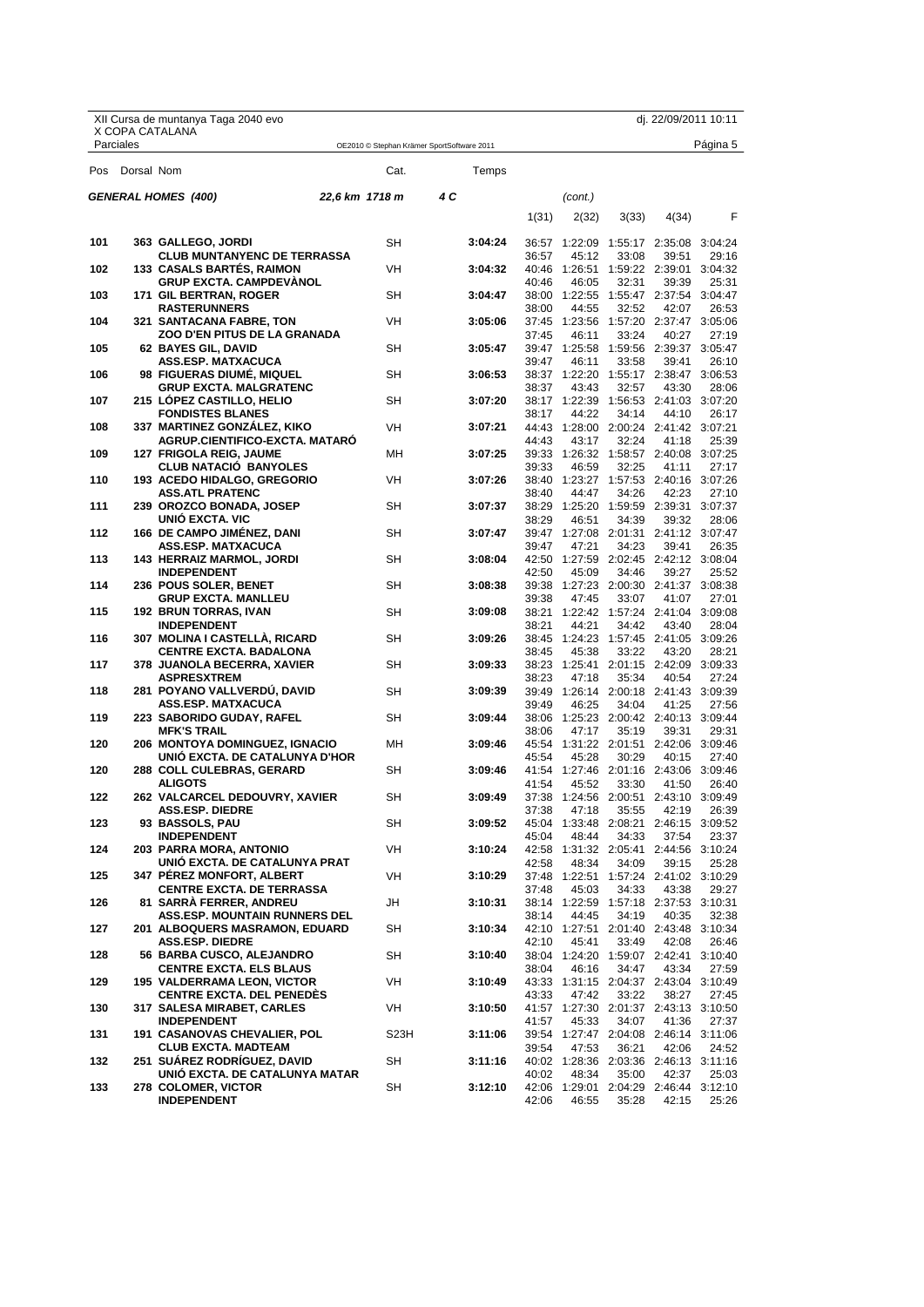| X COPA CATALANA<br>Parciales<br>Página 6<br>OE2010 © Stephan Krämer SportSoftware 2011<br>Pos Dorsal Nom<br>Cat.<br>Temps<br><b>GENERAL HOMES (400)</b><br>22,6 km 1718 m<br>4 C<br>(cont.)<br>F<br>1(31)<br>4(34)<br>2(32)<br>3(33)<br><b>185 PONS ANDRES, ROGER</b><br>134<br><b>SH</b><br>3:12:31<br>45:05 1:34:09 2:07:39 2:46:55 3:12:31<br><b>INDEPENDENT</b><br>49:04<br>45:05<br>33:30<br>39:16<br>25:36<br>135<br>86 ARBIOL, DANI<br>SH<br>3:12:45<br>39:17 1:27:55 2:02:32 2:44:17 3:12:45<br><b>CLUB MUNTANYENC MOLLET</b><br>39:17<br>48:38<br>34:37<br>28:28<br>41:45<br>136<br><b>300 TORRENT FRANQUESA, JORDI</b><br>3:13:42<br>VH<br>39:26 1:28:31 2:04:03 2:46:10 3:13:42<br><b>L'ESCALA-EMPURIES FLAMA91</b><br>39:26<br>49:05<br>35:32<br>42:07<br>27:32<br>137<br>55 SANABRA RAMOS, JOSEP<br>VH<br>3:13:44<br>40:48 1:29:46 2:05:03 2:47:03 3:13:44<br><b>CLUB NATACIO REUS PLOMS (SE)</b><br>40:48<br>48:58<br>35:17<br>42:00<br>26:41<br>344  ORTIGOSA VICO, DAVID<br>SΗ<br>40:52 1:28:12 2:03:36 2:46:16 3:13:48<br>138<br>3:13:48<br><b>AGRUP.CIENTIFICO-EXCTA. MATARO</b><br>40:52<br>47:20<br>35:24<br>42:40<br>27:32<br>139<br><b>392 MERINO RENEDO, RAUL</b><br>SΗ<br>3:13:50<br>43:21 1:29:32 2:03:40 2:46:53 3:13:50<br>43:21<br><b>CENTRE EXCTA. D'OLOT</b><br>46:11<br>34:08<br>43:13<br>26:57<br><b>SH</b><br>140<br>396 ESTURI VILASECA, GUILLEM<br>43:19 1:29:14 2:03:38 2:44:26 3:13:56<br>3:13:56<br><b>INDEPENDENT</b><br>43:19<br>45:55<br>34:24<br>40:48<br>29:30<br>141<br>SΗ<br>43:24 1:33:01 2:07:56 2:47:25<br><b>151 APARICIO SANZ, TONI</b><br>3:14:06<br>3:14:06<br><b>INDEPENDENT</b><br>43:24<br>49:37<br>34:55<br>39:29<br>26:41<br>142<br><b>123 ROQUET SAQUES, LLUIS</b><br>SΗ<br>3:14:40<br>40:01 1:27:50 2:02:19 2:47:20 3:14:40<br><b>INDEPENDENT</b><br>40:01<br>47:49<br>34:29<br>45:01<br>27:20<br>143<br>68 DURAN QUILEZ, OSCAR<br>VH<br>3:15:13<br>39:54 1:27:39 2:03:47 2:48:48 3:15:13<br><b>FOMENT EXCTA. DE BARCELONA</b><br>39:54<br>47:45<br>36:08<br>45:01<br>26:25<br><b>148 PUJADAS ESPANOL, JORDI</b><br>SΗ<br>3:15:42<br>43:54 1:32:36 2:07:00 2:47:09 3:15:42<br>144<br><b>INDEPENDENT</b><br>43:54<br>48:42<br>34:24<br>28:33<br>40:09<br>145<br>3:15:52<br>269 SOLE SERRA, JORDI<br>SΗ<br>44:46 1:34:04 2:09:52 2:48:53 3:15:52<br>44:46<br><b>INDEPENDENT</b><br>49:18<br>35:48<br>39:01<br>26:59<br><b>SH</b><br>146<br>279 PAMOS, OSCAR<br>39:56 1:27:42 2:02:24 2:47:26 3:16:02<br>3:16:02<br><b>OSON@CORRE</b><br>39:56<br>47:46<br>34:42<br>45:02<br>28:36<br>147<br>JH<br>3:17:31<br>44:01 1:32:12 2:07:21 2:50:12 3:17:31<br>309 FERNANDEZ, JOAN PERE<br>GRUP EXCTA. I ESPORTIU GIRONI<br>44:01<br>48:11<br>42:51<br>27:19<br>35:09<br>148<br>290 MOSSOLL CLOS, BIEL<br>JH<br>3:17:43<br>37:58 1:24:08 2:00:36 2:46:06 3:17:43<br><b>CENTRE EXCTA. D'OLOT</b><br>37:58<br>46:10<br>36:28<br>45:30<br>31:37<br><b>SH</b><br>149<br>44:48 1:34:58 2:11:40 2:52:42 3:18:01<br><b>139 MOGINO MARTINEZ, JORDI</b><br>3:18:01<br><b>INDEPENDENT</b><br>44:48<br>50:10<br>36:42<br>41:02<br>25:19<br>150<br>SΗ<br>43:35 1:32:38 2:07:27 2:49:38 3:18:23<br>194 GARI ALLUE, RUBEN<br>3:18:23<br>43:35<br>49:03<br>42:11<br>28:45<br><b>INDEPENDENT</b><br>34:49<br>151<br>SΗ<br>45:59 1:35:30 2:10:16 2:50:22 3:18:28<br>310 MAURI COSTA, IVAN<br>3:18:28<br>FEDERACIO CATALANA DE TRIATLO<br>45:59<br>49:31<br>34:46<br>28:06<br>40:06<br><b>SH</b><br>152<br>44:18 1:31:49 2:07:30 2:50:20 3:18:31<br>375 GARCIA DE MARINA, GUILLERMO<br>3:18:31<br>44:18<br>47:31<br>35:41<br>42:50<br>28:11<br><b>ALIGOTS</b><br>153<br>167 MENDO IBORRA, SERGI<br>SΗ<br>3:18:34<br>43:56 1:29:18 2:05:31 2:50:50 3:18:34<br><b>INDEPENDENT</b><br>43:56<br>45:22<br>36:13<br>45:19<br>27:44<br>153<br><b>144 RODRIGUEZ GONZALEZ, LLUIS</b><br>VH<br>3:18:34<br>42:28 1:29:12 2:05:59 2:50:42 3:18:34<br>42:28<br>46:44<br><b>INDEPENDENT</b><br>36:47<br>44:43<br>27:52<br>SΗ<br>3:19:04<br>155<br>394  VELA GARRIGA, XAVIER<br>42:00 1:29:37 2:07:21 2:51:10 3:19:04<br><b>INDEPENDENT</b><br>42:00<br>47:37<br>37:44<br>43:49<br>393 GONZÁLEZ TORRABADELLA, GREGORIO SH<br>156<br>3:19:05<br>41:59 1:29:35 2:07:25 2:51:07 3:19:05<br><b>INDEPENDENT</b><br>41:59<br>47:36<br>37:50<br>43:42<br>27:58<br>157<br>359 BUESO RAMIREZ, GERMAN<br>VH<br>3:19:11<br>39:25 1:26:54 2:03:21 2:48:30 3:19:11<br><b>SKI CLUB CAMPRODON (SE)</b><br>39:25<br>47:29<br>36:27<br>45:09<br>30:41<br>158<br>367 MAÑOSA MARGARIT, DANI<br>VH<br>3:19:15<br>42:52 1:34:09 2:10:13 2:52:56 3:19:15<br><b>AREC TERRASSA</b><br>42:52<br>51:17<br>36:04<br>42:43<br>26:19<br>159<br>286 LLAMAS BOZA, JOAQUIM<br>VH<br>3:19:19<br>37:57 1:25:06 2:00:23 2:48:30 3:19:19<br><b>ATLETISME ROSES</b><br>37:57<br>47:09<br>35:17<br>48:07<br>160<br>332 MORENO GUERRERO, JOSE ANTONIO<br>SН<br>3:19:28<br>41:37 1:30:32 2:08:20 2:50:54 3:19:28<br>UNIO EXCTA. DE CATALUNYA MATAR<br>41:37<br>48:55<br>42:34<br>37:48<br>28:34<br>161<br>346 FERRON ACON, JOSEP MARIA<br>VH<br>3:19:43<br>45:24 1:35:14 2:11:23 2:53:57 3:19:43<br><b>TEAM-RUNNING-H2O</b><br>45:24<br>49:50<br>42:34<br>25:46<br>36:09<br>162<br>338 ROCA CLUSELLAS, MARTI<br>VH<br>42:52 1:33:42 2:10:11 2:52:14 3:19:45<br>3:19:45<br><b>INDEPENDENT</b><br>42:52<br>50:50<br>36:29<br>42:03<br>27:31<br>163<br>303 ILLAMOLA RIERA, ALBERT<br>SН<br>42:17 1:32:27 2:08:36 2:51:43 3:20:17<br>3:20:17<br><b>CENTRE EXCTA. CALLDETENES</b><br>42:17<br>50:10<br>36:09<br>43:07<br>28:34<br>164<br>VH<br>364 SANCHEZ PEREZ, XAVIER<br>3:20:23<br>38:57 1:31:16 2:10:08 2:52:45 3:20:23<br><b>EVASION VILANOVA</b><br>38:57<br>52:19<br>38:52<br>42:37<br>27:38<br>160 DIAZ GOMEZ, SANTI<br>165<br>SН<br>3:20:29<br>41:23 1:31:39 2:10:01 2:52:31 3:20:29<br><b>IMPULS MEDES BIKE</b><br>41:23<br>50:16<br>38:22<br>42:30<br>166<br>VH<br>3:20:31<br>44:03 1:34:48 2:11:42 2:54:11 3:20:31<br><b>196 CARRILLO FERRE, CARLES</b><br><b>DAVANTDELPEP</b><br>44:03<br>50:45<br>42:29<br>36:54 |  | XII Cursa de muntanya Taga 2040 evo |  |  | dj. 22/09/2011 10:11 |       |
|---------------------------------------------------------------------------------------------------------------------------------------------------------------------------------------------------------------------------------------------------------------------------------------------------------------------------------------------------------------------------------------------------------------------------------------------------------------------------------------------------------------------------------------------------------------------------------------------------------------------------------------------------------------------------------------------------------------------------------------------------------------------------------------------------------------------------------------------------------------------------------------------------------------------------------------------------------------------------------------------------------------------------------------------------------------------------------------------------------------------------------------------------------------------------------------------------------------------------------------------------------------------------------------------------------------------------------------------------------------------------------------------------------------------------------------------------------------------------------------------------------------------------------------------------------------------------------------------------------------------------------------------------------------------------------------------------------------------------------------------------------------------------------------------------------------------------------------------------------------------------------------------------------------------------------------------------------------------------------------------------------------------------------------------------------------------------------------------------------------------------------------------------------------------------------------------------------------------------------------------------------------------------------------------------------------------------------------------------------------------------------------------------------------------------------------------------------------------------------------------------------------------------------------------------------------------------------------------------------------------------------------------------------------------------------------------------------------------------------------------------------------------------------------------------------------------------------------------------------------------------------------------------------------------------------------------------------------------------------------------------------------------------------------------------------------------------------------------------------------------------------------------------------------------------------------------------------------------------------------------------------------------------------------------------------------------------------------------------------------------------------------------------------------------------------------------------------------------------------------------------------------------------------------------------------------------------------------------------------------------------------------------------------------------------------------------------------------------------------------------------------------------------------------------------------------------------------------------------------------------------------------------------------------------------------------------------------------------------------------------------------------------------------------------------------------------------------------------------------------------------------------------------------------------------------------------------------------------------------------------------------------------------------------------------------------------------------------------------------------------------------------------------------------------------------------------------------------------------------------------------------------------------------------------------------------------------------------------------------------------------------------------------------------------------------------------------------------------------------------------------------------------------------------------------------------------------------------------------------------------------------------------------------------------------------------------------------------------------------------------------------------------------------------------------------------------------------------------------------------------------------------------------------------------------------------------------------------------------------------------------------------------------------------------------------------------------------------------------------------------------------------------------------------------------------------------------------------------------------------------------------------------------------------------------------------------------------------------------------------------------------------------------------------------------------------------------------------------------------------------------------------------------------------------------------------------------------------------------------------------------------------------------------------------------------------------------------------------------------------------------|--|-------------------------------------|--|--|----------------------|-------|
|                                                                                                                                                                                                                                                                                                                                                                                                                                                                                                                                                                                                                                                                                                                                                                                                                                                                                                                                                                                                                                                                                                                                                                                                                                                                                                                                                                                                                                                                                                                                                                                                                                                                                                                                                                                                                                                                                                                                                                                                                                                                                                                                                                                                                                                                                                                                                                                                                                                                                                                                                                                                                                                                                                                                                                                                                                                                                                                                                                                                                                                                                                                                                                                                                                                                                                                                                                                                                                                                                                                                                                                                                                                                                                                                                                                                                                                                                                                                                                                                                                                                                                                                                                                                                                                                                                                                                                                                                                                                                                                                                                                                                                                                                                                                                                                                                                                                                                                                                                                                                                                                                                                                                                                                                                                                                                                                                                                                                                                                                                                                                                                                                                                                                                                                                                                                                                                                                                                                                                                                   |  |                                     |  |  |                      |       |
|                                                                                                                                                                                                                                                                                                                                                                                                                                                                                                                                                                                                                                                                                                                                                                                                                                                                                                                                                                                                                                                                                                                                                                                                                                                                                                                                                                                                                                                                                                                                                                                                                                                                                                                                                                                                                                                                                                                                                                                                                                                                                                                                                                                                                                                                                                                                                                                                                                                                                                                                                                                                                                                                                                                                                                                                                                                                                                                                                                                                                                                                                                                                                                                                                                                                                                                                                                                                                                                                                                                                                                                                                                                                                                                                                                                                                                                                                                                                                                                                                                                                                                                                                                                                                                                                                                                                                                                                                                                                                                                                                                                                                                                                                                                                                                                                                                                                                                                                                                                                                                                                                                                                                                                                                                                                                                                                                                                                                                                                                                                                                                                                                                                                                                                                                                                                                                                                                                                                                                                                   |  |                                     |  |  |                      |       |
|                                                                                                                                                                                                                                                                                                                                                                                                                                                                                                                                                                                                                                                                                                                                                                                                                                                                                                                                                                                                                                                                                                                                                                                                                                                                                                                                                                                                                                                                                                                                                                                                                                                                                                                                                                                                                                                                                                                                                                                                                                                                                                                                                                                                                                                                                                                                                                                                                                                                                                                                                                                                                                                                                                                                                                                                                                                                                                                                                                                                                                                                                                                                                                                                                                                                                                                                                                                                                                                                                                                                                                                                                                                                                                                                                                                                                                                                                                                                                                                                                                                                                                                                                                                                                                                                                                                                                                                                                                                                                                                                                                                                                                                                                                                                                                                                                                                                                                                                                                                                                                                                                                                                                                                                                                                                                                                                                                                                                                                                                                                                                                                                                                                                                                                                                                                                                                                                                                                                                                                                   |  |                                     |  |  |                      |       |
|                                                                                                                                                                                                                                                                                                                                                                                                                                                                                                                                                                                                                                                                                                                                                                                                                                                                                                                                                                                                                                                                                                                                                                                                                                                                                                                                                                                                                                                                                                                                                                                                                                                                                                                                                                                                                                                                                                                                                                                                                                                                                                                                                                                                                                                                                                                                                                                                                                                                                                                                                                                                                                                                                                                                                                                                                                                                                                                                                                                                                                                                                                                                                                                                                                                                                                                                                                                                                                                                                                                                                                                                                                                                                                                                                                                                                                                                                                                                                                                                                                                                                                                                                                                                                                                                                                                                                                                                                                                                                                                                                                                                                                                                                                                                                                                                                                                                                                                                                                                                                                                                                                                                                                                                                                                                                                                                                                                                                                                                                                                                                                                                                                                                                                                                                                                                                                                                                                                                                                                                   |  |                                     |  |  |                      |       |
|                                                                                                                                                                                                                                                                                                                                                                                                                                                                                                                                                                                                                                                                                                                                                                                                                                                                                                                                                                                                                                                                                                                                                                                                                                                                                                                                                                                                                                                                                                                                                                                                                                                                                                                                                                                                                                                                                                                                                                                                                                                                                                                                                                                                                                                                                                                                                                                                                                                                                                                                                                                                                                                                                                                                                                                                                                                                                                                                                                                                                                                                                                                                                                                                                                                                                                                                                                                                                                                                                                                                                                                                                                                                                                                                                                                                                                                                                                                                                                                                                                                                                                                                                                                                                                                                                                                                                                                                                                                                                                                                                                                                                                                                                                                                                                                                                                                                                                                                                                                                                                                                                                                                                                                                                                                                                                                                                                                                                                                                                                                                                                                                                                                                                                                                                                                                                                                                                                                                                                                                   |  |                                     |  |  |                      |       |
|                                                                                                                                                                                                                                                                                                                                                                                                                                                                                                                                                                                                                                                                                                                                                                                                                                                                                                                                                                                                                                                                                                                                                                                                                                                                                                                                                                                                                                                                                                                                                                                                                                                                                                                                                                                                                                                                                                                                                                                                                                                                                                                                                                                                                                                                                                                                                                                                                                                                                                                                                                                                                                                                                                                                                                                                                                                                                                                                                                                                                                                                                                                                                                                                                                                                                                                                                                                                                                                                                                                                                                                                                                                                                                                                                                                                                                                                                                                                                                                                                                                                                                                                                                                                                                                                                                                                                                                                                                                                                                                                                                                                                                                                                                                                                                                                                                                                                                                                                                                                                                                                                                                                                                                                                                                                                                                                                                                                                                                                                                                                                                                                                                                                                                                                                                                                                                                                                                                                                                                                   |  |                                     |  |  |                      |       |
|                                                                                                                                                                                                                                                                                                                                                                                                                                                                                                                                                                                                                                                                                                                                                                                                                                                                                                                                                                                                                                                                                                                                                                                                                                                                                                                                                                                                                                                                                                                                                                                                                                                                                                                                                                                                                                                                                                                                                                                                                                                                                                                                                                                                                                                                                                                                                                                                                                                                                                                                                                                                                                                                                                                                                                                                                                                                                                                                                                                                                                                                                                                                                                                                                                                                                                                                                                                                                                                                                                                                                                                                                                                                                                                                                                                                                                                                                                                                                                                                                                                                                                                                                                                                                                                                                                                                                                                                                                                                                                                                                                                                                                                                                                                                                                                                                                                                                                                                                                                                                                                                                                                                                                                                                                                                                                                                                                                                                                                                                                                                                                                                                                                                                                                                                                                                                                                                                                                                                                                                   |  |                                     |  |  |                      |       |
|                                                                                                                                                                                                                                                                                                                                                                                                                                                                                                                                                                                                                                                                                                                                                                                                                                                                                                                                                                                                                                                                                                                                                                                                                                                                                                                                                                                                                                                                                                                                                                                                                                                                                                                                                                                                                                                                                                                                                                                                                                                                                                                                                                                                                                                                                                                                                                                                                                                                                                                                                                                                                                                                                                                                                                                                                                                                                                                                                                                                                                                                                                                                                                                                                                                                                                                                                                                                                                                                                                                                                                                                                                                                                                                                                                                                                                                                                                                                                                                                                                                                                                                                                                                                                                                                                                                                                                                                                                                                                                                                                                                                                                                                                                                                                                                                                                                                                                                                                                                                                                                                                                                                                                                                                                                                                                                                                                                                                                                                                                                                                                                                                                                                                                                                                                                                                                                                                                                                                                                                   |  |                                     |  |  |                      |       |
|                                                                                                                                                                                                                                                                                                                                                                                                                                                                                                                                                                                                                                                                                                                                                                                                                                                                                                                                                                                                                                                                                                                                                                                                                                                                                                                                                                                                                                                                                                                                                                                                                                                                                                                                                                                                                                                                                                                                                                                                                                                                                                                                                                                                                                                                                                                                                                                                                                                                                                                                                                                                                                                                                                                                                                                                                                                                                                                                                                                                                                                                                                                                                                                                                                                                                                                                                                                                                                                                                                                                                                                                                                                                                                                                                                                                                                                                                                                                                                                                                                                                                                                                                                                                                                                                                                                                                                                                                                                                                                                                                                                                                                                                                                                                                                                                                                                                                                                                                                                                                                                                                                                                                                                                                                                                                                                                                                                                                                                                                                                                                                                                                                                                                                                                                                                                                                                                                                                                                                                                   |  |                                     |  |  |                      |       |
|                                                                                                                                                                                                                                                                                                                                                                                                                                                                                                                                                                                                                                                                                                                                                                                                                                                                                                                                                                                                                                                                                                                                                                                                                                                                                                                                                                                                                                                                                                                                                                                                                                                                                                                                                                                                                                                                                                                                                                                                                                                                                                                                                                                                                                                                                                                                                                                                                                                                                                                                                                                                                                                                                                                                                                                                                                                                                                                                                                                                                                                                                                                                                                                                                                                                                                                                                                                                                                                                                                                                                                                                                                                                                                                                                                                                                                                                                                                                                                                                                                                                                                                                                                                                                                                                                                                                                                                                                                                                                                                                                                                                                                                                                                                                                                                                                                                                                                                                                                                                                                                                                                                                                                                                                                                                                                                                                                                                                                                                                                                                                                                                                                                                                                                                                                                                                                                                                                                                                                                                   |  |                                     |  |  |                      |       |
|                                                                                                                                                                                                                                                                                                                                                                                                                                                                                                                                                                                                                                                                                                                                                                                                                                                                                                                                                                                                                                                                                                                                                                                                                                                                                                                                                                                                                                                                                                                                                                                                                                                                                                                                                                                                                                                                                                                                                                                                                                                                                                                                                                                                                                                                                                                                                                                                                                                                                                                                                                                                                                                                                                                                                                                                                                                                                                                                                                                                                                                                                                                                                                                                                                                                                                                                                                                                                                                                                                                                                                                                                                                                                                                                                                                                                                                                                                                                                                                                                                                                                                                                                                                                                                                                                                                                                                                                                                                                                                                                                                                                                                                                                                                                                                                                                                                                                                                                                                                                                                                                                                                                                                                                                                                                                                                                                                                                                                                                                                                                                                                                                                                                                                                                                                                                                                                                                                                                                                                                   |  |                                     |  |  |                      |       |
|                                                                                                                                                                                                                                                                                                                                                                                                                                                                                                                                                                                                                                                                                                                                                                                                                                                                                                                                                                                                                                                                                                                                                                                                                                                                                                                                                                                                                                                                                                                                                                                                                                                                                                                                                                                                                                                                                                                                                                                                                                                                                                                                                                                                                                                                                                                                                                                                                                                                                                                                                                                                                                                                                                                                                                                                                                                                                                                                                                                                                                                                                                                                                                                                                                                                                                                                                                                                                                                                                                                                                                                                                                                                                                                                                                                                                                                                                                                                                                                                                                                                                                                                                                                                                                                                                                                                                                                                                                                                                                                                                                                                                                                                                                                                                                                                                                                                                                                                                                                                                                                                                                                                                                                                                                                                                                                                                                                                                                                                                                                                                                                                                                                                                                                                                                                                                                                                                                                                                                                                   |  |                                     |  |  |                      |       |
|                                                                                                                                                                                                                                                                                                                                                                                                                                                                                                                                                                                                                                                                                                                                                                                                                                                                                                                                                                                                                                                                                                                                                                                                                                                                                                                                                                                                                                                                                                                                                                                                                                                                                                                                                                                                                                                                                                                                                                                                                                                                                                                                                                                                                                                                                                                                                                                                                                                                                                                                                                                                                                                                                                                                                                                                                                                                                                                                                                                                                                                                                                                                                                                                                                                                                                                                                                                                                                                                                                                                                                                                                                                                                                                                                                                                                                                                                                                                                                                                                                                                                                                                                                                                                                                                                                                                                                                                                                                                                                                                                                                                                                                                                                                                                                                                                                                                                                                                                                                                                                                                                                                                                                                                                                                                                                                                                                                                                                                                                                                                                                                                                                                                                                                                                                                                                                                                                                                                                                                                   |  |                                     |  |  |                      |       |
|                                                                                                                                                                                                                                                                                                                                                                                                                                                                                                                                                                                                                                                                                                                                                                                                                                                                                                                                                                                                                                                                                                                                                                                                                                                                                                                                                                                                                                                                                                                                                                                                                                                                                                                                                                                                                                                                                                                                                                                                                                                                                                                                                                                                                                                                                                                                                                                                                                                                                                                                                                                                                                                                                                                                                                                                                                                                                                                                                                                                                                                                                                                                                                                                                                                                                                                                                                                                                                                                                                                                                                                                                                                                                                                                                                                                                                                                                                                                                                                                                                                                                                                                                                                                                                                                                                                                                                                                                                                                                                                                                                                                                                                                                                                                                                                                                                                                                                                                                                                                                                                                                                                                                                                                                                                                                                                                                                                                                                                                                                                                                                                                                                                                                                                                                                                                                                                                                                                                                                                                   |  |                                     |  |  |                      |       |
|                                                                                                                                                                                                                                                                                                                                                                                                                                                                                                                                                                                                                                                                                                                                                                                                                                                                                                                                                                                                                                                                                                                                                                                                                                                                                                                                                                                                                                                                                                                                                                                                                                                                                                                                                                                                                                                                                                                                                                                                                                                                                                                                                                                                                                                                                                                                                                                                                                                                                                                                                                                                                                                                                                                                                                                                                                                                                                                                                                                                                                                                                                                                                                                                                                                                                                                                                                                                                                                                                                                                                                                                                                                                                                                                                                                                                                                                                                                                                                                                                                                                                                                                                                                                                                                                                                                                                                                                                                                                                                                                                                                                                                                                                                                                                                                                                                                                                                                                                                                                                                                                                                                                                                                                                                                                                                                                                                                                                                                                                                                                                                                                                                                                                                                                                                                                                                                                                                                                                                                                   |  |                                     |  |  |                      |       |
|                                                                                                                                                                                                                                                                                                                                                                                                                                                                                                                                                                                                                                                                                                                                                                                                                                                                                                                                                                                                                                                                                                                                                                                                                                                                                                                                                                                                                                                                                                                                                                                                                                                                                                                                                                                                                                                                                                                                                                                                                                                                                                                                                                                                                                                                                                                                                                                                                                                                                                                                                                                                                                                                                                                                                                                                                                                                                                                                                                                                                                                                                                                                                                                                                                                                                                                                                                                                                                                                                                                                                                                                                                                                                                                                                                                                                                                                                                                                                                                                                                                                                                                                                                                                                                                                                                                                                                                                                                                                                                                                                                                                                                                                                                                                                                                                                                                                                                                                                                                                                                                                                                                                                                                                                                                                                                                                                                                                                                                                                                                                                                                                                                                                                                                                                                                                                                                                                                                                                                                                   |  |                                     |  |  |                      |       |
|                                                                                                                                                                                                                                                                                                                                                                                                                                                                                                                                                                                                                                                                                                                                                                                                                                                                                                                                                                                                                                                                                                                                                                                                                                                                                                                                                                                                                                                                                                                                                                                                                                                                                                                                                                                                                                                                                                                                                                                                                                                                                                                                                                                                                                                                                                                                                                                                                                                                                                                                                                                                                                                                                                                                                                                                                                                                                                                                                                                                                                                                                                                                                                                                                                                                                                                                                                                                                                                                                                                                                                                                                                                                                                                                                                                                                                                                                                                                                                                                                                                                                                                                                                                                                                                                                                                                                                                                                                                                                                                                                                                                                                                                                                                                                                                                                                                                                                                                                                                                                                                                                                                                                                                                                                                                                                                                                                                                                                                                                                                                                                                                                                                                                                                                                                                                                                                                                                                                                                                                   |  |                                     |  |  |                      |       |
|                                                                                                                                                                                                                                                                                                                                                                                                                                                                                                                                                                                                                                                                                                                                                                                                                                                                                                                                                                                                                                                                                                                                                                                                                                                                                                                                                                                                                                                                                                                                                                                                                                                                                                                                                                                                                                                                                                                                                                                                                                                                                                                                                                                                                                                                                                                                                                                                                                                                                                                                                                                                                                                                                                                                                                                                                                                                                                                                                                                                                                                                                                                                                                                                                                                                                                                                                                                                                                                                                                                                                                                                                                                                                                                                                                                                                                                                                                                                                                                                                                                                                                                                                                                                                                                                                                                                                                                                                                                                                                                                                                                                                                                                                                                                                                                                                                                                                                                                                                                                                                                                                                                                                                                                                                                                                                                                                                                                                                                                                                                                                                                                                                                                                                                                                                                                                                                                                                                                                                                                   |  |                                     |  |  |                      |       |
|                                                                                                                                                                                                                                                                                                                                                                                                                                                                                                                                                                                                                                                                                                                                                                                                                                                                                                                                                                                                                                                                                                                                                                                                                                                                                                                                                                                                                                                                                                                                                                                                                                                                                                                                                                                                                                                                                                                                                                                                                                                                                                                                                                                                                                                                                                                                                                                                                                                                                                                                                                                                                                                                                                                                                                                                                                                                                                                                                                                                                                                                                                                                                                                                                                                                                                                                                                                                                                                                                                                                                                                                                                                                                                                                                                                                                                                                                                                                                                                                                                                                                                                                                                                                                                                                                                                                                                                                                                                                                                                                                                                                                                                                                                                                                                                                                                                                                                                                                                                                                                                                                                                                                                                                                                                                                                                                                                                                                                                                                                                                                                                                                                                                                                                                                                                                                                                                                                                                                                                                   |  |                                     |  |  |                      |       |
|                                                                                                                                                                                                                                                                                                                                                                                                                                                                                                                                                                                                                                                                                                                                                                                                                                                                                                                                                                                                                                                                                                                                                                                                                                                                                                                                                                                                                                                                                                                                                                                                                                                                                                                                                                                                                                                                                                                                                                                                                                                                                                                                                                                                                                                                                                                                                                                                                                                                                                                                                                                                                                                                                                                                                                                                                                                                                                                                                                                                                                                                                                                                                                                                                                                                                                                                                                                                                                                                                                                                                                                                                                                                                                                                                                                                                                                                                                                                                                                                                                                                                                                                                                                                                                                                                                                                                                                                                                                                                                                                                                                                                                                                                                                                                                                                                                                                                                                                                                                                                                                                                                                                                                                                                                                                                                                                                                                                                                                                                                                                                                                                                                                                                                                                                                                                                                                                                                                                                                                                   |  |                                     |  |  |                      |       |
|                                                                                                                                                                                                                                                                                                                                                                                                                                                                                                                                                                                                                                                                                                                                                                                                                                                                                                                                                                                                                                                                                                                                                                                                                                                                                                                                                                                                                                                                                                                                                                                                                                                                                                                                                                                                                                                                                                                                                                                                                                                                                                                                                                                                                                                                                                                                                                                                                                                                                                                                                                                                                                                                                                                                                                                                                                                                                                                                                                                                                                                                                                                                                                                                                                                                                                                                                                                                                                                                                                                                                                                                                                                                                                                                                                                                                                                                                                                                                                                                                                                                                                                                                                                                                                                                                                                                                                                                                                                                                                                                                                                                                                                                                                                                                                                                                                                                                                                                                                                                                                                                                                                                                                                                                                                                                                                                                                                                                                                                                                                                                                                                                                                                                                                                                                                                                                                                                                                                                                                                   |  |                                     |  |  |                      |       |
|                                                                                                                                                                                                                                                                                                                                                                                                                                                                                                                                                                                                                                                                                                                                                                                                                                                                                                                                                                                                                                                                                                                                                                                                                                                                                                                                                                                                                                                                                                                                                                                                                                                                                                                                                                                                                                                                                                                                                                                                                                                                                                                                                                                                                                                                                                                                                                                                                                                                                                                                                                                                                                                                                                                                                                                                                                                                                                                                                                                                                                                                                                                                                                                                                                                                                                                                                                                                                                                                                                                                                                                                                                                                                                                                                                                                                                                                                                                                                                                                                                                                                                                                                                                                                                                                                                                                                                                                                                                                                                                                                                                                                                                                                                                                                                                                                                                                                                                                                                                                                                                                                                                                                                                                                                                                                                                                                                                                                                                                                                                                                                                                                                                                                                                                                                                                                                                                                                                                                                                                   |  |                                     |  |  |                      |       |
|                                                                                                                                                                                                                                                                                                                                                                                                                                                                                                                                                                                                                                                                                                                                                                                                                                                                                                                                                                                                                                                                                                                                                                                                                                                                                                                                                                                                                                                                                                                                                                                                                                                                                                                                                                                                                                                                                                                                                                                                                                                                                                                                                                                                                                                                                                                                                                                                                                                                                                                                                                                                                                                                                                                                                                                                                                                                                                                                                                                                                                                                                                                                                                                                                                                                                                                                                                                                                                                                                                                                                                                                                                                                                                                                                                                                                                                                                                                                                                                                                                                                                                                                                                                                                                                                                                                                                                                                                                                                                                                                                                                                                                                                                                                                                                                                                                                                                                                                                                                                                                                                                                                                                                                                                                                                                                                                                                                                                                                                                                                                                                                                                                                                                                                                                                                                                                                                                                                                                                                                   |  |                                     |  |  |                      |       |
|                                                                                                                                                                                                                                                                                                                                                                                                                                                                                                                                                                                                                                                                                                                                                                                                                                                                                                                                                                                                                                                                                                                                                                                                                                                                                                                                                                                                                                                                                                                                                                                                                                                                                                                                                                                                                                                                                                                                                                                                                                                                                                                                                                                                                                                                                                                                                                                                                                                                                                                                                                                                                                                                                                                                                                                                                                                                                                                                                                                                                                                                                                                                                                                                                                                                                                                                                                                                                                                                                                                                                                                                                                                                                                                                                                                                                                                                                                                                                                                                                                                                                                                                                                                                                                                                                                                                                                                                                                                                                                                                                                                                                                                                                                                                                                                                                                                                                                                                                                                                                                                                                                                                                                                                                                                                                                                                                                                                                                                                                                                                                                                                                                                                                                                                                                                                                                                                                                                                                                                                   |  |                                     |  |  |                      |       |
|                                                                                                                                                                                                                                                                                                                                                                                                                                                                                                                                                                                                                                                                                                                                                                                                                                                                                                                                                                                                                                                                                                                                                                                                                                                                                                                                                                                                                                                                                                                                                                                                                                                                                                                                                                                                                                                                                                                                                                                                                                                                                                                                                                                                                                                                                                                                                                                                                                                                                                                                                                                                                                                                                                                                                                                                                                                                                                                                                                                                                                                                                                                                                                                                                                                                                                                                                                                                                                                                                                                                                                                                                                                                                                                                                                                                                                                                                                                                                                                                                                                                                                                                                                                                                                                                                                                                                                                                                                                                                                                                                                                                                                                                                                                                                                                                                                                                                                                                                                                                                                                                                                                                                                                                                                                                                                                                                                                                                                                                                                                                                                                                                                                                                                                                                                                                                                                                                                                                                                                                   |  |                                     |  |  |                      |       |
|                                                                                                                                                                                                                                                                                                                                                                                                                                                                                                                                                                                                                                                                                                                                                                                                                                                                                                                                                                                                                                                                                                                                                                                                                                                                                                                                                                                                                                                                                                                                                                                                                                                                                                                                                                                                                                                                                                                                                                                                                                                                                                                                                                                                                                                                                                                                                                                                                                                                                                                                                                                                                                                                                                                                                                                                                                                                                                                                                                                                                                                                                                                                                                                                                                                                                                                                                                                                                                                                                                                                                                                                                                                                                                                                                                                                                                                                                                                                                                                                                                                                                                                                                                                                                                                                                                                                                                                                                                                                                                                                                                                                                                                                                                                                                                                                                                                                                                                                                                                                                                                                                                                                                                                                                                                                                                                                                                                                                                                                                                                                                                                                                                                                                                                                                                                                                                                                                                                                                                                                   |  |                                     |  |  |                      |       |
|                                                                                                                                                                                                                                                                                                                                                                                                                                                                                                                                                                                                                                                                                                                                                                                                                                                                                                                                                                                                                                                                                                                                                                                                                                                                                                                                                                                                                                                                                                                                                                                                                                                                                                                                                                                                                                                                                                                                                                                                                                                                                                                                                                                                                                                                                                                                                                                                                                                                                                                                                                                                                                                                                                                                                                                                                                                                                                                                                                                                                                                                                                                                                                                                                                                                                                                                                                                                                                                                                                                                                                                                                                                                                                                                                                                                                                                                                                                                                                                                                                                                                                                                                                                                                                                                                                                                                                                                                                                                                                                                                                                                                                                                                                                                                                                                                                                                                                                                                                                                                                                                                                                                                                                                                                                                                                                                                                                                                                                                                                                                                                                                                                                                                                                                                                                                                                                                                                                                                                                                   |  |                                     |  |  |                      |       |
|                                                                                                                                                                                                                                                                                                                                                                                                                                                                                                                                                                                                                                                                                                                                                                                                                                                                                                                                                                                                                                                                                                                                                                                                                                                                                                                                                                                                                                                                                                                                                                                                                                                                                                                                                                                                                                                                                                                                                                                                                                                                                                                                                                                                                                                                                                                                                                                                                                                                                                                                                                                                                                                                                                                                                                                                                                                                                                                                                                                                                                                                                                                                                                                                                                                                                                                                                                                                                                                                                                                                                                                                                                                                                                                                                                                                                                                                                                                                                                                                                                                                                                                                                                                                                                                                                                                                                                                                                                                                                                                                                                                                                                                                                                                                                                                                                                                                                                                                                                                                                                                                                                                                                                                                                                                                                                                                                                                                                                                                                                                                                                                                                                                                                                                                                                                                                                                                                                                                                                                                   |  |                                     |  |  |                      |       |
|                                                                                                                                                                                                                                                                                                                                                                                                                                                                                                                                                                                                                                                                                                                                                                                                                                                                                                                                                                                                                                                                                                                                                                                                                                                                                                                                                                                                                                                                                                                                                                                                                                                                                                                                                                                                                                                                                                                                                                                                                                                                                                                                                                                                                                                                                                                                                                                                                                                                                                                                                                                                                                                                                                                                                                                                                                                                                                                                                                                                                                                                                                                                                                                                                                                                                                                                                                                                                                                                                                                                                                                                                                                                                                                                                                                                                                                                                                                                                                                                                                                                                                                                                                                                                                                                                                                                                                                                                                                                                                                                                                                                                                                                                                                                                                                                                                                                                                                                                                                                                                                                                                                                                                                                                                                                                                                                                                                                                                                                                                                                                                                                                                                                                                                                                                                                                                                                                                                                                                                                   |  |                                     |  |  |                      |       |
|                                                                                                                                                                                                                                                                                                                                                                                                                                                                                                                                                                                                                                                                                                                                                                                                                                                                                                                                                                                                                                                                                                                                                                                                                                                                                                                                                                                                                                                                                                                                                                                                                                                                                                                                                                                                                                                                                                                                                                                                                                                                                                                                                                                                                                                                                                                                                                                                                                                                                                                                                                                                                                                                                                                                                                                                                                                                                                                                                                                                                                                                                                                                                                                                                                                                                                                                                                                                                                                                                                                                                                                                                                                                                                                                                                                                                                                                                                                                                                                                                                                                                                                                                                                                                                                                                                                                                                                                                                                                                                                                                                                                                                                                                                                                                                                                                                                                                                                                                                                                                                                                                                                                                                                                                                                                                                                                                                                                                                                                                                                                                                                                                                                                                                                                                                                                                                                                                                                                                                                                   |  |                                     |  |  |                      |       |
|                                                                                                                                                                                                                                                                                                                                                                                                                                                                                                                                                                                                                                                                                                                                                                                                                                                                                                                                                                                                                                                                                                                                                                                                                                                                                                                                                                                                                                                                                                                                                                                                                                                                                                                                                                                                                                                                                                                                                                                                                                                                                                                                                                                                                                                                                                                                                                                                                                                                                                                                                                                                                                                                                                                                                                                                                                                                                                                                                                                                                                                                                                                                                                                                                                                                                                                                                                                                                                                                                                                                                                                                                                                                                                                                                                                                                                                                                                                                                                                                                                                                                                                                                                                                                                                                                                                                                                                                                                                                                                                                                                                                                                                                                                                                                                                                                                                                                                                                                                                                                                                                                                                                                                                                                                                                                                                                                                                                                                                                                                                                                                                                                                                                                                                                                                                                                                                                                                                                                                                                   |  |                                     |  |  |                      |       |
|                                                                                                                                                                                                                                                                                                                                                                                                                                                                                                                                                                                                                                                                                                                                                                                                                                                                                                                                                                                                                                                                                                                                                                                                                                                                                                                                                                                                                                                                                                                                                                                                                                                                                                                                                                                                                                                                                                                                                                                                                                                                                                                                                                                                                                                                                                                                                                                                                                                                                                                                                                                                                                                                                                                                                                                                                                                                                                                                                                                                                                                                                                                                                                                                                                                                                                                                                                                                                                                                                                                                                                                                                                                                                                                                                                                                                                                                                                                                                                                                                                                                                                                                                                                                                                                                                                                                                                                                                                                                                                                                                                                                                                                                                                                                                                                                                                                                                                                                                                                                                                                                                                                                                                                                                                                                                                                                                                                                                                                                                                                                                                                                                                                                                                                                                                                                                                                                                                                                                                                                   |  |                                     |  |  |                      |       |
|                                                                                                                                                                                                                                                                                                                                                                                                                                                                                                                                                                                                                                                                                                                                                                                                                                                                                                                                                                                                                                                                                                                                                                                                                                                                                                                                                                                                                                                                                                                                                                                                                                                                                                                                                                                                                                                                                                                                                                                                                                                                                                                                                                                                                                                                                                                                                                                                                                                                                                                                                                                                                                                                                                                                                                                                                                                                                                                                                                                                                                                                                                                                                                                                                                                                                                                                                                                                                                                                                                                                                                                                                                                                                                                                                                                                                                                                                                                                                                                                                                                                                                                                                                                                                                                                                                                                                                                                                                                                                                                                                                                                                                                                                                                                                                                                                                                                                                                                                                                                                                                                                                                                                                                                                                                                                                                                                                                                                                                                                                                                                                                                                                                                                                                                                                                                                                                                                                                                                                                                   |  |                                     |  |  |                      |       |
|                                                                                                                                                                                                                                                                                                                                                                                                                                                                                                                                                                                                                                                                                                                                                                                                                                                                                                                                                                                                                                                                                                                                                                                                                                                                                                                                                                                                                                                                                                                                                                                                                                                                                                                                                                                                                                                                                                                                                                                                                                                                                                                                                                                                                                                                                                                                                                                                                                                                                                                                                                                                                                                                                                                                                                                                                                                                                                                                                                                                                                                                                                                                                                                                                                                                                                                                                                                                                                                                                                                                                                                                                                                                                                                                                                                                                                                                                                                                                                                                                                                                                                                                                                                                                                                                                                                                                                                                                                                                                                                                                                                                                                                                                                                                                                                                                                                                                                                                                                                                                                                                                                                                                                                                                                                                                                                                                                                                                                                                                                                                                                                                                                                                                                                                                                                                                                                                                                                                                                                                   |  |                                     |  |  |                      |       |
|                                                                                                                                                                                                                                                                                                                                                                                                                                                                                                                                                                                                                                                                                                                                                                                                                                                                                                                                                                                                                                                                                                                                                                                                                                                                                                                                                                                                                                                                                                                                                                                                                                                                                                                                                                                                                                                                                                                                                                                                                                                                                                                                                                                                                                                                                                                                                                                                                                                                                                                                                                                                                                                                                                                                                                                                                                                                                                                                                                                                                                                                                                                                                                                                                                                                                                                                                                                                                                                                                                                                                                                                                                                                                                                                                                                                                                                                                                                                                                                                                                                                                                                                                                                                                                                                                                                                                                                                                                                                                                                                                                                                                                                                                                                                                                                                                                                                                                                                                                                                                                                                                                                                                                                                                                                                                                                                                                                                                                                                                                                                                                                                                                                                                                                                                                                                                                                                                                                                                                                                   |  |                                     |  |  |                      |       |
|                                                                                                                                                                                                                                                                                                                                                                                                                                                                                                                                                                                                                                                                                                                                                                                                                                                                                                                                                                                                                                                                                                                                                                                                                                                                                                                                                                                                                                                                                                                                                                                                                                                                                                                                                                                                                                                                                                                                                                                                                                                                                                                                                                                                                                                                                                                                                                                                                                                                                                                                                                                                                                                                                                                                                                                                                                                                                                                                                                                                                                                                                                                                                                                                                                                                                                                                                                                                                                                                                                                                                                                                                                                                                                                                                                                                                                                                                                                                                                                                                                                                                                                                                                                                                                                                                                                                                                                                                                                                                                                                                                                                                                                                                                                                                                                                                                                                                                                                                                                                                                                                                                                                                                                                                                                                                                                                                                                                                                                                                                                                                                                                                                                                                                                                                                                                                                                                                                                                                                                                   |  |                                     |  |  |                      | 27:54 |
|                                                                                                                                                                                                                                                                                                                                                                                                                                                                                                                                                                                                                                                                                                                                                                                                                                                                                                                                                                                                                                                                                                                                                                                                                                                                                                                                                                                                                                                                                                                                                                                                                                                                                                                                                                                                                                                                                                                                                                                                                                                                                                                                                                                                                                                                                                                                                                                                                                                                                                                                                                                                                                                                                                                                                                                                                                                                                                                                                                                                                                                                                                                                                                                                                                                                                                                                                                                                                                                                                                                                                                                                                                                                                                                                                                                                                                                                                                                                                                                                                                                                                                                                                                                                                                                                                                                                                                                                                                                                                                                                                                                                                                                                                                                                                                                                                                                                                                                                                                                                                                                                                                                                                                                                                                                                                                                                                                                                                                                                                                                                                                                                                                                                                                                                                                                                                                                                                                                                                                                                   |  |                                     |  |  |                      |       |
|                                                                                                                                                                                                                                                                                                                                                                                                                                                                                                                                                                                                                                                                                                                                                                                                                                                                                                                                                                                                                                                                                                                                                                                                                                                                                                                                                                                                                                                                                                                                                                                                                                                                                                                                                                                                                                                                                                                                                                                                                                                                                                                                                                                                                                                                                                                                                                                                                                                                                                                                                                                                                                                                                                                                                                                                                                                                                                                                                                                                                                                                                                                                                                                                                                                                                                                                                                                                                                                                                                                                                                                                                                                                                                                                                                                                                                                                                                                                                                                                                                                                                                                                                                                                                                                                                                                                                                                                                                                                                                                                                                                                                                                                                                                                                                                                                                                                                                                                                                                                                                                                                                                                                                                                                                                                                                                                                                                                                                                                                                                                                                                                                                                                                                                                                                                                                                                                                                                                                                                                   |  |                                     |  |  |                      |       |
|                                                                                                                                                                                                                                                                                                                                                                                                                                                                                                                                                                                                                                                                                                                                                                                                                                                                                                                                                                                                                                                                                                                                                                                                                                                                                                                                                                                                                                                                                                                                                                                                                                                                                                                                                                                                                                                                                                                                                                                                                                                                                                                                                                                                                                                                                                                                                                                                                                                                                                                                                                                                                                                                                                                                                                                                                                                                                                                                                                                                                                                                                                                                                                                                                                                                                                                                                                                                                                                                                                                                                                                                                                                                                                                                                                                                                                                                                                                                                                                                                                                                                                                                                                                                                                                                                                                                                                                                                                                                                                                                                                                                                                                                                                                                                                                                                                                                                                                                                                                                                                                                                                                                                                                                                                                                                                                                                                                                                                                                                                                                                                                                                                                                                                                                                                                                                                                                                                                                                                                                   |  |                                     |  |  |                      |       |
|                                                                                                                                                                                                                                                                                                                                                                                                                                                                                                                                                                                                                                                                                                                                                                                                                                                                                                                                                                                                                                                                                                                                                                                                                                                                                                                                                                                                                                                                                                                                                                                                                                                                                                                                                                                                                                                                                                                                                                                                                                                                                                                                                                                                                                                                                                                                                                                                                                                                                                                                                                                                                                                                                                                                                                                                                                                                                                                                                                                                                                                                                                                                                                                                                                                                                                                                                                                                                                                                                                                                                                                                                                                                                                                                                                                                                                                                                                                                                                                                                                                                                                                                                                                                                                                                                                                                                                                                                                                                                                                                                                                                                                                                                                                                                                                                                                                                                                                                                                                                                                                                                                                                                                                                                                                                                                                                                                                                                                                                                                                                                                                                                                                                                                                                                                                                                                                                                                                                                                                                   |  |                                     |  |  |                      |       |
|                                                                                                                                                                                                                                                                                                                                                                                                                                                                                                                                                                                                                                                                                                                                                                                                                                                                                                                                                                                                                                                                                                                                                                                                                                                                                                                                                                                                                                                                                                                                                                                                                                                                                                                                                                                                                                                                                                                                                                                                                                                                                                                                                                                                                                                                                                                                                                                                                                                                                                                                                                                                                                                                                                                                                                                                                                                                                                                                                                                                                                                                                                                                                                                                                                                                                                                                                                                                                                                                                                                                                                                                                                                                                                                                                                                                                                                                                                                                                                                                                                                                                                                                                                                                                                                                                                                                                                                                                                                                                                                                                                                                                                                                                                                                                                                                                                                                                                                                                                                                                                                                                                                                                                                                                                                                                                                                                                                                                                                                                                                                                                                                                                                                                                                                                                                                                                                                                                                                                                                                   |  |                                     |  |  |                      |       |
|                                                                                                                                                                                                                                                                                                                                                                                                                                                                                                                                                                                                                                                                                                                                                                                                                                                                                                                                                                                                                                                                                                                                                                                                                                                                                                                                                                                                                                                                                                                                                                                                                                                                                                                                                                                                                                                                                                                                                                                                                                                                                                                                                                                                                                                                                                                                                                                                                                                                                                                                                                                                                                                                                                                                                                                                                                                                                                                                                                                                                                                                                                                                                                                                                                                                                                                                                                                                                                                                                                                                                                                                                                                                                                                                                                                                                                                                                                                                                                                                                                                                                                                                                                                                                                                                                                                                                                                                                                                                                                                                                                                                                                                                                                                                                                                                                                                                                                                                                                                                                                                                                                                                                                                                                                                                                                                                                                                                                                                                                                                                                                                                                                                                                                                                                                                                                                                                                                                                                                                                   |  |                                     |  |  |                      | 30:49 |
|                                                                                                                                                                                                                                                                                                                                                                                                                                                                                                                                                                                                                                                                                                                                                                                                                                                                                                                                                                                                                                                                                                                                                                                                                                                                                                                                                                                                                                                                                                                                                                                                                                                                                                                                                                                                                                                                                                                                                                                                                                                                                                                                                                                                                                                                                                                                                                                                                                                                                                                                                                                                                                                                                                                                                                                                                                                                                                                                                                                                                                                                                                                                                                                                                                                                                                                                                                                                                                                                                                                                                                                                                                                                                                                                                                                                                                                                                                                                                                                                                                                                                                                                                                                                                                                                                                                                                                                                                                                                                                                                                                                                                                                                                                                                                                                                                                                                                                                                                                                                                                                                                                                                                                                                                                                                                                                                                                                                                                                                                                                                                                                                                                                                                                                                                                                                                                                                                                                                                                                                   |  |                                     |  |  |                      |       |
|                                                                                                                                                                                                                                                                                                                                                                                                                                                                                                                                                                                                                                                                                                                                                                                                                                                                                                                                                                                                                                                                                                                                                                                                                                                                                                                                                                                                                                                                                                                                                                                                                                                                                                                                                                                                                                                                                                                                                                                                                                                                                                                                                                                                                                                                                                                                                                                                                                                                                                                                                                                                                                                                                                                                                                                                                                                                                                                                                                                                                                                                                                                                                                                                                                                                                                                                                                                                                                                                                                                                                                                                                                                                                                                                                                                                                                                                                                                                                                                                                                                                                                                                                                                                                                                                                                                                                                                                                                                                                                                                                                                                                                                                                                                                                                                                                                                                                                                                                                                                                                                                                                                                                                                                                                                                                                                                                                                                                                                                                                                                                                                                                                                                                                                                                                                                                                                                                                                                                                                                   |  |                                     |  |  |                      |       |
|                                                                                                                                                                                                                                                                                                                                                                                                                                                                                                                                                                                                                                                                                                                                                                                                                                                                                                                                                                                                                                                                                                                                                                                                                                                                                                                                                                                                                                                                                                                                                                                                                                                                                                                                                                                                                                                                                                                                                                                                                                                                                                                                                                                                                                                                                                                                                                                                                                                                                                                                                                                                                                                                                                                                                                                                                                                                                                                                                                                                                                                                                                                                                                                                                                                                                                                                                                                                                                                                                                                                                                                                                                                                                                                                                                                                                                                                                                                                                                                                                                                                                                                                                                                                                                                                                                                                                                                                                                                                                                                                                                                                                                                                                                                                                                                                                                                                                                                                                                                                                                                                                                                                                                                                                                                                                                                                                                                                                                                                                                                                                                                                                                                                                                                                                                                                                                                                                                                                                                                                   |  |                                     |  |  |                      |       |
|                                                                                                                                                                                                                                                                                                                                                                                                                                                                                                                                                                                                                                                                                                                                                                                                                                                                                                                                                                                                                                                                                                                                                                                                                                                                                                                                                                                                                                                                                                                                                                                                                                                                                                                                                                                                                                                                                                                                                                                                                                                                                                                                                                                                                                                                                                                                                                                                                                                                                                                                                                                                                                                                                                                                                                                                                                                                                                                                                                                                                                                                                                                                                                                                                                                                                                                                                                                                                                                                                                                                                                                                                                                                                                                                                                                                                                                                                                                                                                                                                                                                                                                                                                                                                                                                                                                                                                                                                                                                                                                                                                                                                                                                                                                                                                                                                                                                                                                                                                                                                                                                                                                                                                                                                                                                                                                                                                                                                                                                                                                                                                                                                                                                                                                                                                                                                                                                                                                                                                                                   |  |                                     |  |  |                      |       |
|                                                                                                                                                                                                                                                                                                                                                                                                                                                                                                                                                                                                                                                                                                                                                                                                                                                                                                                                                                                                                                                                                                                                                                                                                                                                                                                                                                                                                                                                                                                                                                                                                                                                                                                                                                                                                                                                                                                                                                                                                                                                                                                                                                                                                                                                                                                                                                                                                                                                                                                                                                                                                                                                                                                                                                                                                                                                                                                                                                                                                                                                                                                                                                                                                                                                                                                                                                                                                                                                                                                                                                                                                                                                                                                                                                                                                                                                                                                                                                                                                                                                                                                                                                                                                                                                                                                                                                                                                                                                                                                                                                                                                                                                                                                                                                                                                                                                                                                                                                                                                                                                                                                                                                                                                                                                                                                                                                                                                                                                                                                                                                                                                                                                                                                                                                                                                                                                                                                                                                                                   |  |                                     |  |  |                      |       |
|                                                                                                                                                                                                                                                                                                                                                                                                                                                                                                                                                                                                                                                                                                                                                                                                                                                                                                                                                                                                                                                                                                                                                                                                                                                                                                                                                                                                                                                                                                                                                                                                                                                                                                                                                                                                                                                                                                                                                                                                                                                                                                                                                                                                                                                                                                                                                                                                                                                                                                                                                                                                                                                                                                                                                                                                                                                                                                                                                                                                                                                                                                                                                                                                                                                                                                                                                                                                                                                                                                                                                                                                                                                                                                                                                                                                                                                                                                                                                                                                                                                                                                                                                                                                                                                                                                                                                                                                                                                                                                                                                                                                                                                                                                                                                                                                                                                                                                                                                                                                                                                                                                                                                                                                                                                                                                                                                                                                                                                                                                                                                                                                                                                                                                                                                                                                                                                                                                                                                                                                   |  |                                     |  |  |                      |       |
|                                                                                                                                                                                                                                                                                                                                                                                                                                                                                                                                                                                                                                                                                                                                                                                                                                                                                                                                                                                                                                                                                                                                                                                                                                                                                                                                                                                                                                                                                                                                                                                                                                                                                                                                                                                                                                                                                                                                                                                                                                                                                                                                                                                                                                                                                                                                                                                                                                                                                                                                                                                                                                                                                                                                                                                                                                                                                                                                                                                                                                                                                                                                                                                                                                                                                                                                                                                                                                                                                                                                                                                                                                                                                                                                                                                                                                                                                                                                                                                                                                                                                                                                                                                                                                                                                                                                                                                                                                                                                                                                                                                                                                                                                                                                                                                                                                                                                                                                                                                                                                                                                                                                                                                                                                                                                                                                                                                                                                                                                                                                                                                                                                                                                                                                                                                                                                                                                                                                                                                                   |  |                                     |  |  |                      |       |
|                                                                                                                                                                                                                                                                                                                                                                                                                                                                                                                                                                                                                                                                                                                                                                                                                                                                                                                                                                                                                                                                                                                                                                                                                                                                                                                                                                                                                                                                                                                                                                                                                                                                                                                                                                                                                                                                                                                                                                                                                                                                                                                                                                                                                                                                                                                                                                                                                                                                                                                                                                                                                                                                                                                                                                                                                                                                                                                                                                                                                                                                                                                                                                                                                                                                                                                                                                                                                                                                                                                                                                                                                                                                                                                                                                                                                                                                                                                                                                                                                                                                                                                                                                                                                                                                                                                                                                                                                                                                                                                                                                                                                                                                                                                                                                                                                                                                                                                                                                                                                                                                                                                                                                                                                                                                                                                                                                                                                                                                                                                                                                                                                                                                                                                                                                                                                                                                                                                                                                                                   |  |                                     |  |  |                      |       |
|                                                                                                                                                                                                                                                                                                                                                                                                                                                                                                                                                                                                                                                                                                                                                                                                                                                                                                                                                                                                                                                                                                                                                                                                                                                                                                                                                                                                                                                                                                                                                                                                                                                                                                                                                                                                                                                                                                                                                                                                                                                                                                                                                                                                                                                                                                                                                                                                                                                                                                                                                                                                                                                                                                                                                                                                                                                                                                                                                                                                                                                                                                                                                                                                                                                                                                                                                                                                                                                                                                                                                                                                                                                                                                                                                                                                                                                                                                                                                                                                                                                                                                                                                                                                                                                                                                                                                                                                                                                                                                                                                                                                                                                                                                                                                                                                                                                                                                                                                                                                                                                                                                                                                                                                                                                                                                                                                                                                                                                                                                                                                                                                                                                                                                                                                                                                                                                                                                                                                                                                   |  |                                     |  |  |                      | 27:58 |
|                                                                                                                                                                                                                                                                                                                                                                                                                                                                                                                                                                                                                                                                                                                                                                                                                                                                                                                                                                                                                                                                                                                                                                                                                                                                                                                                                                                                                                                                                                                                                                                                                                                                                                                                                                                                                                                                                                                                                                                                                                                                                                                                                                                                                                                                                                                                                                                                                                                                                                                                                                                                                                                                                                                                                                                                                                                                                                                                                                                                                                                                                                                                                                                                                                                                                                                                                                                                                                                                                                                                                                                                                                                                                                                                                                                                                                                                                                                                                                                                                                                                                                                                                                                                                                                                                                                                                                                                                                                                                                                                                                                                                                                                                                                                                                                                                                                                                                                                                                                                                                                                                                                                                                                                                                                                                                                                                                                                                                                                                                                                                                                                                                                                                                                                                                                                                                                                                                                                                                                                   |  |                                     |  |  |                      | 26:20 |

X Copa Catalana<br>DE CURSES DE MUNTANYA Federació d'Entitats<br>FEEC Federació Catalana d'Alpinisme i Escalada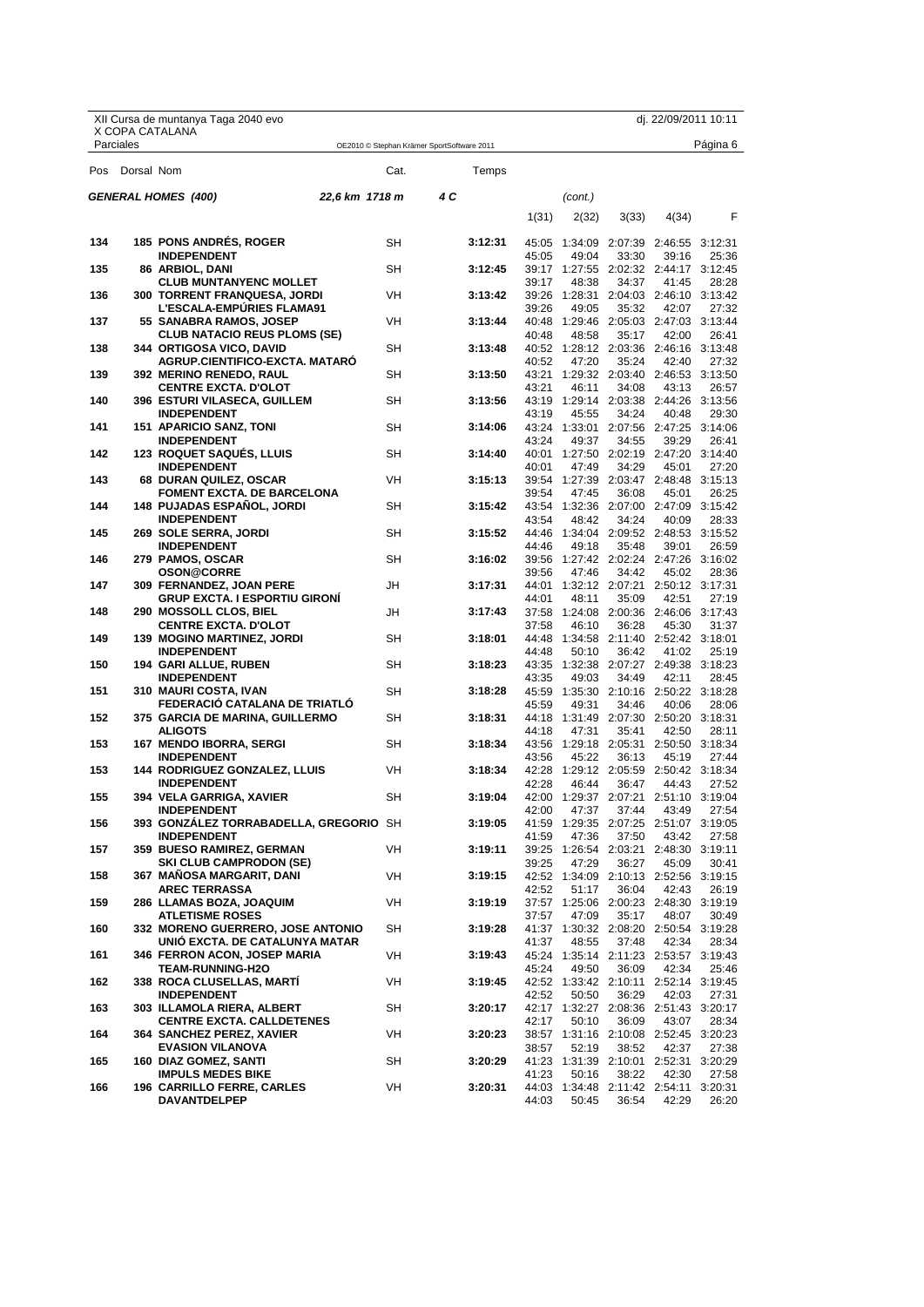|     |                | XII Cursa de muntanya Taga 2040 evo                             |                   |                                            |       |                                                |       | dj. 22/09/2011 10:11 |          |
|-----|----------------|-----------------------------------------------------------------|-------------------|--------------------------------------------|-------|------------------------------------------------|-------|----------------------|----------|
|     | Parciales      | X COPA CATALANA                                                 |                   | OE2010 © Stephan Krämer SportSoftware 2011 |       |                                                |       |                      | Página 7 |
|     | Pos Dorsal Nom |                                                                 | Cat.              | Temps                                      |       |                                                |       |                      |          |
|     |                | <b>GENERAL HOMES (400)</b><br>22,6 km 1718 m                    |                   | 4 C                                        |       | (cont.)                                        |       |                      |          |
|     |                |                                                                 |                   |                                            | 1(31) | 2(32)                                          | 3(33) | 4(34)                | F        |
| 167 |                | 275 ROVIRA PAGO, XAVIER                                         | <b>SH</b>         | 3:20:34                                    |       | 42:20 1:34:54 2:11:11 2:54:03 3:20:34          |       |                      |          |
| 168 |                | <b>INDEPENDENT</b><br>222 DIAZ VILANOVA, EDUARD                 | SH                | 3:20:43                                    | 42:20 | 52:34<br>43:11 1:31:41 2:08:07 2:52:23 3:20:43 | 36:17 | 42:52                | 26:31    |
|     |                | PORTAL DE LES GAVARRES                                          |                   |                                            | 43:11 | 48:30                                          | 36:26 | 44:16                | 28:20    |
| 169 |                | <b>132 BARRIGA MARTIN, GUILLERMO</b>                            | SH                | 3:20:48                                    |       | 39:18 1:28:42 2:06:51 2:51:57 3:20:48          |       |                      |          |
| 170 |                | <b>INDEPENDENT</b><br>101 BOY MAS, JORDI                        | <b>SH</b>         | 3:20:55                                    | 39:18 | 49:24<br>43:12 1:33:08 2:09:41 2:53:46 3:20:55 | 38:09 | 45:06                | 28:51    |
|     |                | <b>ASS.ESP. DIEDRE</b>                                          |                   |                                            | 43:12 | 49:56                                          | 36:33 | 44:05                | 27:09    |
| 171 |                | 379 CASADELLA GARDELLA, JORDI<br><b>OLOT TERRA DE VOLCANS</b>   | SH                | 3:21:05                                    | 35:04 | 35:04 1:19:29 1:54:33 2:49:55 3:21:05<br>44:25 |       | 55:22                | 31:10    |
| 172 |                | 208 CANALS COMAS, ALEX                                          | SH                | 3:21:11                                    |       | 44:58 1:35:56 2:12:19 2:54:36 3:21:11          | 35:04 |                      |          |
|     |                | <b>INDEPENDENT</b>                                              |                   |                                            | 44:58 | 50:58                                          | 36:23 | 42:17                | 26:35    |
| 173 |                | 237 ALONSO PADILLA, ESTEBAN<br><b>CENTRE EXCTA. MONTMELO</b>    | <b>VH</b>         | 3:21:18                                    | 42:02 | 42:02 1:31:43 2:07:42 2:50:21 3:21:18<br>49:41 | 35:59 | 42:39                | 30:57    |
| 174 |                | 316 BALLBONA PUIG, TON                                          | SH                | 3:21:19                                    |       | 42:01 1:33:33 2:09:37 2:53:17 3:21:19          |       |                      |          |
|     |                | <b>ASS.ESP. DIEDRE</b>                                          |                   |                                            | 42:01 | 51:32                                          | 36:04 | 43:40                | 28:02    |
| 175 |                | 59 PALET PUIG, JORDI<br>ASS.ESP. MATXACUCA                      | VH                | 3:21:34                                    | 43:20 | 43:20 1:32:41 2:09:37 2:54:03 3:21:34<br>49:21 | 36:56 | 44:26                | 27:31    |
| 176 |                | 328 DOMINGO, DANI                                               | <b>SH</b>         | 3:21:39                                    |       | 45:58 1:36:48 2:12:22 2:54:13 3:21:39          |       |                      |          |
|     |                | <b>CLUB CENTRE EXCTA. CALDES DE M</b>                           |                   |                                            | 45:58 | 50:50                                          | 35:34 | 41:51                | 27:26    |
| 177 |                | 61 BARCELO CARRIO, JOAN<br><b>OSON@CORRE</b>                    | SH                | 3:21:43                                    | 41:54 | 41:54 1:31:35 2:08:32 2:52:21 3:21:43<br>49:41 | 36:57 | 43:49                | 29:22    |
| 178 |                | 232 NONO ORTEGA, EDUARD                                         | SH                | 3:21:51                                    |       | 42:48 1:35:09 2:11:20 2:52:26 3:21:51          |       |                      |          |
|     |                | <b>GRUP EXCTA. I ESPORTIU GIRONÍ</b>                            |                   |                                            | 42:48 | 52:21                                          | 36:11 | 41:06                | 29:25    |
| 179 |                | <b>423 PERE ALONSO, KIKE</b><br>PEDAL DEL 15                    | VH                | 3:22:23                                    | 44:07 | 44:07 1:33:39 2:08:44 2:51:15 3:22:23<br>49:32 |       | 42:31                |          |
| 180 |                | 209 JORDA RIERA, CARLES                                         | <b>VH</b>         | 3:22:25                                    |       | 44:09 1:34:51 2:11:20 2:54:34 3:22:25          | 35:05 |                      | 31:08    |
|     |                | <b>INDEPENDENT</b>                                              |                   |                                            | 44:09 | 50:42                                          | 36:29 | 43:14                | 27:51    |
| 181 |                | 172 ROVIRA VIDAL, EDUARD<br><b>RASTERUNNERS</b>                 | SH                | 3:22:27                                    | 42:45 | 42:45 1:37:59 2:16:25 2:57:16 3:22:27<br>55:14 | 38:26 | 40:51                | 25:11    |
| 182 |                | <b>424 MARTÍNEZ MIGUEZ, TONI</b>                                | SH                | 3:22:30                                    |       | 44:15 1:34:46 2:10:04 2:51:23 3:22:30          |       |                      |          |
|     |                | PEDAL DEL 15                                                    |                   |                                            | 44:15 | 50:31                                          | 35:18 | 41:19                | 31:07    |
| 183 |                | <b>368 CASALS SERRA, MARC</b><br><b>INDEPENDENT</b>             | S <sub>23</sub> H | 3:22:34                                    | 40:53 | 40:53 1:28:42 2:03:14 2:51:55 3:22:34<br>47:49 | 34:32 | 48:41                | 30:39    |
| 184 |                | 218 PLA BAYOT, SANTI                                            | VH                | 3:22:38                                    |       | 46:49 1:38:19 2:14:03 2:53:52 3:22:38          |       |                      |          |
|     |                | <b>INDEPENDENT</b>                                              |                   |                                            | 46:49 | 51:30                                          | 35:44 | 39:49                | 28:46    |
| 185 |                | <b>355 MORENO SUCARRATS, CESC</b><br><b>TRANSPIRATS</b>         | <b>VH</b>         | 3:22:41                                    | 43:26 | 43:26 1:34:03 2:10:07 2:51:47 3:22:41<br>50:37 | 36:04 | 41:40                | 30:54    |
| 186 |                | <b>402 DOMENECH MARTINEZ, XAVIER</b>                            | SH                | 3:23:09                                    |       | 42:02 1:33:41 2:10:32 2:54:43 3:23:09          |       |                      |          |
|     |                | <b>CENTRE EXCTA. MONTMELO</b>                                   |                   |                                            | 42:02 | 51:39                                          | 36:51 | 44:11                | 28:26    |
| 187 |                | 213 CASTANE SALES, XAVIER<br>UNIÓ EXCTA, VIC                    | VH                | 3:23:25                                    | 44:45 | 44:45 1:35:18 2:11:51 2:54:56 3:23:25<br>50:33 | 36:33 | 43:05                | 28:29    |
| 188 |                | 70 FERNÁNDEZ FERNÁNDEZ, JOAN RAMON VH                           |                   | 3:23:58                                    |       | 43:35 1:34:41 2:11:47 2:54:52 3:23:58          |       |                      |          |
|     |                | <b>CENTRE EXCTA. DE CATALUNYA</b>                               |                   |                                            | 43:35 | 51:06                                          | 37:06 | 43:05                | 29:06    |
| 189 |                | <b>128 PASCUAL REIXACH, XAVIER</b><br><b>CLUB EXCTA. TEIA</b>   | VH                | 3:24:12                                    | 42:50 | 42:50 1:32:24 2:10:24 2:55:10 3:24:12<br>49:34 | 38:00 | 44:46                | 29:02    |
| 190 |                | 220 GALCERAN TROYA, FERRAN                                      | VH                | 3:24:14                                    |       | 42:32 1:34:39 2:12:46 2:56:39 3:24:14          |       |                      |          |
| 191 |                | <b>CLUB NATACIÓ SABADELL</b><br>246 PLUVINS DE FRUTOS, JOSEP M. | MН                | 3:24:15                                    | 42:32 | 52:07                                          | 38:07 | 43:53                | 27:35    |
|     |                | <b>INDEPENDENT</b>                                              |                   |                                            | 42:44 | 42:44 1:34:07 2:10:57 2:55:16 3:24:15<br>51:23 | 36:50 | 44:19                | 28:59    |
| 192 |                | 354 MORENO SUCARRATS, ANGEL                                     | SH                | 3:24:19                                    |       | 43:25 1:34:04 2:10:10 2:54:08 3:24:19          |       |                      |          |
| 193 |                | <b>TRANSPIRATS</b><br><b>339 UBACH TORRAS, IGNASI</b>           | VH                | 3:24:24                                    | 43:25 | 50:39<br>41:06 1:32:58 2:11:05 2:55:13 3:24:24 | 36:06 | 43:58                | 30:11    |
|     |                | <b>INDEPENDENT</b>                                              |                   |                                            | 41:06 | 51:52                                          | 38:07 | 44:08                | 29:11    |
| 194 |                | <b>358 AULINES JUNCA, ROGER</b>                                 | SH                | 3:24:31                                    |       | 43:50 1:32:45 2:09:33 2:55:22 3:24:31          |       |                      |          |
| 195 |                | <b>SKI CLUB CAMPRODON (SE)</b><br>115 NAVARRE LIZANDRA, DANIEL  | SH                | 3:24:35                                    | 43:50 | 48:55<br>44:51 1:34:44 2:10:49 2:55:44 3:24:35 | 36:48 | 45:49                | 29:09    |
|     |                | <b>INDEPENDENT</b>                                              |                   |                                            | 44:51 | 49:53                                          | 36:05 | 44:55                | 28:51    |
| 196 |                | <b>142 GIL MAS, CARLES</b>                                      | VH                | 3:25:05                                    |       | 47:10 1:39:18 2:17:25 2:58:51 3:25:05          |       |                      |          |
| 197 |                | <b>INDEPENDENT</b><br>75 GIL MAS, JOAN                          | VH                | 3:25:06                                    | 47:10 | 52:08<br>47:10 1:39:17 2:17:28 2:58:49 3:25:06 | 38:07 | 41:26                | 26:14    |
|     |                | <b>CLUB MUNTANYENC DE TERRASSA</b>                              |                   |                                            | 47:10 | 52:07                                          | 38:11 | 41:21                | 26:17    |
| 198 |                | <b>188 SERRANO BERNAT, XAVIER</b>                               | SH                | 3:25:19                                    |       | 43:30 1:34:42 2:11:32 2:54:59 3:25:19          |       |                      |          |
| 199 |                | <b>INDEPENDENT</b><br>260 PAREJA GOMEZ, JOSEP                   | SH                | 3:25:35                                    | 43:30 | 51:12<br>40:49 1:30:16 2:08:29 2:55:08 3:25:35 | 36:50 | 43:27                | 30:20    |
|     |                | <b>MFKS TRAIL</b>                                               |                   |                                            | 40:49 | 49:27                                          | 38:13 | 46:39                | 30:27    |
|     |                | $\mathbf s$                                                     |                   |                                            |       |                                                |       |                      |          |

Federació d'Entitats<br>FEEC Federació Catalana d'Alpinisme i Escalada

X Copa Catalana<br>DE CURSES DE MUNTANYA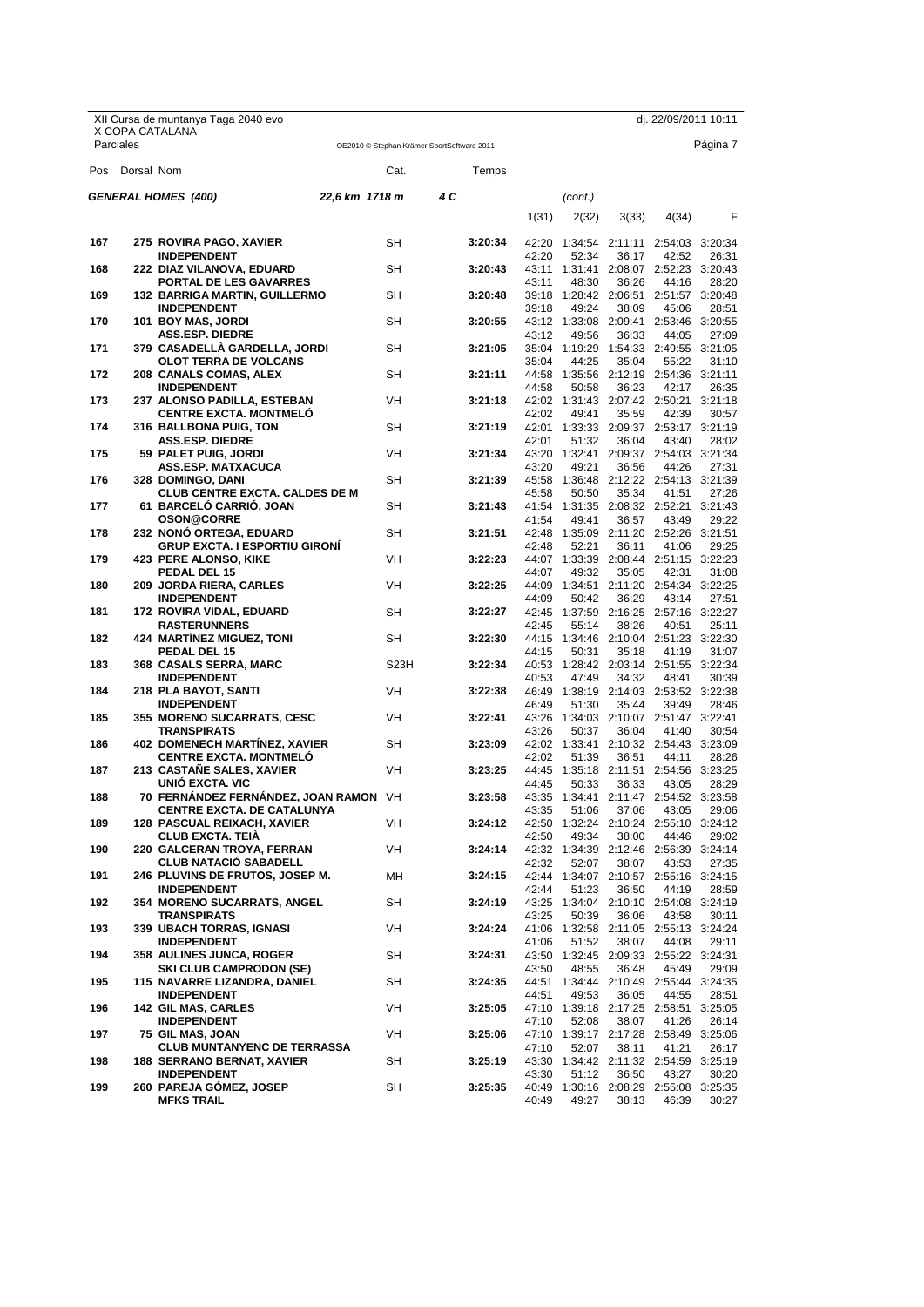|     |            | XII Cursa de muntanya Taga 2040 evo                                  |                |                                            |       |         |       | dj. 22/09/2011 10:11                           |          |
|-----|------------|----------------------------------------------------------------------|----------------|--------------------------------------------|-------|---------|-------|------------------------------------------------|----------|
|     | Parciales  | X COPA CATALANA                                                      |                | OE2010 © Stephan Krämer SportSoftware 2011 |       |         |       |                                                | Página 8 |
| Pos | Dorsal Nom |                                                                      | Cat.           | Temps                                      |       |         |       |                                                |          |
|     |            | <b>GENERAL HOMES (400)</b>                                           | 22,6 km 1718 m | 4 C                                        |       | (cont.) |       |                                                |          |
|     |            |                                                                      |                |                                            | 1(31) | 2(32)   | 3(33) | 4(34)                                          | F        |
| 200 |            | 266 CAMPRUBI I CASAS, ENRIC                                          | SH             | 3:26:49                                    |       |         |       | 41:59  1:40:01  2:16:18  2:57:22  3:26:49      |          |
| 201 |            | <b>INDEPENDENT</b><br><b>168 PUIG COLLDERRAM, POL</b>                | <b>SH</b>      | 3:27:00                                    | 41:59 | 58:02   | 36:17 | 41:04<br>44:22 1:36:00 2:13:58 2:58:05 3:27:00 | 29:27    |
| 202 |            | <b>CLUB CENTRE EXCTA. CALDES DE M</b><br>387  COSTA SUBIRA, RICARD   | SН             | 3:27:09                                    | 44:22 | 51:38   | 37:58 | 44:07<br>44:40 1:36:56 2:13:46 2:57:19 3:27:09 | 28:55    |
|     |            | <b>INDEPENDENT</b>                                                   |                |                                            | 44:40 | 52:16   | 36:50 | 43:33                                          | 29:50    |
| 203 |            | 302 BERNAT MELERO, JORDI<br><b>XTERRA MANS UNIDES</b>                | SН             | 3:27:21                                    | 44:02 | 50:47   | 36:39 | 44:02 1:34:49 2:11:28 2:52:46 3:27:21<br>41:18 | 34:35    |
| 204 |            | 57 BUQUERAS PAMIES, ANTONIO<br><b>CENTRE EST.RIUDOMENCS ARNAU PA</b> | <b>VH</b>      | 3:27:54                                    | 42:16 | 50:18   | 37:25 | 42:16 1:32:34 2:09:59 2:57:35 3:27:54<br>47:36 | 30:19    |
| 205 |            | <b>104 SOLE VILAREGUT, RAMON</b>                                     | VH             | 3:28:05                                    | 45:53 |         |       | 45:53 1:36:51 2:15:46 2:59:55 3:28:05<br>44:09 | 28:10    |
| 206 |            | <b>CENTRE EXCTA. ESQUIROL</b><br>125 VILARASAU ALSINA, BERNAT        | VH             | 3:28:06                                    |       | 50:58   | 38:55 | 45:55 1:36:12 2:15:10 2:59:57 3:28:06          |          |
| 207 |            | <b>CENTRE EXCTA. ESQUIROL</b><br><b>149 PERNIA FRESNEDA, LUIS</b>    | <b>VH</b>      | 3:28:52                                    | 45:55 | 50:17   | 38:58 | 44:47<br>43:18 1:35:47 2:14:40 3:01:15 3:28:52 | 28:09    |
|     |            | <b>CORREDORS.CAT</b>                                                 |                |                                            | 43:18 | 52:29   | 38:53 | 46:35                                          | 27:37    |
| 208 |            | 154 CANELA SERRANO, ALFONS<br><b>INDEPENDENT</b>                     | SН             | 3:29:05                                    | 44:45 | 49:51   | 37:08 | 44:45 1:34:36 2:11:44 2:57:16 3:29:05<br>45:32 | 31:49    |
| 209 |            | <b>146 PUJADES ESPANOL, JOSEP</b><br><b>C.A.GAVA</b>                 | SH             | 3:29:07                                    | 43:27 | 50:07   | 39:32 | 43:27 1:33:34 2:13:06 2:59:32 3:29:07<br>46:26 | 29:35    |
| 210 |            | 248 BAUTISTA AGUDO, ANGEL                                            | SH             | 3:29:16                                    |       |         |       | 43:52 1:35:36 2:13:54 3:00:31 3:29:16          |          |
| 210 |            | <b>INDEPENDENT</b><br>386  GASULL CONESA, XAVIER                     | VH             | 3:29:16                                    | 43:52 | 51:44   | 38:18 | 46:37<br>43:59 1:35:01 2:14:05 3:00:02 3:29:16 | 28:45    |
| 212 |            | <b>INDEPENDENT</b><br><b>291 SANCHEZ RAMOS, RUBEN</b>                | SН             | 3:29:20                                    | 43:59 | 51:02   | 39:04 | 45:57<br>41:42 1:32:31 2:11:35 2:58:30 3:29:20 | 29:14    |
|     |            | <b>INDEPENDENT</b>                                                   |                |                                            | 41:42 | 50:49   | 39:04 | 46:55                                          | 30:50    |
| 213 |            | <b>147 MONELLS BARTRINA, LLUIS</b><br><b>CLUB NATACIO OLOT</b>       | <b>VH</b>      | 3:29:24                                    | 38:26 | 46:35   | 36:29 | 38:26 1:25:01 2:01:30 2:54:08 3:29:24<br>52:38 | 35:16    |
| 214 |            | 91 BARTI ROTA, DAVID<br><b>CLUB NATACIO OLOT</b>                     | VH             | 3:29:32                                    | 46:47 | 49:32   | 37:04 | 46:47 1:36:19 2:13:23 2:57:41 3:29:32<br>44:18 | 31:51    |
| 215 |            | 408 SAEZ COLL, XAVIER                                                | SН             | 3:29:37                                    |       |         |       | 43:02 1:35:29 2:14:32 2:59:37 3:29:37          |          |
| 216 |            | <b>INDEPENDENT</b><br><b>136 RODRIGUEZ RUIZ, JOSEP MANEL</b>         | SН             | 3:29:39                                    | 43:02 | 52:27   | 39:03 | 45:05<br>42:12 1:32:06 2:09:18 2:57:56 3:29:39 | 30:00    |
| 217 |            | <b>INDEPENDENT</b><br>126 SERRAHIMA I ARTIGA, DAVID                  | VH             | 3:29:43                                    | 42:12 | 49:54   | 37:12 | 48:38<br>45:57 1:37:22 2:15:18 3:00:11 3:29:43 | 31:43    |
|     |            | <b>UNIOR CF</b>                                                      |                |                                            | 45:57 | 51:25   | 37:56 | 44:53                                          | 29:32    |
| 218 |            | <b>158 BACHS GUTIERREZ, RUBEN</b><br><b>INDEPENDENT</b>              | SН             | 3:29:50                                    | 42:58 | 49:39   | 37:51 | 42:58 1:32:37 2:10:28 2:59:42 3:29:50<br>49:14 | 30:08    |
| 219 |            | 319 MASSANA VIDAL, ALEX<br><b>SKI CLUB CAMPRODON (SE)</b>            | SН             | 3:29:56                                    | 44:05 | 51:08   | 37:34 | 44:05 1:35:13 2:12:47 3:00:04 3:29:56<br>47:17 | 29:52    |
| 219 |            | <b>130 PRIETO GARCIA, JOSE ANTONIO</b>                               | SН             | 3:29:56                                    |       |         |       | 43:14 1:36:31 2:14:58 2:59:58 3:29:56          |          |
| 221 |            | <b>INDEPENDENT</b><br>178 GIL MARTINEZ, JORDI                        | SΗ             | 3:30:01                                    | 43:14 | 53:17   | 38:27 | 45:00<br>46:03 1:37:28 2:16:30 3:00:12 3:30:01 | 29:58    |
| 222 |            | <b>INDEPENDENT</b><br>341 BELTRAN I VILADOMAT, XAVIER                | SH             | 3:30:14                                    | 46:03 | 51:25   | 39:02 | 43:42<br>43:29 1:34:06 2:11:50 2:56:00 3:30:14 | 29:49    |
|     |            | PORTAL DE LES GAVARRES                                               |                |                                            | 43:29 | 50:37   | 37:44 | 44:10                                          | 34:14    |
| 223 |            | 67 DEMUNTS SEGOVIA, JOSEP<br><b>GRUP EXCTA. CAMPDEVANOL</b>          | VH             | 3:30:25                                    | 45:23 | 54:37   | 37:11 | 45:23 1:40:00 2:17:11 3:00:50 3:30:25<br>43:39 | 29:35    |
| 224 |            | 216 AREVALO, RAIMON<br><b>INDEPENDENT</b>                            | SH             | 3:30:59                                    | 43:22 | 53:19   | 38:12 | 43:22 1:36:41 2:14:53 2:58:45 3:30:59<br>43:52 | 32:14    |
| 225 |            | 381 FAJULA ROVIRA, JORDI                                             | SН             | 3:31:02                                    |       |         |       | 44:11 1:40:03 2:17:58 3:01:07 3:31:02          |          |
| 226 |            | <b>CENTRE EXCTA. TORELLO</b><br>382 BROS SABRIA, ALBERT              | SН             | 3:31:31                                    | 44:11 | 55:52   | 37:55 | 43:09<br>47:52 1:37:20 2:12:54 2:57:52 3:31:31 | 29:55    |
| 227 |            | <b>CLUB EXCTA. MADTEAM</b><br>117 LEMIÑANA LECHA, DAVID              | SH             | 3:31:48                                    | 47:52 | 49:28   | 35:34 | 44:58<br>46:03 1:38:04 2:16:44 3:01:33 3:31:48 | 33:39    |
|     |            | <b>INDEPENDENT</b>                                                   |                |                                            | 46:03 | 52:01   | 38:40 | 44:49                                          | 30:15    |
| 228 |            | 413 CLARENA RIERA, VICENÇ<br>UNIÓ EXCTA. VIC                         | SН             | 3:31:53                                    | 45:06 | 50:05   | 39:27 | 45:06 1:35:11 2:14:38 3:00:48 3:31:53<br>46:10 | 31:05    |
| 229 |            | 241 OLIVERA VALLMAÑA, JAVIER<br><b>INDEPENDENT</b>                   | SН             | 3:32:01                                    | 43:53 | 51:33   | 37:22 | 43:53 1:35:26 2:12:48 3:01:20 3:32:01<br>48:32 | 30:41    |
| 230 |            | 96 TAYLOR, MARTIN                                                    | SH             | 3:32:17                                    |       |         |       | 45:28 1:33:22 2:12:07 3:02:34 3:32:17          |          |
| 231 |            | <b>INDEPENDENT</b><br>326 MONTERO RIBERA, ABEL                       | SН             | 3:32:39                                    | 45:28 | 47:54   | 38:45 | 50:27<br>45:25 1:38:03 2:17:00 3:02:08 3:32:39 | 29:43    |
| 232 |            | <b>INDEPENDENT</b><br>225 SANCHEZ FONTCUBERTA, RAMON                 | SН             | 3:32:55                                    | 45:25 | 52:38   | 38:57 | 45:08<br>44:47 1:37:43 2:17:50 3:04:21 3:32:55 | 30:31    |
|     |            | <b>INDEPENDENT</b>                                                   |                |                                            | 44:47 | 52:56   | 40:07 | 46:31                                          | 28:34    |

# X Copa Catalana<br>DE CURSES DE MUNTANYA Federació d'Entitats<br>FEEC Federació Catalana d'Alpinisme i Escalada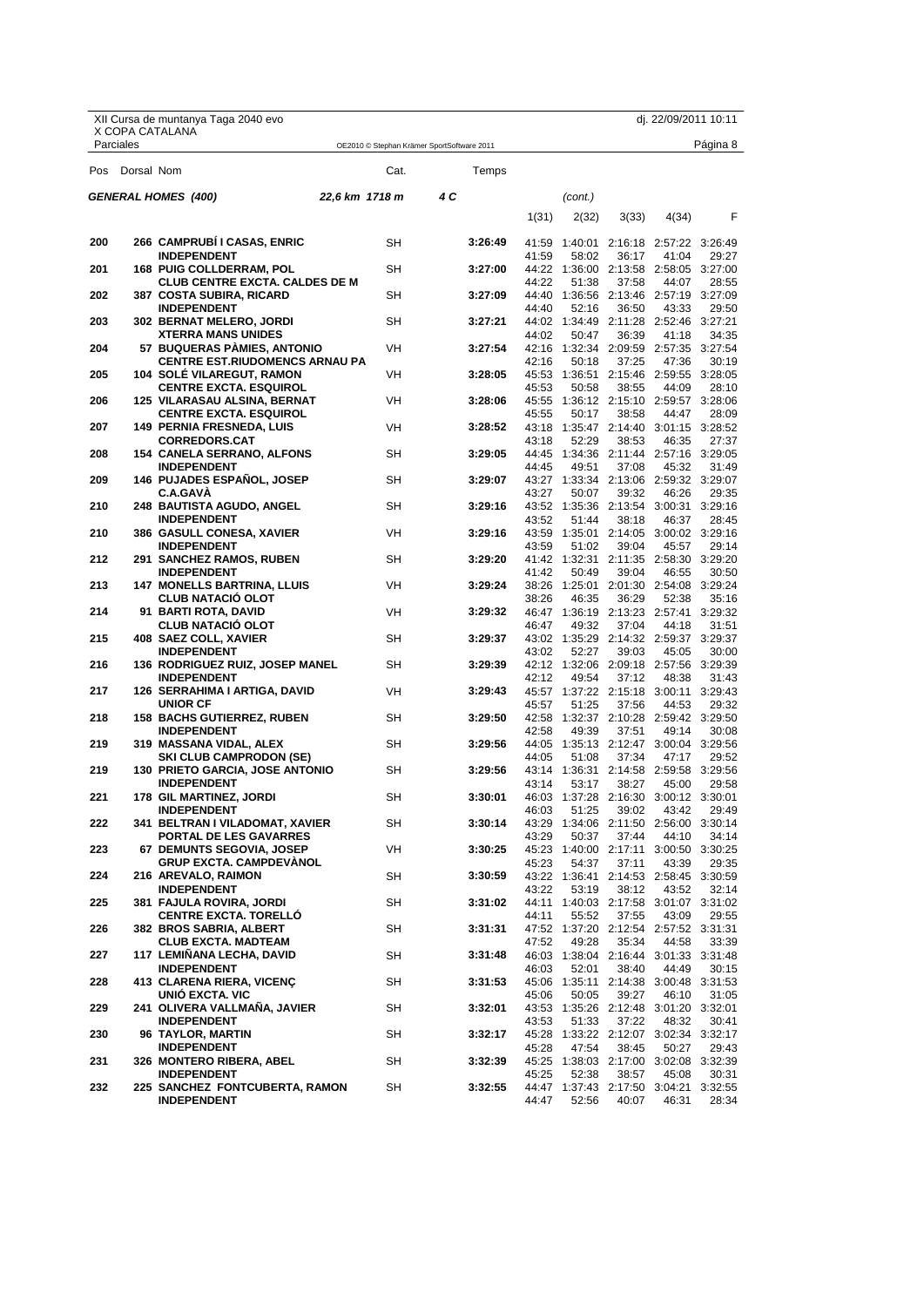|            |            | XII Cursa de muntanya Taga 2040 evo                                |                |           |                                            |         |                |         |                                                | dj. 22/09/2011 10:11 |                  |
|------------|------------|--------------------------------------------------------------------|----------------|-----------|--------------------------------------------|---------|----------------|---------|------------------------------------------------|----------------------|------------------|
|            | Parciales  | X COPA CATALANA                                                    |                |           | OE2010 © Stephan Krämer SportSoftware 2011 |         |                |         |                                                |                      | Página 9         |
| <b>Pos</b> | Dorsal Nom |                                                                    |                | Cat.      |                                            | Temps   |                |         |                                                |                      |                  |
|            |            | <b>GENERAL HOMES (400)</b>                                         | 22,6 km 1718 m |           | 4 C                                        |         |                | (cont.) |                                                |                      |                  |
|            |            |                                                                    |                |           |                                            |         | 1(31)          | 2(32)   | 3(33)                                          | 4(34)                | F                |
| 233        |            | 388 DIUME I FELIP, XAVIER                                          |                | SH        |                                            | 3:32:57 | 46:01          |         | 1:39:24 2:18:04 3:03:21                        |                      | 3:32:57          |
| 234        |            | <b>INDEPENDENT</b><br>119 SERRAT BERTRAN, JESUS                    |                | SН        |                                            | 3:33:08 | 46:01          | 53:23   | 38:40<br>45:52 1:36:52 2:16:13 3:02:32 3:33:08 | 45:17                | 29:36            |
|            |            | <b>CENTRE EXCTA. ESQUIROL</b>                                      |                |           |                                            |         | 45:52          | 51:00   | 39:21                                          | 46:19                | 30:36            |
| 235        |            | 377 GONZALEZ CAMPOS, SERGIO                                        |                | SН        |                                            | 3:33:30 |                |         | 45:31  1:35:41  2:13:44  3:00:53  3:33:30      |                      |                  |
| 236        |            | <b>INDEPENDENT</b><br><b>426 RAMIREZ PEREZ, ANTONIO</b>            |                | VH        |                                            | 3:33:40 | 45:31<br>45:51 | 50:10   | 38:03<br>1:35:52 2:15:28 3:02:38 3:33:40       | 47:09                | 32:37            |
|            |            | <b>CLUB MUNTANYENC HOSPITALET</b>                                  |                |           |                                            |         | 45:51          | 50:01   | 39:36                                          | 47:10                | 31:02            |
| 237        |            | 301 SALVANS BLANC, CHRISTIAN<br><b>INDEPENDENT</b>                 |                | SН        |                                            | 3:33:48 | 47:50          | 53:54   | 47:50 1:41:44 2:20:28 3:04:50 3:33:48<br>38:44 | 44:22                | 28:58            |
| 238        |            | 311 CAMPS XICART, FRANCESC                                         |                | VH        |                                            | 3:35:08 |                |         | 45:39 1:36:50 2:17:19 3:04:17 3:35:08          |                      |                  |
|            |            | <b>INDEPENDENT</b>                                                 |                |           |                                            |         | 45:39          | 51:11   | 40:29                                          | 46:58                | 30:51            |
| 239        |            | 293 BARQUERO PROUS, MARCOS<br><b>INDEPENDENT</b>                   |                | SН        |                                            | 3:35:19 | 44:38          | 53:32   | 44:38 1:38:10 2:18:27 3:06:22 3:35:19<br>40:17 | 47:55                | 28:57            |
| 240        |            | 231 MENDOZA CARO, ANTONIO                                          |                | <b>VH</b> |                                            | 3:35:24 |                |         | 44:56 1:39:41 2:20:18 3:07:13 3:35:24          |                      |                  |
|            |            | <b>ELS XULIUS</b>                                                  |                |           |                                            |         | 44:56          | 54:45   | 40:37                                          | 46:55                | 28:11            |
| 241        |            | <b>84 VICENTE ALEMANY, XAVIER</b><br><b>CENTRE EXCTA. D'ABRERA</b> |                | MН        |                                            | 3:35:27 | 46:00          | 49:40   | 46:00 1:35:40 2:15:49 3:03:01 3:35:27<br>40:09 | 47:12                | 32:26            |
| 242        |            | 71 GAITX ARAGONES, XAVIER                                          |                | SH        |                                            | 3:35:29 |                |         | 41:53 1:34:30 2:13:56 3:02:28 3:35:29          |                      |                  |
|            |            | <b>ASS.ESP. MATXACUCA</b>                                          |                |           |                                            |         | 41:53          | 52:37   | 39:26                                          | 48:32                | 33:01            |
| 243        |            | 176 HUESCA ROMERO, MIGUEL<br><b>INDEPENDENT</b>                    |                | SH        |                                            | 3:35:47 | 43:10          | 50:27   | 43:10 1:33:37 2:13:18 3:02:29<br>39:41         | 49:11                | 3:35:47<br>33:18 |
| 244        |            | <b>76 MARTI ESTEVE, GERARD</b>                                     |                | SН        |                                            | 3:36:27 |                |         | 42:10 1:37:46 2:19:32 3:05:03 3:36:27          |                      |                  |
| 245        |            | <b>CENTRE EXCTA. DEL PENEDES</b>                                   |                | SН        |                                            |         | 42:10          | 55:36   | 41:46<br>45:22 1:35:16 2:14:41 3:02:52 3:36:39 | 45:31                | 31:24            |
|            |            | 224 PUENTE ZURITA, OSCAR<br><b>RUNNING FOR</b>                     |                |           |                                            | 3:36:39 | 45:22          | 49:54   | 39:25                                          | 48:11                | 33:47            |
| 246        |            | 111 LANCHAS, ABEL                                                  |                | SН        |                                            | 3:36:42 |                |         | 41:43 1:33:00 2:10:31 2:58:03 3:36:42          |                      |                  |
| 247        |            | <b>INDEPENDENT</b><br><b>152 MARTI ROS, MARC</b>                   |                | VH        |                                            | 3:37:12 | 41:43          | 51:17   | 37:31<br>40:43 1:32:16 2:13:48 3:03:56 3:37:12 | 47:32                | 38:39            |
|            |            | <b>CORREDORS FONS BAIX LLOBREGAT</b>                               |                |           |                                            |         | 40:43          | 51:33   | 41:32                                          | 50:08                | 33:16            |
| 248        |            | 372 CURTO SANCHEZ, ISMAEL                                          |                | SН        |                                            | 3:38:22 |                |         | 44:56 1:39:44 2:18:35 3:06:27 3:38:22          |                      |                  |
| 249        |            | <b>CORDADA, ASSOCIACIO EXCURSIONI</b><br>265 MASO ESTANYOL, KIM    |                | SН        |                                            | 3:38:41 | 44:56          | 54:48   | 38:51<br>44:41 1:38:30 2:18:17 3:08:06         | 47:52                | 31:55<br>3:38:41 |
|            |            | <b>INDEPENDENT</b>                                                 |                |           |                                            |         | 44:41          | 53:49   | 39:47                                          | 49:49                | 30:35            |
| 250        |            | 365 TORRES TARRES, JORDI<br><b>CLUB ESP. DE MUNTANYA VALL DE</b>   |                | VH        |                                            | 3:38:45 | 43:17          | 51:02   | 43:17 1:34:19 2:14:50 3:06:02 3:38:45<br>40:31 | 51:12                | 32:43            |
| 251        |            | 298 VILARO, LLUIS                                                  |                | MН        |                                            | 3:39:17 |                |         | 45:21 1:37:56 2:18:00 3:08:10 3:39:17          |                      |                  |
|            |            | <b>CENTRE EXCTA. CALLDETENES</b>                                   |                |           |                                            |         | 45:21          | 52:35   | 40:04                                          | 50:10                | 31:07            |
| 252        |            | 114 LOPEZ AGUILERA, PEDRO<br><b>CLUB EXCTA. UECANOIA</b>           |                | VH        |                                            | 3:39:45 | 44:13          | 53:49   | 44:13 1:38:02 2:17:23 3:11:24 3:39:45<br>39:21 | 54:01                | 28:21            |
| 253        |            | 145 CORONA VALDIVIESO, ANTONI                                      |                | VH        |                                            | 3:39:57 |                |         | 43:23 1:36:46 2:18:38 3:08:21 3:39:57          |                      |                  |
| 254        |            | <b>INDEPENDENT</b>                                                 |                | <b>SH</b> |                                            |         | 43:23          | 53:23   | 41:52                                          | 49:43                | 31:36            |
|            |            | 397 CHICO ROCA, LLUIS<br><b>INDEPENDENT</b>                        |                |           |                                            | 3:40:05 | 45:56          | 55:09   | 45:56 1:41:05 2:21:35 3:09:38 3:40:05<br>40:30 | 48:03                | 30:27            |
| 255        |            | 270 PÉREZ MURILLO, ISRAEL                                          |                | SН        |                                            | 3:40:24 |                |         | 47:21 1:42:16 2:22:12 3:09:38 3:40:24          |                      |                  |
| 256        |            | <b>INDEPENDENT</b><br><b>200 VILANOVA POUS, XAVIER</b>             |                | VH        |                                            | 3:40:50 | 47:21          | 54:55   | 39:56<br>45:20 1:38:08 2:19:07 3:08:33 3:40:50 | 47:26                | 30:46            |
|            |            | CLUB EXCTA. SANT QUIRZE DEL VA                                     |                |           |                                            |         | 45:20          | 52:48   | 40:59                                          | 49:26                | 32:17            |
| 257        |            | <b>399 PRATS GOL, MIQUEL</b>                                       |                | SН        |                                            | 3:41:12 |                |         | 45:44 1:41:00 2:21:32 3:09:50 3:41:12          |                      |                  |
| 258        |            | TAMARIUA. AMICS DE L'ENRIC PAR<br>351 RODA TARRAGONA, JOAN         |                | SН        |                                            | 3:42:49 | 45:44          | 55:16   | 40:32<br>43:07 1:33:46 2:15:16 3:07:33 3:42:49 | 48:18                | 31:22            |
|            |            | <b>CLUB EXCTA. DE CALDES DE MALAV</b>                              |                |           |                                            |         | 43:07          | 50:39   | 41:30                                          | 52:17                | 35:16            |
| 259        |            | 315 BRUCH CRESPIERA, ROMA<br><b>UNIO EXCTA. PRATS</b>              |                | SН        |                                            | 3:42:52 |                |         | 46:15 1:39:12 2:19:34 3:10:57 3:42:52          |                      |                  |
| 260        |            | 85 HERRERA PLANA, MARC                                             |                | SH        |                                            | 3:43:13 | 46:15          | 52:57   | 40:22<br>44:42 1:40:31 2:21:39 3:13:19 3:43:13 | 51:23                | 31:55            |
|            |            | <b>INDEPENDENT</b>                                                 |                |           |                                            |         | 44:42          | 55:49   | 41:08                                          | 51:40                | 29:54            |
| 261        |            | <b>121 MIRALLES ROIG, ENRIC</b><br><b>CENTRE EXCTA. PREMIÀ</b>     |                | SН        |                                            | 3:43:56 | 46:28          | 53:52   | 46:28 1:40:20 2:21:42 3:12:59 3:43:56<br>41:22 | 51:17                | 30:57            |
| 262        |            | 122 DIEZ GARCIA, CESAR                                             |                | SН        |                                            | 3:43:57 |                |         | 46:31 1:40:51 2:21:46 3:12:57 3:43:57          |                      |                  |
|            |            | <b>CENTRE EXCTA. PREMIA</b>                                        |                |           |                                            |         | 46:31          | 54:20   | 40:55                                          | 51:11                | 31:00            |
| 263        |            | 271 CAMARILLAS OLMO, MARC<br><b>CLUB NESTLE GIRONA</b>             |                | SН        |                                            | 3:44:54 | 42:25          | 54:53   | 42:25 1:37:18 2:22:27 3:17:05 3:44:54<br>45:09 | 54:38                | 27:49            |
| 264        |            | 383 VILELLA I BARBA, NÉSTOR                                        |                | SН        |                                            | 3:45:39 |                |         | 45:48 1:40:04 2:20:40 3:11:45 3:45:39          |                      |                  |
| 264        |            | <b>INDEPENDENT</b><br>325 LORAN GILI, ALBERT                       |                | VH        |                                            | 3:45:39 | 45:48          | 54:16   | 40:36<br>45:27 1:39:39 2:20:36 3:11:42 3:45:39 | 51:05                | 33:54            |
|            |            | <b>INDEPENDENT</b>                                                 |                |           |                                            |         | 45:27          | 54:12   | 40:57                                          | 51:06                | 33:57            |
|            |            |                                                                    |                |           |                                            |         |                |         |                                                |                      |                  |

X Copa Catalana<br>DE CURSES DE MUNTANYA Federació d'Entitats<br>FEEC Federació Catalana d'Alpinisme i Escalada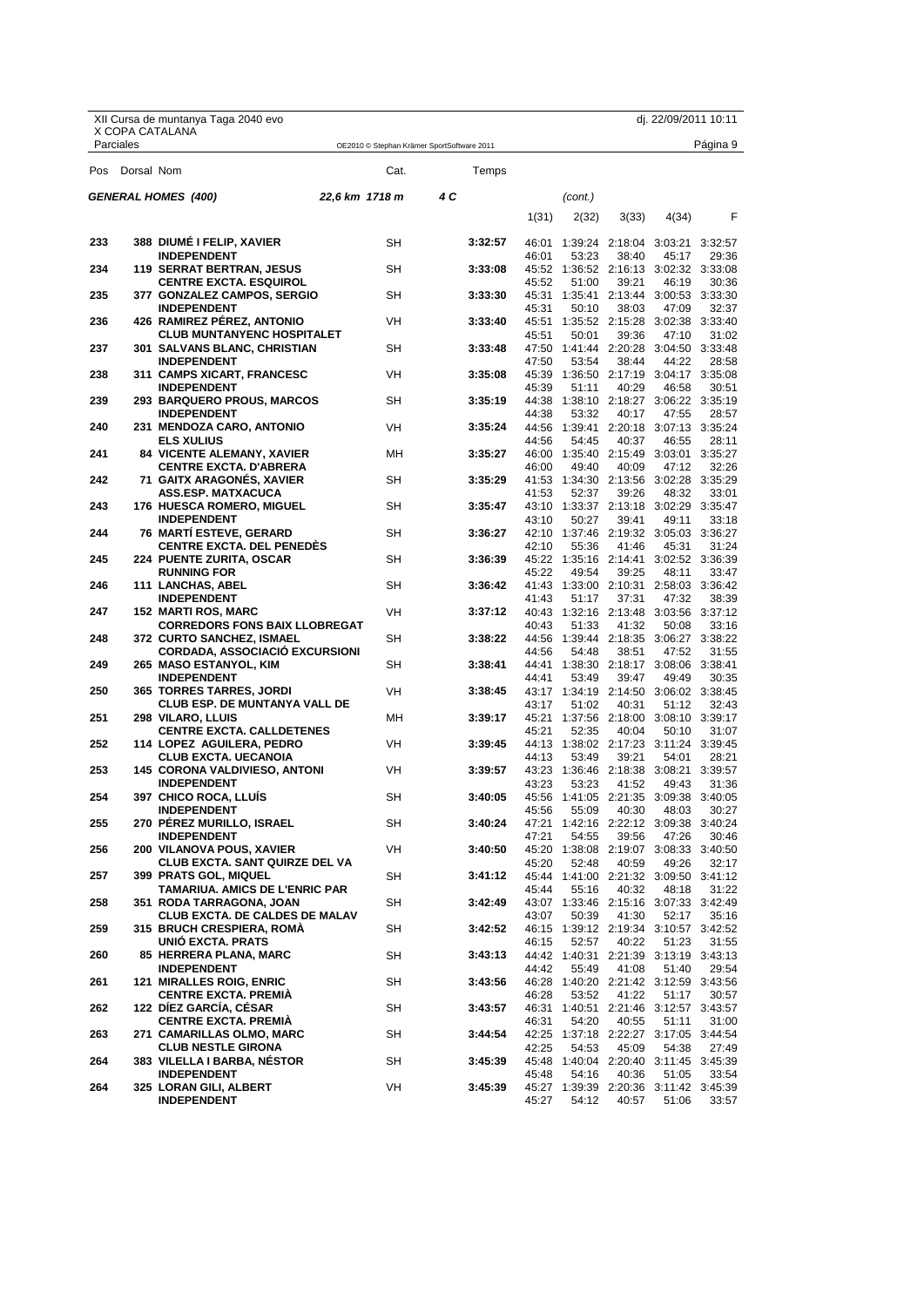|            |            | XII Cursa de muntanya Taga 2040 evo                                  |                                            |           |     |         |                |               |                                                | dj. 22/09/2011 10:11 |           |
|------------|------------|----------------------------------------------------------------------|--------------------------------------------|-----------|-----|---------|----------------|---------------|------------------------------------------------|----------------------|-----------|
| Parciales  |            | X COPA CATALANA                                                      | OE2010 © Stephan Krämer SportSoftware 2011 |           |     |         |                |               |                                                |                      | Página 10 |
| <b>Pos</b> | Dorsal Nom |                                                                      |                                            | Cat.      |     | Temps   |                |               |                                                |                      |           |
|            |            | <b>GENERAL HOMES (400)</b>                                           | 22,6 km 1718 m                             |           | 4 C |         |                | (cont.)       |                                                |                      |           |
|            |            |                                                                      |                                            |           |     |         | 1(31)          | 2(32)         | 3(33)                                          | 4(34)                | F         |
| 266        |            | 256 BARCELO NOGUER, FRANCESC                                         |                                            | SH        |     | 3:46:02 |                |               | 46:10 1:40:41 2:21:44 3:15:13 3:46:02          |                      |           |
| 267        |            | <b>INDEPENDENT</b><br>150 ILLAMOLA VILALTA, ANGEL                    |                                            | MН        |     | 3:46:14 | 46:10          | 54:31         | 41:03<br>48:29 1:44:32 2:25:45 3:14:52 3:46:14 | 53:29                | 30:49     |
|            |            | <b>CENTRE EXCTA. ESQUIROL</b>                                        |                                            |           |     |         | 48:29          | 56:03         | 41:13                                          | 49:07                | 31:22     |
| 268        |            | <b>186 CAPARROS DIAZ, IVAN</b><br><b>INDEPENDENT</b>                 |                                            | <b>SH</b> |     | 3:46:34 | 44:43          | 53:44         | 44:43 1:38:27 2:19:30 3:11:54 3:46:34<br>41:03 | 52:24                | 34:40     |
| 269        |            | 156 GRACIA ARIZ, SERGIO                                              | SН                                         |           |     | 3:46:42 |                |               | 48:42 1:44:38 2:26:32 3:16:19 3:46:42          |                      |           |
| 270        |            | <b>INDEPENDENT</b><br><b>82 SARROCA MESTRES, JORDI</b>               |                                            | SH        |     | 3:46:58 | 48:42          | 55:56         | 41:54<br>46:54 1:39:49 2:23:14 3:17:34 3:46:58 | 49:47                | 30:23     |
|            |            | <b>CLUB EXCTA. DE GRACIA</b>                                         |                                            |           |     |         | 46:54          | 52:55         | 43:25                                          | 54:20                | 29:24     |
| 271        |            | 202 XARGAYO BASSETS, CARLES<br><b>INDEPENDENT</b>                    |                                            | <b>VH</b> |     | 3:47:04 | 47:40<br>47:40 | 53:35         | 1:41:15 2:21:52 3:15:16 3:47:04<br>40:37       | 53:24                | 31:48     |
| 272        |            | <b>313 ARECHA ALONSO, FRANCISCO</b>                                  |                                            | SН        |     | 3:47:14 |                |               | 46:18 1:41:12 2:26:19 3:16:35 3:47:14          |                      |           |
|            |            | <b>CENTRE EXCTA. VILASSAR</b>                                        |                                            |           |     |         | 46:18          | 54:54         | 45:07                                          | 50:16                | 30:39     |
| 273        |            | 204 MORCILLO MORENO, JORGE<br><b>XTERRA - MANS UNIDES</b>            |                                            | VH        |     | 3:47:17 | 45:33          | 53:58         | 45:33 1:39:31 2:22:19 3:15:32 3:47:17<br>42:48 | 53:13                | 31:45     |
| 274        |            | <b>135 AGUT EXPOSITO, ORIOL</b>                                      | SΗ                                         |           |     | 3:47:53 |                |               | 48:13 1:45:27 2:27:29 3:17:05 3:47:53          |                      |           |
| 275        |            | <b>SALTAMARGES.NET</b><br>297 CORNEJO ORRIOLS, XAVIER                |                                            | SН        |     | 3:48:43 | 48:13          | 57:14         | 42:02<br>45:36 1:41:03 2:20:43 3:11:23 3:48:43 | 49:36                | 30:48     |
|            |            | UNIÓ EXCTA. VIC                                                      |                                            |           |     |         | 45:36          | 55:27         | 39:40                                          | 50:40                | 37:20     |
| 276        |            | 110 SELLENT CIRERA, ORIOL                                            |                                            | SН        |     | 3:48:57 |                |               | 48:09 1:45:23 2:28:07 3:18:58 3:48:57          |                      |           |
| 277        |            | <b>LEFFER'S RUNNERS</b><br>250 PRAT OBRADOR, XAVIER                  |                                            | SH        |     | 3:49:06 | 48:09          | 57:14         | 42:44<br>45:06 1:36:56 2:17:33 3:10:58 3:49:06 | 50:51                | 29:59     |
|            |            | <b>INDEPENDENT</b>                                                   |                                            |           |     |         | 45:06          | 51:50         | 40:37                                          | 53:25                | 38:08     |
| 278        |            | 164   ROVIRA PADROL, JORDI<br><b>INDEPENDENT</b>                     |                                            | SН        |     | 3:50:27 | 39:21          | 49:26         | 39:21 1:28:47 2:09:28 3:11:53 3:50:27          | 40:41 1:02:25        | 38:34     |
| 279        |            | <b>318 REIXACHS ROVIRA, JORDI</b>                                    |                                            | MН        |     | 3:51:00 |                |               | 46:14 1:37:55 2:19:02 3:14:31 3:51:00          |                      |           |
| 280        |            | <b>CLUB EXCTA. UECANOIA</b><br>211 SARROCA MESTRES, XAVIER           |                                            | <b>VH</b> |     | 3:51:10 | 46:14          | 51:41         | 41:07<br>48:40 1:44:18 2:26:42 3:18:52 3:51:10 | 55:29                | 36:29     |
|            |            | <b>CLUB EXCTA. SANT QUIRZE DEL VA</b>                                |                                            |           |     |         | 48:40          | 55:38         | 42:24                                          | 52:10                | 32:18     |
| 281        |            | 113 TREJO MARTINEZ, JOSE                                             |                                            | SН        |     | 3:51:24 |                |               | 44:52 1:36:48 2:18:30 3:11:40 3:51:24          |                      |           |
| 282        |            | <b>PROBIKE INTEMPERIE</b><br>112 ALCALDE VILLACAMPA, XAVI            |                                            | SН        |     | 3:51:29 | 44:52          | 51:56         | 41:42<br>43:48 1:38:22 2:19:58 3:17:31 3:51:29 | 53:10                | 39:44     |
|            |            | <b>ULTRAMONOS</b>                                                    |                                            |           |     |         | 43:48          | 54:34         | 41:36                                          | 57:33                | 33:58     |
| 283        |            | 255 PALLAROLS HORTAL, LLUIS<br><b>MFK'S TRAIL VALL DEL LLEMENA</b>   |                                            | VH        |     | 3:52:10 | 44:15          | 55:52         | 44:15 1:40:07 2:21:44 3:15:58 3:52:10<br>41:37 | 54:14                | 36:12     |
| 284        |            | <b>409 LOPEZ MARTINEZ, CARLOS</b>                                    |                                            | MН        |     | 3:52:13 |                |               | 47:46 1:41:18 2:25:47 3:17:01 3:52:13          |                      |           |
| 285        |            | <b>CLUB NATACIO TERRASSA (SE)</b><br>141 FERNANDEZ ALIAGA, CRISTOBAL |                                            | SН        |     | 3:52:42 | 47:46          | 53:32         | 44:29<br>47:49 1:45:39 2:28:40 3:20:03 3:52:42 | 51:14                | 35:12     |
|            |            | <b>INDEPENDENT</b>                                                   |                                            |           |     |         | 47:49          | 57:50         | 43:01                                          | 51:23                | 32:39     |
| 286        |            | 292 AYALA CARBONELL, PEDRO                                           | SΗ                                         |           |     | 3:52:46 |                |               | 50:00 1:50:58 2:35:45 3:21:56 3:52:46          |                      |           |
| 287        |            | <b>INDEPENDENT</b><br>285 LLAMAS BOZA, TONI                          | VH                                         |           |     | 3:54:25 |                | 50:00 1:00:58 | 44:47<br>46:24 1:44:21 2:25:25 3:20:07 3:54:25 | 46:11                | 30:50     |
|            |            | UNIÓ EXCTA. SANT JOAN DE LES A                                       |                                            |           |     |         | 46:24          | 57:57         | 41:04                                          | 54:42                | 34:18     |
| 288        |            | 352 SANTIAGO I RODRIGUEZ, GABRIEL<br><b>CENTRE EXCTA. BLANES</b>     |                                            | VH        |     | 3:55:03 | 47:42          | 57:36         | 47:42 1:45:18 2:28:47 3:23:36 3:55:03<br>43:29 | 54:49                | 31:27     |
| 289        |            | 333 PRIETO RODRIGUEZ, TONI                                           |                                            | SH        |     | 3:55:23 |                |               | 42:48 1:33:16 2:18:32 3:15:59 3:55:23          |                      |           |
| 290        |            | <b>INDEPENDENT</b><br><b>134 PUIG GARCIA, ORIOL</b>                  |                                            | SН        |     | 3:55:26 | 42:48          | 50:28         | 45:16<br>48:23 1:45:28 2:27:41 3:20:27 3:55:26 | 57:27                | 39:24     |
|            |            | <b>SALTAMARGES.NET</b>                                               |                                            |           |     |         | 48:23          | 57:05         | 42:13                                          | 52:46                | 34:59     |
| 291        |            | 108 MACIA MARTI, MANEL                                               |                                            | VH        |     | 3:56:41 |                |               | 47:44 1:44:05 2:27:33 3:21:03 3:56:41          |                      |           |
| 292        |            | <b>CLUB EXCTA. UECANOIA</b><br>258 SERRANO PLANAS, RICARD            |                                            | VH        |     | 3:56:54 | 47:44          | 56:21         | 43:28<br>48:03 1:45:03 2:30:38 3:25:55 3:56:54 | 53:30                | 35:38     |
|            |            | <b>INDEPENDENT</b>                                                   |                                            |           |     |         | 48:03          | 57:00         | 45:35                                          | 55:17                | 30:59     |
| 293        |            | <b>264 PUJOL SOLER, MIQUEL</b><br><b>CENTRE EXCTA. BANYOLES</b>      |                                            | SН        |     | 3:57:41 | 47:24          | 57:44         | 47:24 1:45:08 2:28:17 3:23:45 3:57:41<br>43:09 | 55:28                | 33:56     |
| 294        |            | <b>89 VEHILS VARO, ALBERT</b>                                        |                                            | SН        |     | 3:58:41 |                |               | 47:02 1:44:08 2:28:12 3:24:29 3:58:41          |                      |           |
| 295        |            | <b>COLLA EXCTA. CASSANENCA</b><br><b>161 ROSALES JIMENEZ, MANUEL</b> |                                            | SН        |     | 3:58:45 | 47:02          | 57:06         | 44:04<br>46:56 1:42:01 2:24:53 3:20:45 3:58:45 | 56:17                | 34:12     |
|            |            | <b>INDEPENDENT</b>                                                   |                                            |           |     |         | 46:56          | 55:05         | 42:52                                          | 55:52                | 38:00     |
| 296        |            | 100 PLANA MONTSERRAT, JORDI                                          |                                            | VH        |     | 4:00:04 |                |               | 47:51 1:44:00 2:27:24 3:23:32 4:00:04          |                      |           |
| 297        |            | <b>ASS.EXCTA. PLANOLES</b><br>227 ROVIRA SOLER, JORDI                |                                            | SН        |     | 4:00:08 | 47:51          | 56:09         | 43:24<br>47:47 1:45:17 2:31:16 3:27:41 4:00:08 | 56:08                | 36:32     |
|            |            | ASS.ESP. AMICS DE LA MUNTANYA                                        |                                            |           |     |         | 47:47          | 57:30         | 45:59                                          | 56:25                | 32:27     |
| 298        |            | <b>403 CORTINA SUBIRANA, RAMON</b>                                   |                                            | VH        |     | 4:01:56 |                |               | 47:05 1:38:43 2:22:16 3:23:03 4:01:56          |                      |           |

X Copa Catalana<br>DE CURSES DE MUNTANYA Federació d'Entitats<br>FEEC Federació Catalana d'Alpinisme i Escalada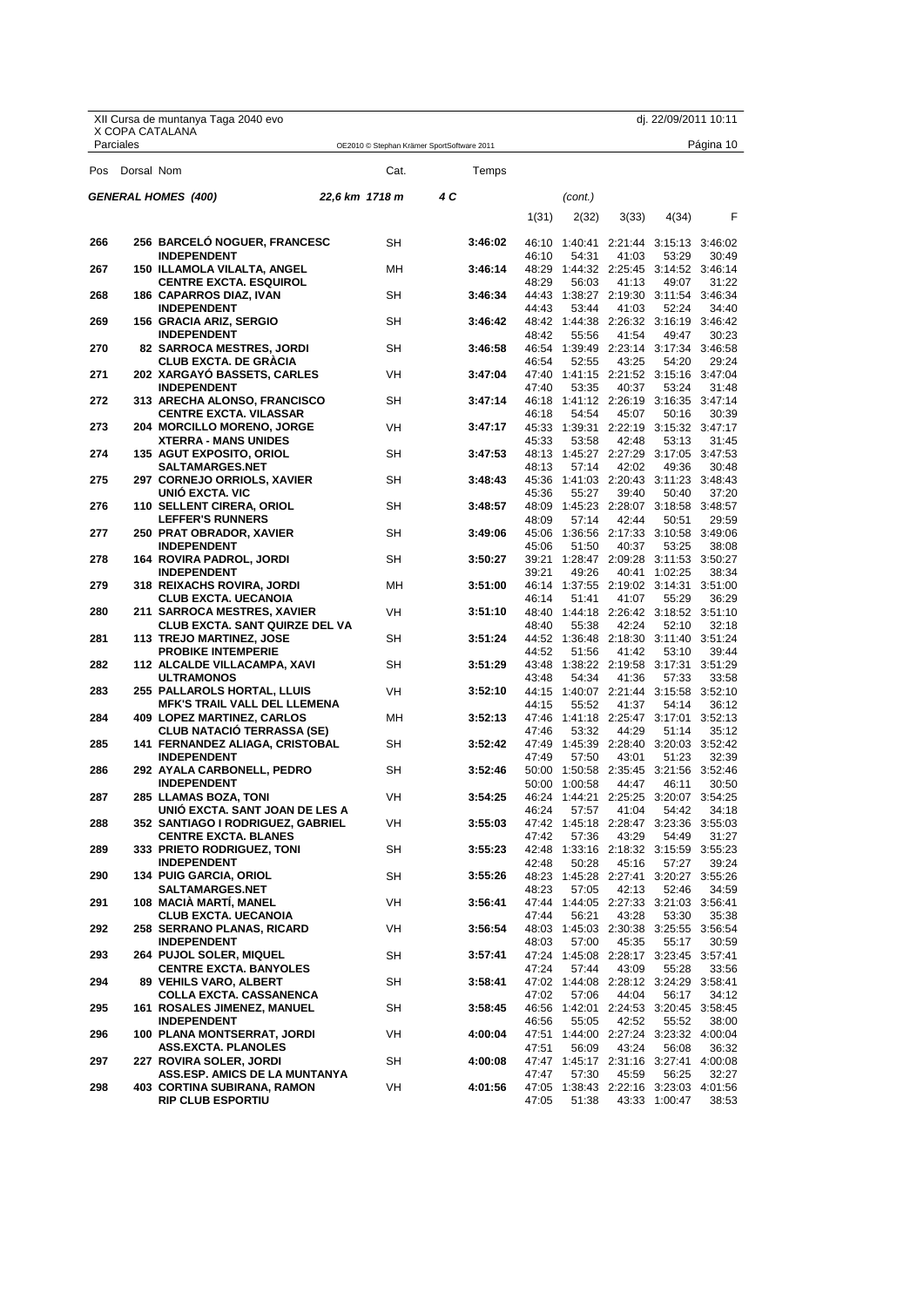|     |            | XII Cursa de muntanya Taga 2040 evo                              |                |           |                                            |       |                                                        |                                 | dj. 22/09/2011 10:11 |                          |
|-----|------------|------------------------------------------------------------------|----------------|-----------|--------------------------------------------|-------|--------------------------------------------------------|---------------------------------|----------------------|--------------------------|
|     | Parciales  | X COPA CATALANA                                                  |                |           | OE2010 © Stephan Krämer SportSoftware 2011 |       |                                                        |                                 |                      | Página 11                |
| Pos | Dorsal Nom |                                                                  |                | Cat.      | Temps                                      |       |                                                        |                                 |                      |                          |
|     |            | <b>GENERAL HOMES (400)</b>                                       | 22,6 km 1718 m |           | 4 C                                        |       | (cont.)                                                |                                 |                      |                          |
|     |            |                                                                  |                |           |                                            | 1(31) | 2(32)                                                  | 3(33)                           | 4(34)                | F                        |
| 299 |            | <b>198 SANCHEZ LLORET, RAUL</b>                                  |                | <b>SH</b> | 4:02:50                                    | 49:35 |                                                        | 1:45:11 2:28:26 3:27:37 4:02:50 |                      |                          |
|     |            | <b>ATLETISME GIRONA</b>                                          |                |           |                                            | 49:35 | 55:36                                                  | 43:15                           | 59:11                | 35:13                    |
| 300 |            | <b>199 OLIVARES FERREIRO, DAVID</b>                              |                | SН        | 4:02:52                                    |       | 49:36 1:49:02 2:33:20 3:27:38 4:02:52                  |                                 |                      |                          |
| 301 |            | <b>INDEPENDENT</b><br>312 CASAMAJO CANALS, ARTI                  |                | <b>VH</b> | 4:03:44                                    | 49:36 | 59:26<br>47:20 1:41:09 2:26:22 3:25:03 4:03:44         | 44:18                           | 54:18                | 35:14                    |
|     |            | <b>CENTRE EXCTA. VILASSAR</b>                                    |                |           |                                            | 47:20 | 53:49                                                  | 45:13                           | 58:41                | 38:41                    |
| 302 |            | 327 AYMAMI NUESTRASENORA, JOSEP MARI, VH                         |                |           | 4:05:42                                    |       | 49:41 1:49:50 2:34:56 3:30:29 4:05:42                  |                                 |                      |                          |
|     |            | <b>CENTRE EXCTA. DE CATALUNYA</b>                                |                |           |                                            |       | 49:41 1:00:09                                          | 45:06                           | 55:33                | 35:13                    |
| 303 |            | 330 ROVIRA I PEREZ, SERGI<br><b>CENTRE EXCTA. DE CATALUNYA</b>   |                | VH        | 4:05:43                                    |       | 47:49 1:48:59 2:35:28 3:30:28 4:05:43<br>47:49 1:01:10 | 46:29                           | 55:00                | 35:15                    |
| 304 |            | <b>138 ROSELL MATA, JORDI</b>                                    |                | SН        | 4:06:24                                    |       | 51:04 1:49:01 2:33:46 3:29:06 4:06:24                  |                                 |                      |                          |
|     |            | <b>INDEPENDENT</b>                                               |                |           |                                            | 51:04 | 57:57                                                  | 44:45                           | 55:20                | 37:18                    |
| 305 |            | <b>120 GARCIA GARCIA, SAMUEL</b>                                 |                | SН        | 4:07:52                                    |       | 49:49 1:53:43 2:40:12 3:33:01 4:07:52                  |                                 |                      |                          |
|     |            | <b>ATENEU SANTJUSTENC (SE)</b>                                   |                |           |                                            |       | 49:49 1:03:54                                          | 46:29                           | 52:49                | 34:51                    |
| 305 |            | 360 ANTANON PENA, CELSO<br><b>ZRB</b>                            |                | MН        | 4:07:52                                    | 46:56 | 46:56 1:46:07 2:32:29 3:29:18 4:07:52<br>59:11         | 46:22                           | 56:49                | 38:34                    |
| 307 |            | 267 CAMARILLAS OLMO, XAVIER                                      |                | SН        | 4:08:14                                    |       | 44:05 1:37:31 2:22:09 3:34:36 4:08:14                  |                                 |                      |                          |
|     |            | <b>INDEPENDENT</b>                                               |                |           |                                            | 44:05 | 53:26                                                  |                                 | 44:38 1:12:27        | 33:38                    |
| 308 |            | 261 TRASSERRA SERRALLONGA, PERE                                  |                | MН        | 4:10:56                                    |       | 50:19 1:51:01 2:36:55 3:34:33 4:10:56                  |                                 |                      |                          |
| 309 |            | <b>INDEPENDENT</b><br>157 RECASENS RIEMBAU, JOSEP Mº             |                | MН        | 4:12:32                                    |       | 50:19 1:00:42<br>50:49 1:51:00 2:35:31 3:36:32 4:12:32 | 45:54                           | 57:38                | 36:23                    |
|     |            | <b>CLUB NATACIO BANYOLES</b>                                     |                |           |                                            |       | 50:49 1:00:11                                          |                                 | 44:31 1:01:01        | 36:00                    |
| 310 |            | 389 ARENY FRANCO, VALENTI                                        |                | VH        | 4:12:36                                    |       | 49:11 1:49:43 2:36:44 3:35:55 4:12:36                  |                                 |                      |                          |
|     |            | <b>TROTAPLANAS</b>                                               |                |           |                                            |       | 49:11 1:00:32                                          | 47:01                           | 59:11                | 36:41                    |
| 311 |            | <b>362 VILAR MOLINS, FRANCESC</b>                                |                | SН        | 4:16:59                                    |       | 47:54 1:48:38 2:35:42 3:40:37 4:16:59                  |                                 |                      |                          |
| 312 |            | PORTAL DE LES GAVARRES<br><b>320 MUIXAC ROIG, EDUARD</b>         |                | SН        | 4:17:00                                    |       | 47:54 1:00:44<br>50:22 1:51:16 2:36:22 3:40:34 4:17:00 |                                 | 47:04 1:04:55        | 36:22                    |
|     |            | PORTAL DE LES GAVARRES                                           |                |           |                                            |       | 50:22 1:00:54                                          |                                 | 45:06 1:04:12        | 36:26                    |
| 313 |            | 219 CAMACHO HERRERO, JUANJO                                      |                | VH        | 4:17:24                                    |       | 49:59 1:51:14 2:40:57 3:41:56 4:17:24                  |                                 |                      |                          |
|     |            | <b>INDEPENDENT</b>                                               |                |           |                                            |       | 49:59 1:01:15                                          |                                 | 49:43 1:00:59        | 35:28                    |
| 314 |            | 107 NIELL TEIXIDOR, TONI<br>UNIO EXCTA. MATADEPERA               |                | VH        | 4:18:15                                    |       | 49:13 1:52:08 2:42:55 3:40:08 4:18:15<br>49:13 1:02:55 | 50:47                           | 57:13                | 38:07                    |
| 315 |            | <b>295 MONTANER BELENGUER, JOSE LUIS</b>                         |                | MН        | 4:22:53                                    |       | 50:25 1:52:16 2:41:36 3:42:42 4:22:53                  |                                 |                      |                          |
|     |            | S.M. S.D. LA LLEBRE                                              |                |           |                                            |       | 50:25 1:01:51                                          |                                 | 49:20 1:01:06        | 40:11                    |
| 316 |            | 242 BAIX SUREDA, JORDI                                           |                | SН        | 4:23:17                                    |       | 50:52 1:54:29 2:41:29 3:44:29 4:23:17                  |                                 |                      |                          |
| 317 |            | L'ESCALA-EMPURIES FLAMA 91<br>170 MARTINEZ BARRABES, JOSEP MANEL |                | VH        | 4:23:41                                    |       | 50:52 1:03:37<br>50:33 1:51:55 2:42:30 3:42:57 4:23:41 |                                 | 47:00 1:03:00        | 38:48                    |
|     |            | <b>INDEPENDENT</b>                                               |                |           |                                            |       | 50:33 1:01:22                                          |                                 | 50:35 1:00:27        | 40:44                    |
| 318 |            | 299 TORRENT FRANQUESA, ANGEL                                     |                | VH        | 4:27:51                                    |       | 50:16 1:53:03 2:43:48 3:46:46 4:27:51                  |                                 |                      |                          |
|     |            | <b>L'ESCALA-EMPURIES FLAMA91</b>                                 |                |           |                                            |       | 50:16 1:02:47                                          |                                 | 50:45 1:02:58        | 41:05                    |
| 319 |            | <b>140 TORRALBA CAMPOS, RAFAEL</b>                               |                | SН        | 4:28:04                                    |       | 49:20 1:54:43 2:40:40 3:50:29 4:28:04                  |                                 |                      |                          |
| 320 |            | <b>INDEPENDENT</b><br><b>407 GONZALEZ PRIETO, EVARISTO</b>       |                | MН        | 4:28:45                                    |       | 49:20 1:05:23<br>50:55 1:51:05 2:40:30 3:50:47 4:28:45 |                                 | 45:57 1:09:49        | 37:35                    |
|     |            | <b>CLUB NATACIO TERRASSA (SE)</b>                                |                |           |                                            |       | 50:55 1:00:10                                          |                                 | 49:25 1:10:17        | 37:58                    |
|     |            | 235 PEREZ FERNANDEZ, ALEX                                        |                | SH        | Desc.                                      |       |                                                        |                                 |                      | $-- 3:14:57$             |
|     |            | <b>INDEPENDENT</b>                                               |                |           |                                            |       |                                                        |                                 |                      | 3:14:57                  |
|     |            | <b>73 GARCIA PACHECO, JORDI</b>                                  |                | SH        | Desc.                                      |       | 48:05 1:40:54 2:19:49                                  |                                 | -----                |                          |
|     |            | A.E. BLANCAFORT                                                  |                |           |                                            | 48:05 | 52:49                                                  | 38:55                           |                      |                          |
|     |            | <b>118 CARNICER GONZALEZ, ARTUR</b>                              |                | VH        | Abandona                                   |       | 53:44 2:01:20                                          | -----                           |                      | ----- 4:11:28            |
|     |            | <b>JUNIOR</b><br>106 CARBO I SERRA, ALBERT                       |                | <b>VH</b> | Abandona                                   |       | 53:44 1:07:36<br>53:33 1:59:25                         | -----                           |                      | 2:10:08<br>----- 4:11:34 |
|     |            | <b>JUNIOR / ACORRECUITA</b>                                      |                |           |                                            |       | 53:33 1:05:52                                          |                                 |                      | 2:12:09                  |
|     |            | 391 MULERO LOPEZ, FRANCESC                                       |                | SH        | Abandona                                   |       | 51:15 1:59:00 2:51:00                                  |                                 | -----                |                          |
|     |            | <b>INDEPENDENT</b>                                               |                |           |                                            |       | 51:15 1:07:45                                          | 52:00                           |                      |                          |
|     |            | <b>390 PUXEU PALOMERAS, XAVIER</b><br><b>CLUB NATACIO OLOT</b>   |                | SH        | Abandona                                   | ----- | -----                                                  | -----                           |                      |                          |
|     |            | <b>18 BORRAS FORT, ELOI</b>                                      |                | S23H      | Abandona                                   |       | 32:36 1:12:48 1:44:20                                  |                                 |                      |                          |
|     |            | BORGES TRAIL AAEET-VALLS                                         |                |           |                                            | 32:36 | 40:12                                                  | 31:32                           |                      |                          |
|     |            | 66 CUELLO ORELLANA, MIGUEL                                       |                | VH        | Abandona                                   |       | 41:56 1:33:00                                          | -----                           | -----                |                          |
|     |            | <b>CLUB EXCTA. MADTEAM</b><br>53 MARTINEZ ANDUJAR, AMADOR        |                | MН        | Abandona                                   | 41:56 | 51:04<br>40:06 1:25:16 1:57:25 3:20:29                 |                                 |                      |                          |
|     |            | <b>CLUB EXCTA. UECANOIA</b>                                      |                |           |                                            | 40:06 | 45:10                                                  |                                 | 32:09 1:23:04        |                          |
|     |            | 137 SERRA CROSAS, JOSEP                                          |                | SH        | Abandona                                   |       | 45:41 1:36:46                                          |                                 |                      |                          |
|     |            | <b>INDEPENDENT</b>                                               |                |           |                                            | 45:41 | 51:05                                                  |                                 |                      |                          |
|     |            | 252 BARCELO SAENZ DE MANJARR, NACHO<br><b>ATLETISME GIRONA</b>   |                | SH        | Abandona                                   | ----- | -----                                                  |                                 | $--- 1:00:13$        |                          |
|     |            |                                                                  |                |           |                                            |       |                                                        |                                 | 1:00:13              |                          |

X Copa Catalana<br>DE CURSES DE MUNTANYA Federació d'Entitats<br>FEEC Federació Catalana d'Alpinisme i Escalada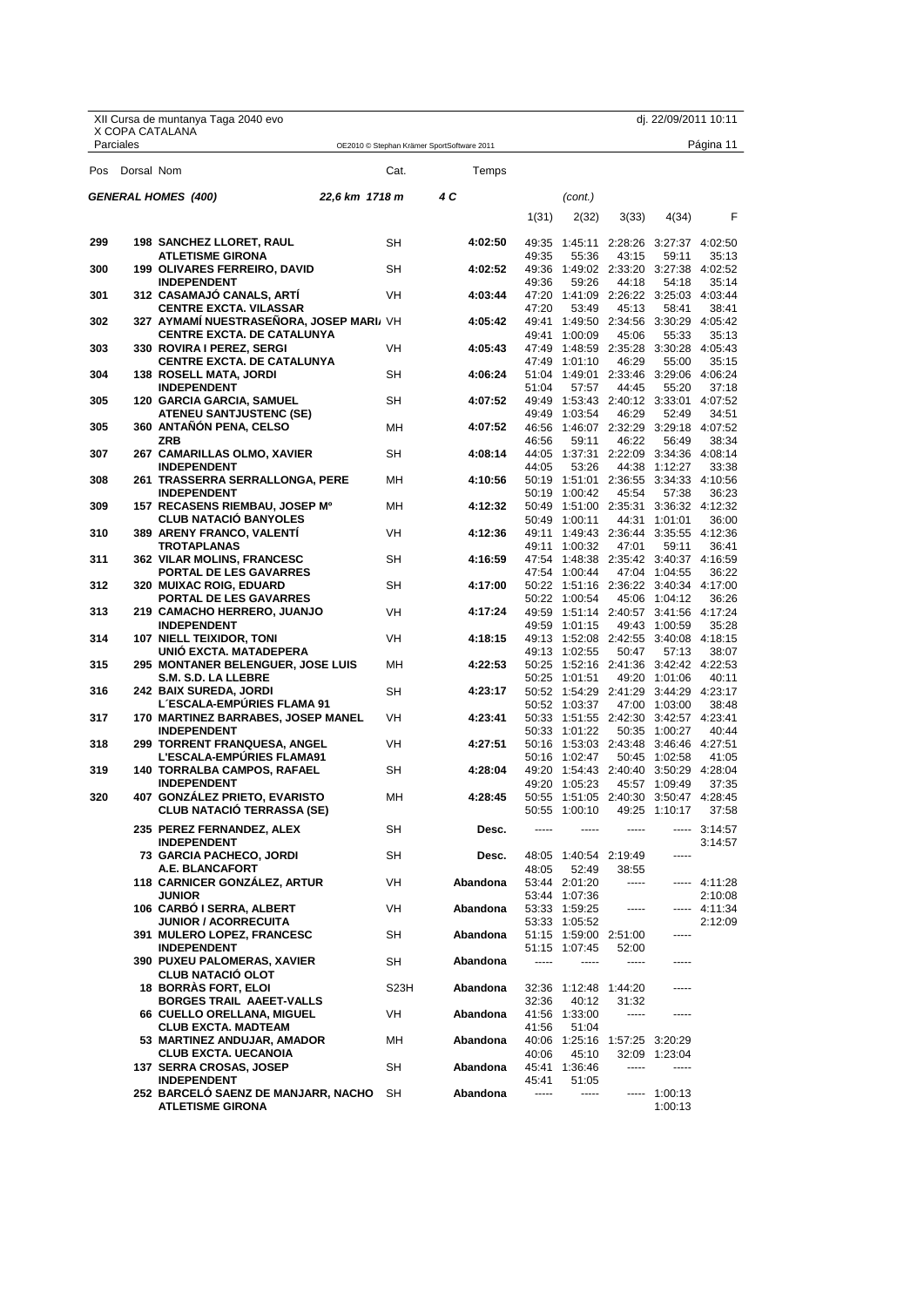|     |            | XII Cursa de muntanya Taga 2040 evo                                      |                |                                            |                |                          |       | dj. 22/09/2011 10:11     |           |
|-----|------------|--------------------------------------------------------------------------|----------------|--------------------------------------------|----------------|--------------------------|-------|--------------------------|-----------|
|     | Parciales  | X COPA CATALANA                                                          |                | OE2010 © Stephan Krämer SportSoftware 2011 |                |                          |       |                          | Página 12 |
| Pos | Dorsal Nom |                                                                          | Cat.           | Temps                                      |                |                          |       |                          |           |
|     |            | <b>GENERAL HOMES (400)</b>                                               | 22,6 km 1718 m | 4 C                                        |                | (cont.)                  |       |                          |           |
|     |            |                                                                          |                |                                            | 1(31)          | 2(32)                    | 3(33) | 4(34)                    | F         |
|     |            | 97 MORERA MUÑOZ, DANIEL                                                  | SН             | Abandona                                   | -----          |                          |       |                          |           |
|     |            | <b>CLUBRUNTWEET</b>                                                      |                |                                            |                |                          |       |                          |           |
|     |            | <b>343 MORUECO TORRECILLAS, JAVIER</b><br><b>XTERRA - MANS UNIDES</b>    | SН             | Abandona                                   | 46:44          | 46:44 1:40:34<br>53:50   |       |                          |           |
|     |            | <b>240 BONVILA RODRIGUEZ, JORDI</b>                                      | SН             | Abandona                                   |                | 48:20 2:00:13            |       | $- - - - -$              |           |
|     |            | <b>INDEPENDENT</b><br>244 BADIA PICART, VICTOR                           | SН             | Abandona                                   | 50:41          | 48:20 1:11:53<br>1:58:22 | ----- | -----                    |           |
|     |            | <b>INDEPENDENT</b>                                                       |                |                                            | 50:41          | 1:07:41                  |       |                          |           |
|     |            | 411 SUST, PAU<br><b>CENTRE EXCTA. ALELLA</b>                             | VH             | Abandona                                   | 54:20<br>54:20 |                          |       | ----- 3:18:46<br>2:24:26 |           |
| nc  |            | 173 SARQUELLA CANALS, SALVADOR                                           | MН             | No sale                                    | -----          | -----                    |       |                          |           |
| nc  |            | <b>CN BANYOLES</b><br>92 LANUZA CASTILLO, ALBERT                         | SН             | No sale                                    |                |                          |       |                          |           |
| nc  |            | <b>INDEPENDENT</b><br>87 SOLER LOPEZ, JERONI                             | SΗ             | No sale                                    |                |                          |       |                          |           |
| nc  |            | <b>CUBE SPORTS MANRESA</b><br>83 SOLER SEGU, GERARD                      | SН             | No sale                                    | -----          |                          |       | -----                    |           |
| nc  |            | <b>ASS.ESP. DIEDRE</b><br>169 GALLEGO GOMEZ, DANIEL                      | JH             | No sale                                    |                |                          |       | -----                    |           |
| nc  |            | <b>INDEPENDENT</b><br><b>163 GOMEZ FERNANDEZ, OSCAR</b>                  | SΗ             | No sale                                    |                |                          |       |                          |           |
|     |            | INDEPENDENT                                                              |                |                                            |                |                          |       |                          |           |
| nc  |            | <b>155 PUERTAS BLANCO, ORIOL</b><br><b>CERDANYOLA CH</b>                 | SН             | No sale                                    | -----          | -----                    | ----- | -----                    |           |
| nc  |            | <b>48 CARTANA PUJOL, JOSE MARIA</b><br>AGRUP.EXCTA. TALAIA               | VH             | No sale                                    | -----          |                          | ----- | -----                    |           |
| nc  |            | 60 AMADOR MESAS, FRANCISCO JOSE<br>ASS.ESP. MATXACUCA                    | VH             | No sale                                    |                |                          |       |                          |           |
| nc  |            | 417 SAFONT PACHON, LLUIS<br><b>INDEPENDENT</b>                           | SН             | No sale                                    | -----          | -----                    | ----- | -----                    |           |
| nc  |            | 418 BARRIS PENA, SALVA<br><b>CTSJ ABADESSES</b>                          | SН             | No sale                                    |                |                          |       | -----                    |           |
| nc  |            | 79 RODRIGUEZ FERNANDEZ, JONATHAN<br><b>ASS.ESP. DIEDRE</b>               | SH             | No sale                                    |                |                          |       |                          |           |
| nc  |            | 99 ADSUAR TARINAS, JORDI<br><b>CENTRE EXCTA. PREMIA</b>                  | SН             | No sale                                    | -----          | -----                    | ----- | -----                    |           |
| nc  |            | <b>102 FERRER SUMSI, MIQUEL</b><br><b>CLUB ESP.UNIV.ENGI. TELEC-CEUE</b> | SН             | No sale                                    | -----          | -----                    |       | -----                    |           |
| nc  |            | 103 CABALLERO COSTAL, EDUARD<br><b>CENTRE EXCTA. BANYOLES</b>            | SН             | No sale                                    | -----          |                          | ----- | -----                    |           |
| nc  |            | 105 SOLE VILAREGUT, MATEU<br><b>INDEPENDENT</b>                          | SН             | No sale                                    |                |                          |       |                          |           |
| nc  |            | <b>116 SALVANS BLANC, CARLOS</b><br><b>PERCHERON</b>                     | МH             | No sale                                    | -----          | -----                    | ----- | -----                    |           |
| nc  |            | 65 COLOMER GONZALEZ, ISAAC<br>SKI CLUB CAMPRODON (SE)                    | SН             | No sale                                    |                |                          |       |                          |           |
| nc  |            | <b>129 PERRAMON RAMOS, BERNAT</b><br><b>CENTRE EXCTA. D'OLOT</b>         | SН             | No sale                                    |                | -----                    | ----- | -----                    |           |
| nc  |            | 95 SALLERAS MOLAR, XAVIER<br><b>INDEPENDENT</b>                          | SH             | No sale                                    |                | -----                    |       |                          |           |
| nc  |            | 94 MORILLO CANO, DAVID<br>INDEPENDENT                                    | SН             | No sale                                    |                |                          |       |                          |           |
| nc  |            | 69 ESQUIUS CALVES, MARC                                                  | SН             | No sale                                    |                | -----                    |       | -----                    |           |
| nc  |            | <b>ASS.ESP. MOUNTAIN RUNNERS DEL</b><br>348 ROCA VELAZQUEZ, ALBERT       | SН             | No sale                                    |                |                          |       |                          |           |
| nc  |            | CENTRE ESP. I RECREATIU L'ESCA<br><b>349 TURNE SOLA, CARLES</b>          | SН             | No sale                                    |                |                          |       |                          |           |
| nc  |            | AAA/JORMABIKEMAXIM SRINT CLUB<br>253 TEBA CEBRIA, CARLES                 | SН             | No sale                                    |                | -----                    | ----- |                          |           |
| nc  |            | ASS.ESP. GRUP EXCTA. BELL MATI<br>259 MARTINEZ MANYE, MARCEL             | SН             | No sale                                    | -----          |                          |       | -----                    |           |
| nc  |            | <b>FONDISTES PENEDES</b><br>257 CASELLAS PEREZ, JORDI                    | SН             | No sale                                    |                |                          |       | -----                    |           |
| nc  |            | <b>ASS.ESP. DIEDRE</b><br>234 MARTINEZ MONTALBAN, MIGUEL ANGEL SH        |                | No sale                                    |                |                          |       |                          |           |
|     |            | <b>INDEPENDENT</b>                                                       |                |                                            |                |                          |       |                          |           |

X Copa Catalana<br>DE CURSES DE MUNTANYA FEEC Federació Catalana d'Alpinisme i Escalada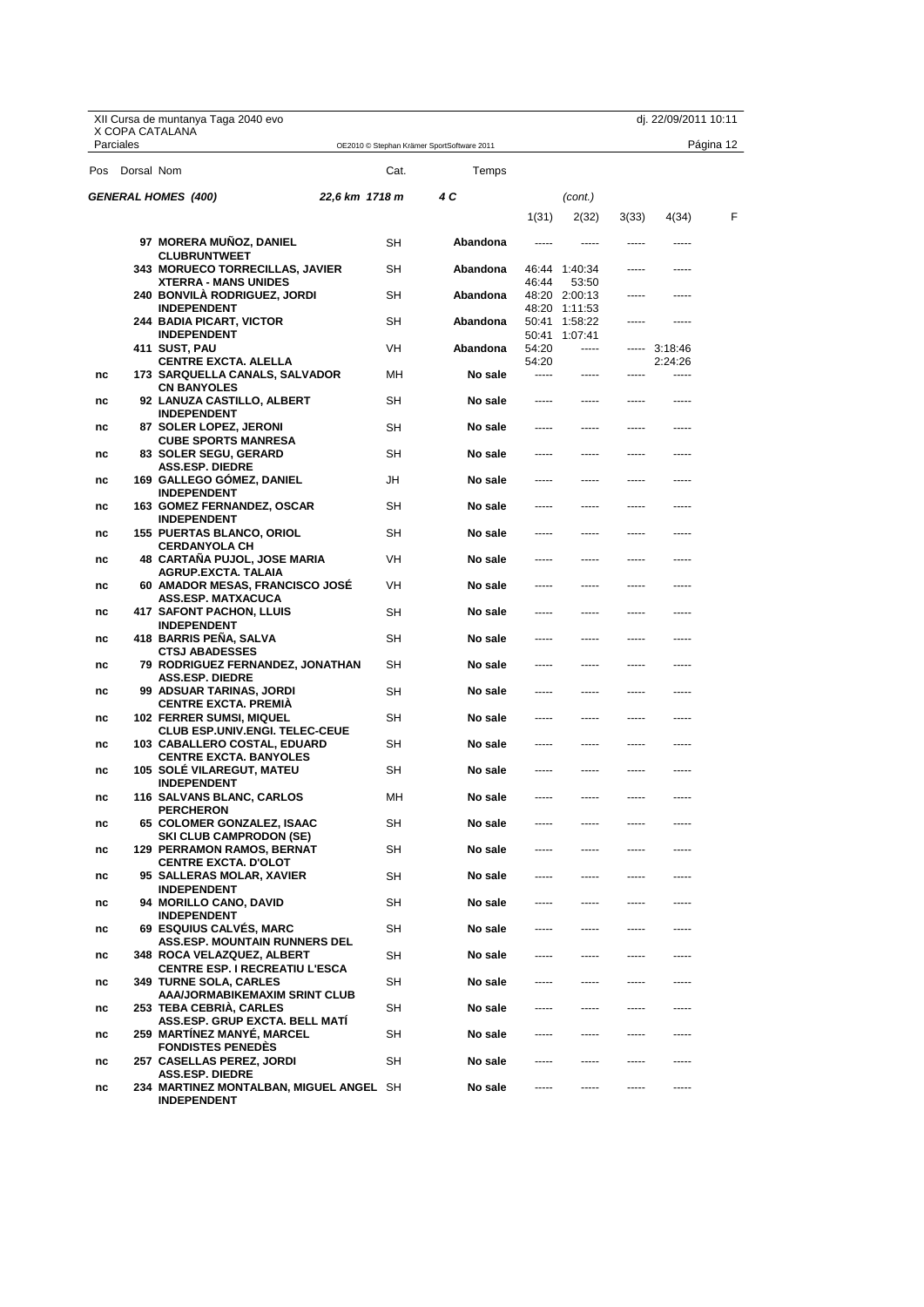|     |            | XII Cursa de muntanya Taga 2040 evo                                |                   |                                            |                |                       |               | dj. 22/09/2011 10:11 |           |
|-----|------------|--------------------------------------------------------------------|-------------------|--------------------------------------------|----------------|-----------------------|---------------|----------------------|-----------|
|     | Parciales  | X COPA CATALANA                                                    |                   | OE2010 © Stephan Krämer SportSoftware 2011 |                |                       |               |                      | Página 13 |
| Pos | Dorsal Nom |                                                                    | Cat.              | Temps                                      |                |                       |               |                      |           |
|     |            | <b>GENERAL HOMES (400)</b>                                         | 22,6 km 1718 m    | 4 C                                        |                | (cont.)               |               |                      |           |
|     |            |                                                                    |                   |                                            | 1(31)          | 2(32)                 | 3(33)         | 4(34)                | F         |
| nc  |            | 233 PEREZ FERNANDEZ, EDUARD                                        | SН                | No sale                                    |                |                       |               |                      |           |
| nc  |            | <b>INDEPENDENT</b><br>353 BUESA ALTES, JORDI                       | SН                | No sale                                    | -----          | -----                 | -----         | -----                |           |
| nc  |            | <b>CE LA LLACUNA</b><br>350 ROESCH, STEFAN                         | SН                | No sale                                    |                |                       |               |                      |           |
| nc  |            | <b>INDEPENDENT</b><br><b>247 PLUVINS DE FRUTOS, DHANUR</b>         | S23H              | No sale                                    |                |                       |               |                      |           |
| nc  |            | INDEPENDENT<br>342 BOSCH SAEZ, ADRIA                               | S <sub>23</sub> H | No sale                                    | -----          |                       | -----         | -----                |           |
| nc  |            | <b>INDEPENDENT</b><br>283 PUYALS BECERRA, JORDI                    | SН                | No sale                                    |                |                       |               |                      |           |
| nc  |            | UNIO EXCTA. URGELLENCA<br>334 VILA I CORBELLA, FRANCESC            | SН                | No sale                                    | -----          |                       | -----         | -----                |           |
| nc  |            | <b>SKI CLUB CAMPRODON (SE)</b><br><b>284 IRIARTE CELA, TONI</b>    | VH                | No sale                                    | -----          | -----                 | -----         | -----                |           |
| nc  |            | <b>CLUB EXCTA. MADTEAM</b><br>305  RIUBROGENT ANGLADA, ALBERT      | VH                | No sale                                    |                |                       |               |                      |           |
| nc  |            | AIRE<br>304  GARDENAS LLORENTE, ANTONI                             | MН                | No sale                                    |                |                       |               | -----                |           |
| nc  |            | <b>INDEPENDENT</b><br>263 BARCELO, NACHO                           | SН                | No sale                                    | -----          |                       | -----         | -----                |           |
| nc  |            | <b>ATLETISME GIRONA</b><br>340  NAVARRO ARTERO, IGNASI             | SН                | No sale                                    |                |                       |               |                      |           |
| nc  |            | INDEPENDENT<br>282 LLOSA I MURISCOT, JORDI                         | VH                | No sale                                    | -----          |                       | -----         | -----                |           |
| nc  |            | <b>ASS.CULT.ESP. JONQUERENCA (SE)</b><br>335 LLINAS GAVILAN, JORDI | SН                | No sale                                    | -----          |                       |               | -----                |           |
| nc  |            | <b>FIVALLERSPORT</b><br>336 MONSALVE CARBONELL, LEONCIO            | MН                | Abandona                                   |                | 49:23 1:46:07 2:46:37 |               |                      |           |
| nc  |            | <b>CENTRE EXCTA. DEL PENEDES</b><br><b>182 MASIP GARCIA, JULIO</b> | SН                | No sale                                    | 49:23<br>----- |                       | 56:44 1:00:30 | -----                |           |
| nc  |            | CLUB EXCTA. MADTEAM<br>380  BALLESTA BELTRAN, FERRAN               | SН                | No sale                                    | -----          |                       | -----         | -----                |           |
| nc  |            | ASS.ESP. MATXACUCA<br><b>183 CASTELLVI FALIP, MARC</b>             | SН                | No sale                                    |                |                       |               |                      |           |
| nc  |            | <b>CENTRE EXCTA. VILASSAR</b><br>376 SIMON AYMERICH, ANDREU        | S <sub>23</sub> H | No sale                                    | -----          | -----                 | -----         | -----                |           |
| nc  |            | <b>ASS.ESP. DIEDRE</b><br><b>184 JUAN MIQUEL, ROGER</b>            | SН                | No sale                                    | -----          | -----                 |               |                      |           |
| nc  |            | <b>CLUB EXCTA. MADTEAM</b><br>175 BOSCH GARCIA, MARC               | SН                | No sale                                    |                |                       |               |                      |           |
| nc  |            | <b>INDEPENDENT</b><br>174   ROVIRA DACHS, JOSEP                    | SH                | No sale                                    |                |                       |               | -----                |           |
| nc  |            | <b>INDEPENDENT</b><br>177 CARALT CASES, XAVIER                     | SH                | No sale                                    |                |                       |               |                      |           |
| nc  |            | <b>INDEPENDENT</b><br><b>180 PUIG JUNYENT, GUILLEM</b>             | SH                | No sale                                    |                |                       |               |                      |           |
| nc  |            | <b>INDEPENDENT</b><br>179 FERRER, MARTI                            | VH                | No sale                                    | -----          | -----                 | -----         | -----                |           |
| nc  |            | PORTAL DE LES GAVARRES<br><b>187 PEDRAZA RODRIGUEZ, JUAN</b>       | MН                | No sale                                    |                | -----                 |               |                      |           |
| nc  |            | <b>GIRONA COSTA BRAVA</b><br>366 PALLAS, JOAN                      | VH                | No sale                                    |                |                       |               |                      |           |
| nc  |            | THE CYCLERY<br><b>214 ROIG LOPEZ, DANIEL</b>                       | SH                | No sale                                    |                | -----                 | -----         | -----                |           |
| nc  |            | <b>INDEPENDENT</b><br>221 RAMIREZ SEVILLA, CRISTOBAL               | VH                | No sale                                    |                | -----                 |               |                      |           |
| nc  |            | <b>INDEPENDENT</b><br>228 LATORRE RIU, JOAN                        | мн                | No sale                                    |                |                       |               |                      |           |
| nc  |            | <b>CENTRE EXC. ESQUIROL</b><br>226 PLANELLA SERRA, JOAN            | SH                | No sale                                    | -----          | -----                 | -----         | -----                |           |
| nc  |            | <b>CENTRE EXCTA. D'OLOT</b><br>371 VILA CASTAÑÉ, XAVI              | SH                | No sale                                    |                |                       |               |                      |           |
| nc  |            | <b>ASS.ESP. MOUNTAIN RUNNERS DEL</b><br><b>197 TORRAS MAS, PEP</b> | SH                | No sale                                    |                |                       |               |                      |           |
|     |            | <b>ASS.ESP. MOUNTAIN RUNNERS DEL</b>                               |                   |                                            |                |                       |               |                      |           |

X Copa Catalana<br>DE CURSES DE MUNTANYA FEEC Federació Catalana d'Alpinisme i Escalada